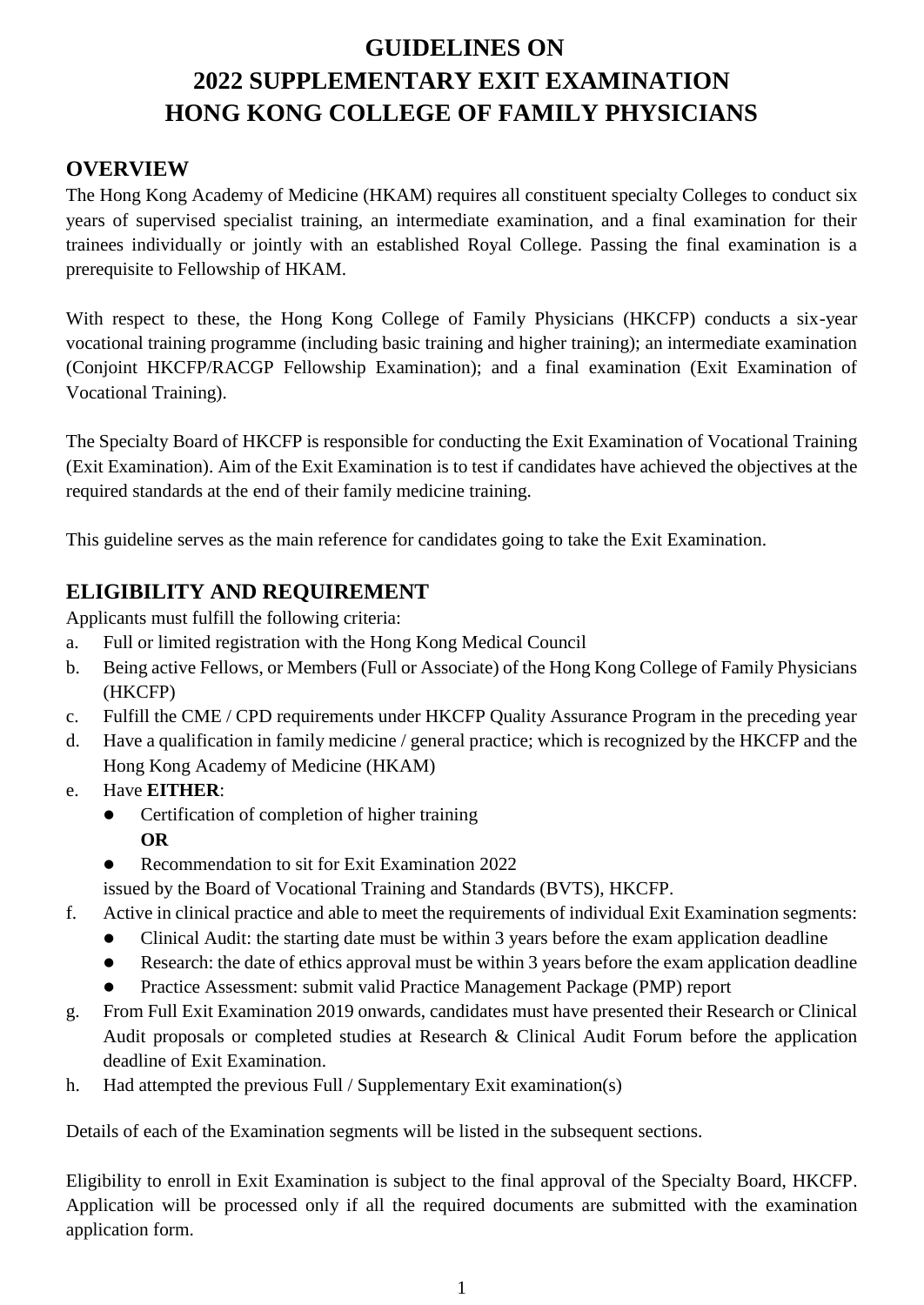# **IMPORTANT DATES**

| Deadline of Examination application:             | 27 May 2022                                      |
|--------------------------------------------------|--------------------------------------------------|
| Deadline of submission of required attachment(s) | 11 July 2022                                     |
| for Practice Assessment Segment:                 | (Cases collection period: 29 May to 9 July 2022) |
| Deadline of Clinical Audit Report / Research     | <b>5 August 2022</b>                             |
| Report submission                                |                                                  |
| Examination periods for Practice Assessment and  | 2 July to 30 September 2022                      |
| <b>Consultation Skills Assessment</b>            | (Practice Assessment starts on 12 July 2022)     |
|                                                  |                                                  |

# **APPLICATION & EXAMINATION FEES**

Application forms are available at the College Secretariat, HKCFP or can be downloaded at the College website: [http://www.hkcfp.org.hk/pages\\_6\\_88.html](http://www.hkcfp.org.hk/pages_6_88.html)

Following documents are required when submitting the application:

- 1. A cheque of the appropriate fee made payable to "*HKCFP Education Ltd.*", and
- 2. For Practice Assessment Segment (please also refer to the subsequent section of this guideline):
	- i. **FOUR COPIES** of the required Attachments
	- ii. ONE PMP Report on or before **11 July 2022 IF: the practice location has been changed AND needs to re-attempt 'Random check' or 'Part C II (dangerous drugs management)**

Completed Application Form and the requirement documents should be returned to the following address: *The Specialty Board, HKCFP, Room 803-4, HKAM Jockey Club Building, 99 Wong Chuk Hang Road, Aberdeen, HK*

Candidates are recommended to submit application early. Late application will not be accepted.

### **Examination fees**

| Administrative fee                   | \$9000 |
|--------------------------------------|--------|
| <b>Clinical Audit</b>                | \$7000 |
| Research                             | \$7000 |
| <b>Practice Assessment</b>           | \$9500 |
| <b>Consultation Skill Assessment</b> | \$9500 |

A cheque of the appropriate fee made payable to **"***HKCFP Education Ltd.*" should be enclosed with the application. **All fees paid are neither refundable nor transferable.** 

Incomplete or ineligible applications will be rejected. An administration fee of HK\$500 will be charged for unsuccessful applications.

# **ELECTION TO FELLOWSHIP OF THE HONG KONG ACADEMY OF MEDICINE**

Candidates should aware that passing the Exit Examination does not equate to election to Fellowship of the Hong Kong Academy of Medicine. Please refer to the Hong Kong Academy of Medicine Fellowship Handbook or consult the Specialty Board, HKCFP on the criteria for election to Fellowship of the Hong Kong Academy of Medicine (Family Medicine).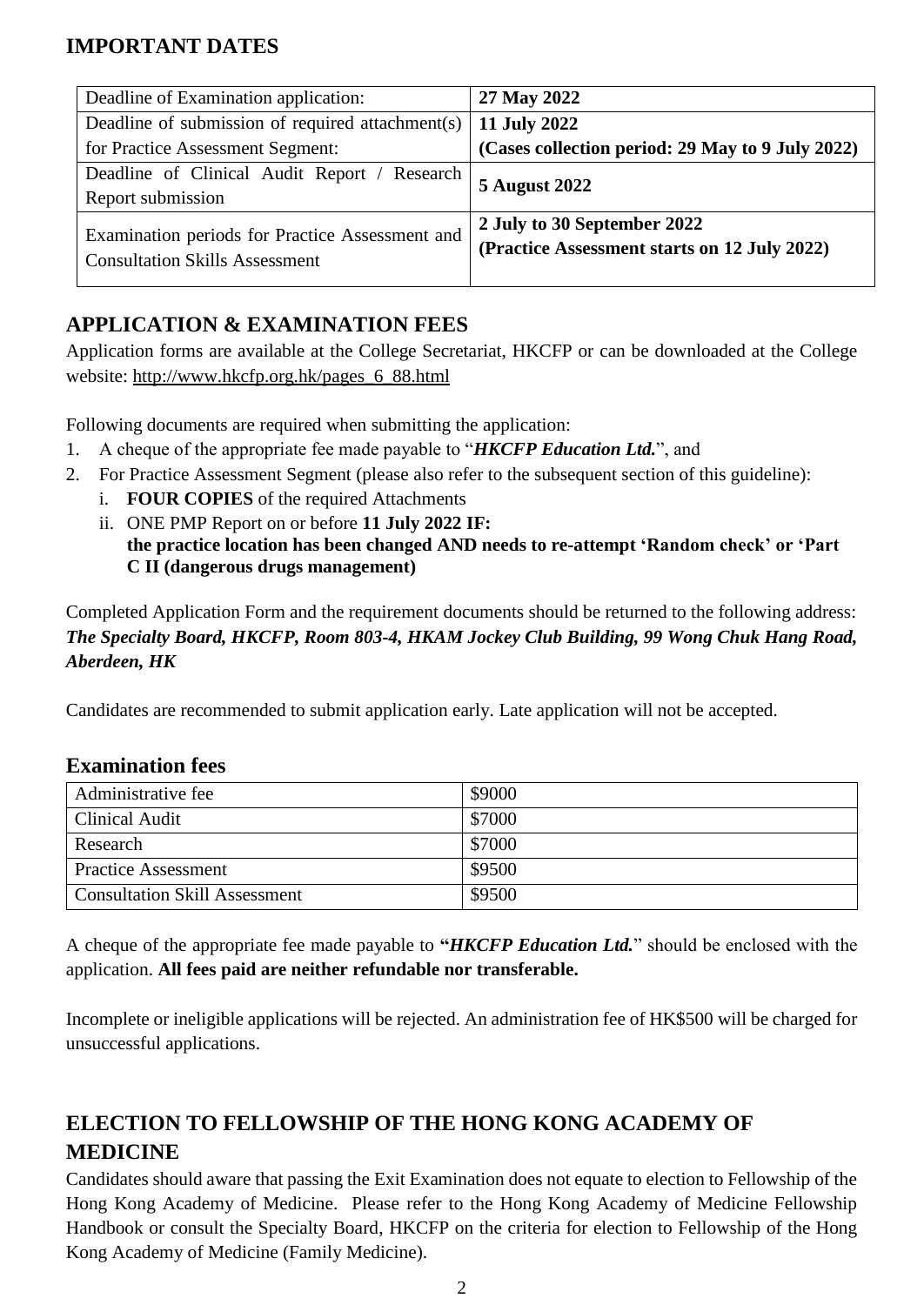# **FORMAT AND CONTENTS**

Exit Examination has four segments:

 **Clinical Audit:** assesses the candidate's knowledge, skills and attitudes in critical appraisal of information, self-audit, quality assurance and continuous professional improvement

#### **OR**

 **Research:** assesses the candidate's ability to conduct a research project which includes: performing a literature search and defining a research question, selecting the most appropriate methodology to answer the research question, performing appropriate analysis and interpreting the results with a discussion and conclusion

#### **AND**

**Practice Assessment:** assesses the candidate's knowledge, application of skills and ability to organize and manage an independent family medicine practice

#### **AND**

 **Consultation Skills Assessment:** assesses the candidate's knowledge, skills and attitude in communication, problem solving, working with families and management in different types of family medicine consultations

#### **Candidates are required to re-attempt the failed Segment(s) in the previous Exit Examination(s).**

The details of the format and examination criteria of each segment are described in the subsequent sections.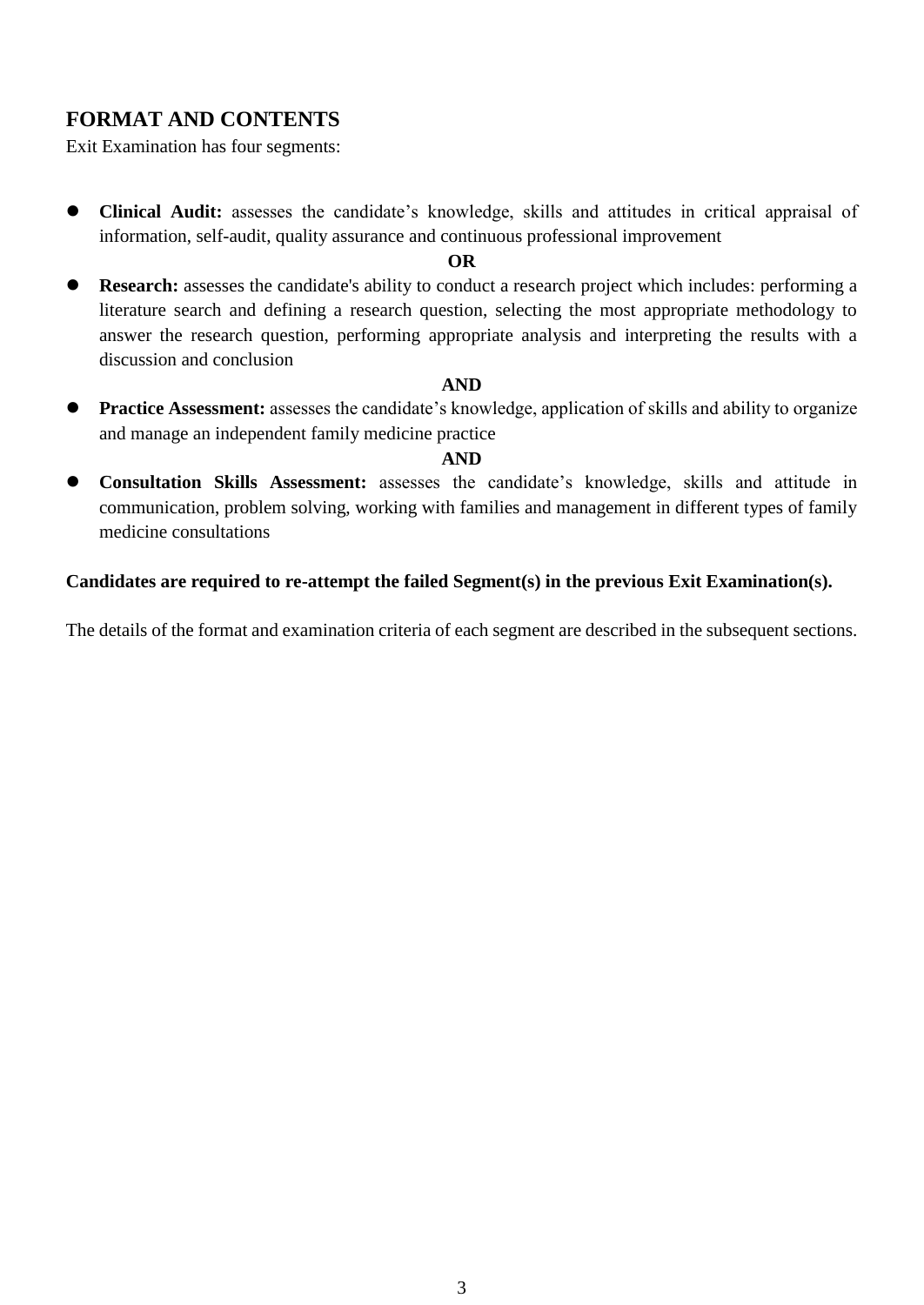# **CLINICAL AUDIT**

Each candidate is required to submit **FOUR COPIES and a word file (.doc or .docx)** of the clinical audit report done on his/her own practice on or before **5 August 2022** together with the certification by clinical supervisors *(Appendix A)*. The clinical audit report must be the original work of the candidate, and has never been submitted to or published by any journal. The candidate must be the principal investigator of the audit project. The same project cannot be submitted by any other Candidate. The names of the practice and the candidate should not be stated in the Clinical Audit report.

The clinical audit project should be carried out systematically. The candidate has a free choice of topics for the audit. There are three main components of care, one or more of which can be audited:

- 1. Structure : The resources and personnel available e.g. the composition of staff, the use of special equipment, use of physical space, etc.
- 2. Process : What happens in your practice, e.g. the process of delivery of care like investigations, referral patterns, quality of records, the consultation process, physical examination, psychosocial orientation, management plan,etc.
- 3. Outcome : The results of care, e.g. effectiveness of resources utilized, disease control, reducing home accidents, financial savings, etc.

The audit should include some aspects of process and outcome of care. Results of Phases I and II of the audit cycles should be combined in a single table.

**The starting date of clinical audit must be within 3 years before the application deadline of Exit Examination. Also, it is required that the audit topic should not have been done in the candidate's practice in the preceding 5 years, and at least one audit criterion is outcome-based.**

# **ASSESSMENT CRITERIA**

The audit report will be marked independently by at least two examiners appointed by the Specialty Board according to the following areas as shown in the clinical audit report evaluation form (*Appendix B*):

- 1. Completion of the audit cycle is **ESSENTIAL**,
- 2. The audit topic and question, their relevance and importance to the candidate's practice and family medicine, critical review of background literature and objectives of the audit,
- 3. The text should be between 5,000 and 8,000 words in length, excluding the references and acknowledgements.
- 4a. Setting explicit criteria and standards supported by evidence,
- 4b. Data collection and analysis: sampling method, outcome measures, data collection, analysis of results and use of appropriate statistical tests,
- 4c. **At least one of the criteria is outcome-based**. The outcome criteria must be included and should be clearly stated in the audit report.
- 5. Discussion on the results and changes made, and impact of the audit on patient care,
- 6. Overall presentation and adequacy of reference list. The same referencing style should be used throughout the audit report.
- 7. A score of 65% or above is the standard for a pass.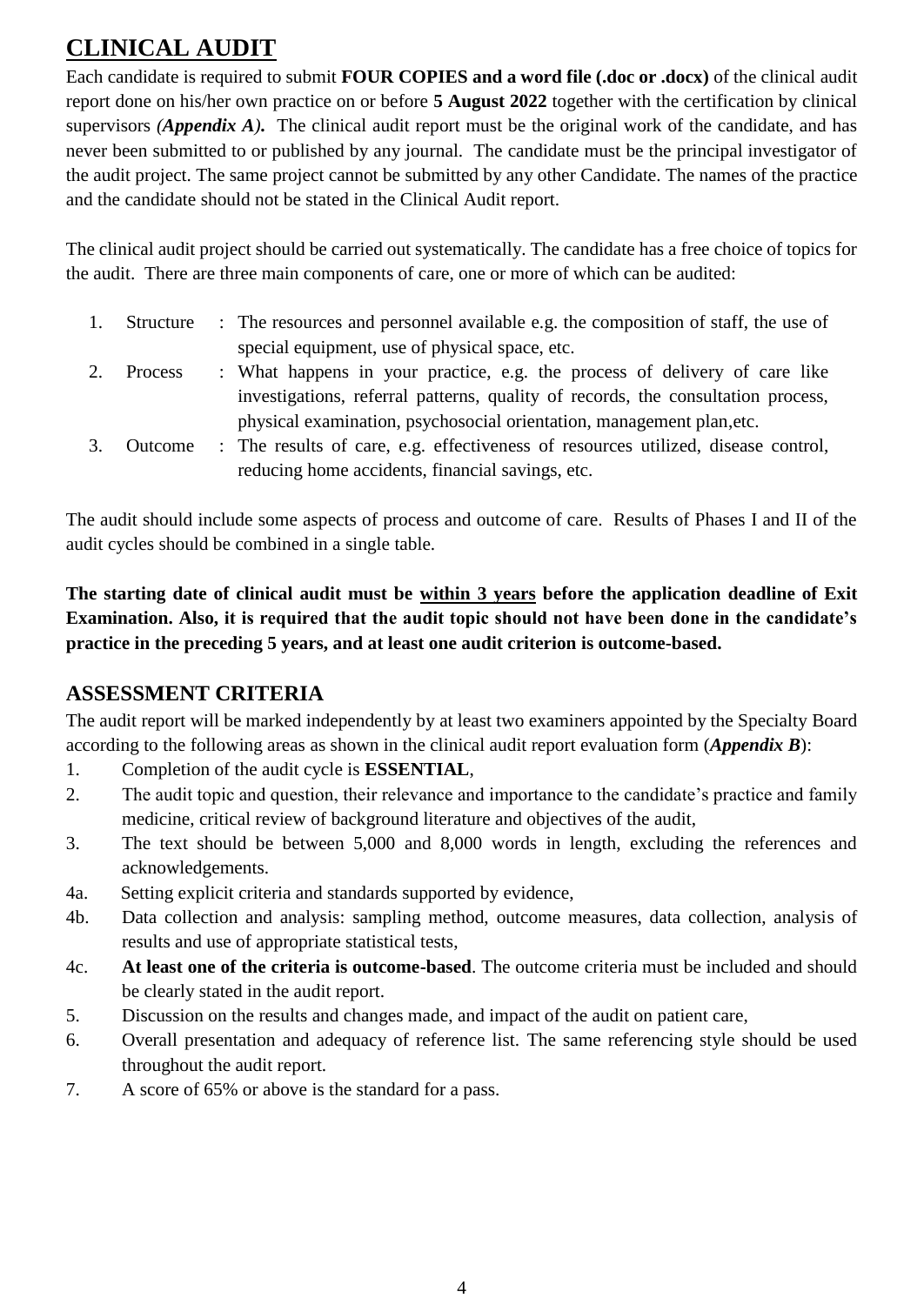## **SUGGESTED READING**

- *1. Fraser RC, Lakhani M, Baker R (Eds). Evidence-Based Audit in General Practice: from Principles to Practice. Butterworth-Heinemann, 1998*
- *2. Primary Care Office, Department of Health. Clinical Audit – Examples on Diabetes and Hypertension Audit Making Use of the Reference Frameworks. 2015 Available from: [https://www.pco.gov.hk/english/resource/files/Clinical\\_Audit.pdf](https://www.pco.gov.hk/english/resource/files/Clinical_Audit.pdf)*
- *3. National Institute of Clinical Excellence,* [Principles of Best Practice in Clinical Audit](https://web.archive.org/web/20050828114806/http:/www.nelh.nhs.uk/nice_bpca.asp)*. London: NICE, 2002. ( [ISBN](https://en.wikipedia.org/wiki/International_Standard_Book_Number) [1-85775-976-1\)](https://en.wikipedia.org/wiki/Special:BookSources/1-85775-976-1)*
- *4. Clinical Governance Support Team,* [A Practical Handbook for Clinical Audit](https://web.archive.org/web/20051125164148/http:/www.cgsupport.nhs.uk/Resources/Clinical_Audit/1%40Introduction_and_Contents.asp)*. 2004*
- *5.* [Clinical governance and re-validation: the role of clinical audit](https://web.archive.org/web/20041108232153/http:/www.rcpath.org/resources/pdf/clinical.pdf)*, Education in Pathology. 2002;117:47-50*
- *6. Jones T., Cawthorn S.;* [What is Clinical Audit?](https://web.archive.org/web/20051030022009/http:/www.evidence-based-medicine.co.uk/ebmfiles/WhatisClinAudit.pdf)*. Evidence Based Medicine, Hayward Medical Communications, 2002*
- *7.* [How to choose and prioritise audit topics](https://web.archive.org/web/20101121191920/http:/www.uhbristol.nhs.uk/files/nhs-ubht/3%20How%20to%20Choose%20%26%20Prioritise%20Topics%20v3.pdf)*, UHBristol Clinical Audit Department. 2010*
- *8.* [How to do clinical audit -](http://webarchive.nationalarchives.gov.uk/20081215184834/http%3A/www.uhbristol.nhs.uk/documents/how_to_ca_brief_guide.pdf) a brief guide*, UBHT Clinical Audit Central Office. 2005*
- *9.* [How to collect audit data](http://webarchive.nationalarchives.gov.uk/20081215184847/http%3A/www.uhbristol.nhs.uk/documents/how_to_audit_data.pdf)*, UBHT Clinical Audit Central Office. 2005*
- *10.* [How to analyse audit data](http://webarchive.nationalarchives.gov.uk/20081215184849/http%3A/www.uhbristol.nhs.uk/documents/how_to_analyse_audit_data.pdf)*, UBHT Clinical Audit Central Office. 2005*
- *11.* [How to get your audit published](http://webarchive.nationalarchives.gov.uk/20081215184858/http%3A/www.uhbristol.nhs.uk/documents/how_to_published.pdf)*, UBHT Clinical Audit Central Office. 2005*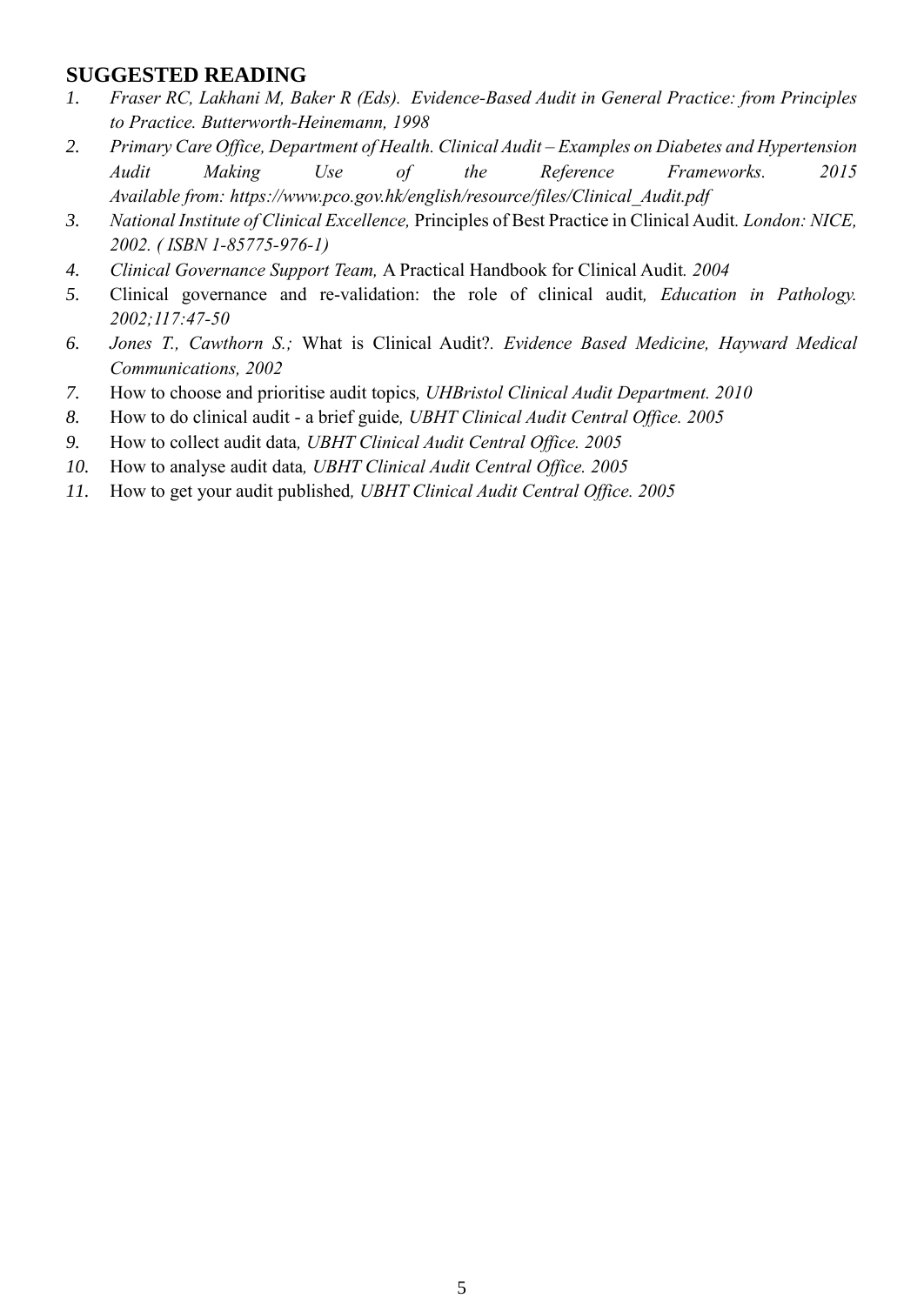# **RESEARCH**

Each candidate is required to submit:

- 1. **FOUR COPIES and a word file (.doc or .docx)** of the research report;
- 2. Supporting document(s) of Ethics Approval issued by recognized ethics committee; AND
- 3. Certification by Clinical Supervisors/ Mentors (*Appendix C*), on or before **5 August 2022**

The research report must be the original work of the candidate. The candidate must be the principal investigator of the research project and the same project cannot be submitted by any other candidate. The names of the practice, the candidate, his/her supervisor and colleagues who have assisted in the research project **should NOT be stated** in the Research Report.

The candidate has a free choice of topics for the research. The research topic chosen should be relevant to the specialty of Family Medicine and/or Primary Care.

**The ethics approval for the Research Study must have been sought from a recognized ethics committee. The date of ethics approval must be within 3 years before the application deadline of the Exit Examination.** 

# **FORMAT OF THE RESEARCH REPORT**

- 1. A standard format with an **Introduction** giving background and objectives; **Method** giving details of Subjects, Study Design and Measurements, Interventions, Outcomes, and Statistical Methods; **Results; Discussion; Conclusions; References**; and **Acknowledgements**.
- 2. The text should be between 2,000 and 3,000 words in length, excluding the abstract, references and acknowledgements.
- 3. Graphs and tables should be limited to 6 and references to 40.
- 4. An Abstract of up to 250 words should be set out under the headings of **Objective, Design, Subjects, Main Outcome Measures, Results, and Conclusions.** Up to five keywords should be listed below the abstract.
- 5. Abbreviations should be spelt in full when first used.
- 6. References should preferably conform to the Vancouver style as used in the Hong Kong Practitioner, the official journal of the HKCFP, and must be clearly numbered in the correct order in the text. The same referencing style should be used throughout the research report. Journal titles should be abbreviated to Index Medicus Style. Up to three authors and/or editors should be listed. If there are more than three, the first three and "*et al"* should be listed.
- 7. All study instrument and/or questionnaire should be attached as part of the appendices
- 8. The candidates are recommended to include sufficient information in their research reports. References can be made to the website of the British Medical Journal on the various guidelines according to the different study designs. (**http://www.bmj.com/about-bmj/resources-authors/articlesubmission/article-requirements)**. These guidelines are for reference only, and candidates do not need to complete or submit the guidelines.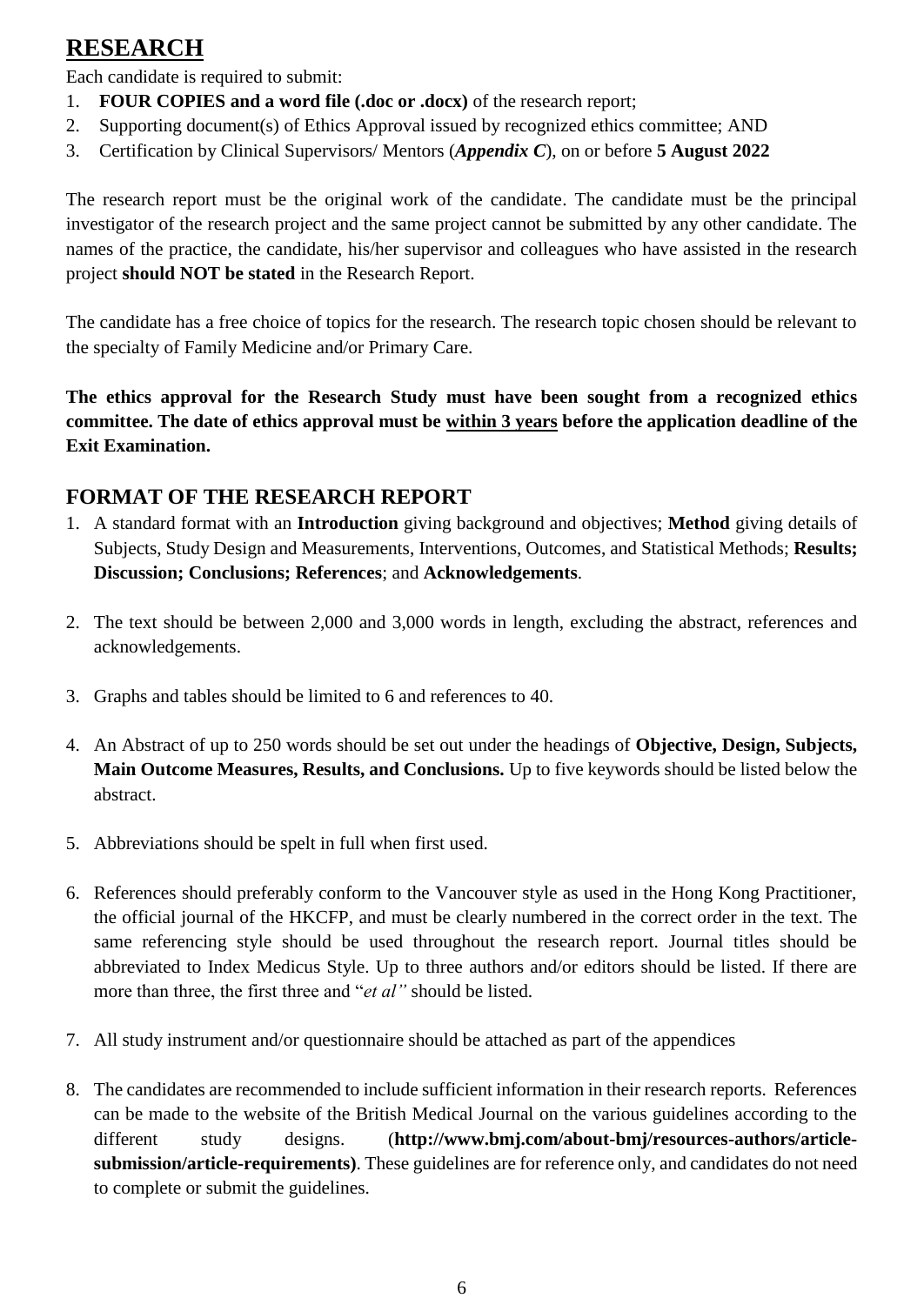# **ASSESSMENT CRITERIA**

The research report will be marked independently by at least three examiners appointed by the Specialty Board according to the following areas as shown in the research report evaluation form (*Appendix D*):

- 1. The research topic and question(s), their relevance and importance to the candidate's practice and family medicine, critical review of background literature and objectives of the research,
- 2. Appropriate research methodology: sampling method, outcome measures, data collection, analysis of results and use of appropriate statistical tests,
- 3. Interpretation and discussion on the results, their relationship with existing literature, their strengths and limitations, and impact of the research to the practice of Family Medicine and community care.
- 4. Overall presentation and adequacy/appropriateness of the reference list.

A score of 65% or above is the standard for a pass.

# **SUGGESTED READING**

- *1. Robert H. Fletcher, Suzanne W. Fletcher, Grant S. Fletcher. Clinical Epidemiology – The Essentials. 5th Edition Philadelphia: Wolters Kluwer Health/Lippincott Williams & Wilkins, 2014*
- *2. Geoffrey R. Norman and David L. Streiner, Biostatistics: The Bare Essentials, 4th Edition. Shelton, Connecticut : People's Medical Publishing House-USA, 2014*
- *3. Peter Norton , Moira Stewart, Martin Bass etal Research methods for primary care vol 1 1991 Sage publications*
- *4. Leon Gordis, Epidemiology. W B Saunders, 4th Edition, 2008 Robert*
- *5. H. Fletcher, Suzanne W. Fletcher, Edward H. Wagner. Clinical Epidemiology – The Essentials. 5th Edition, 2005*
- *6. Leon Gordis, Epidemiology, 3rd Edition. Philadelphia: Elsevier Saunders 2013*
- *7. Marcello Pagano, Kimberlee Gauvreau, Principles of Biostatistics, 2nd Edition. Australia; Pacific Grove, CA: Duxbury, 2000*
- *8. Rosaline S. Barbour, Introducing qualitative research. A student's Guide by Rosaline Barbour. 2nd edition. 2014 SAGE Publications Inc.*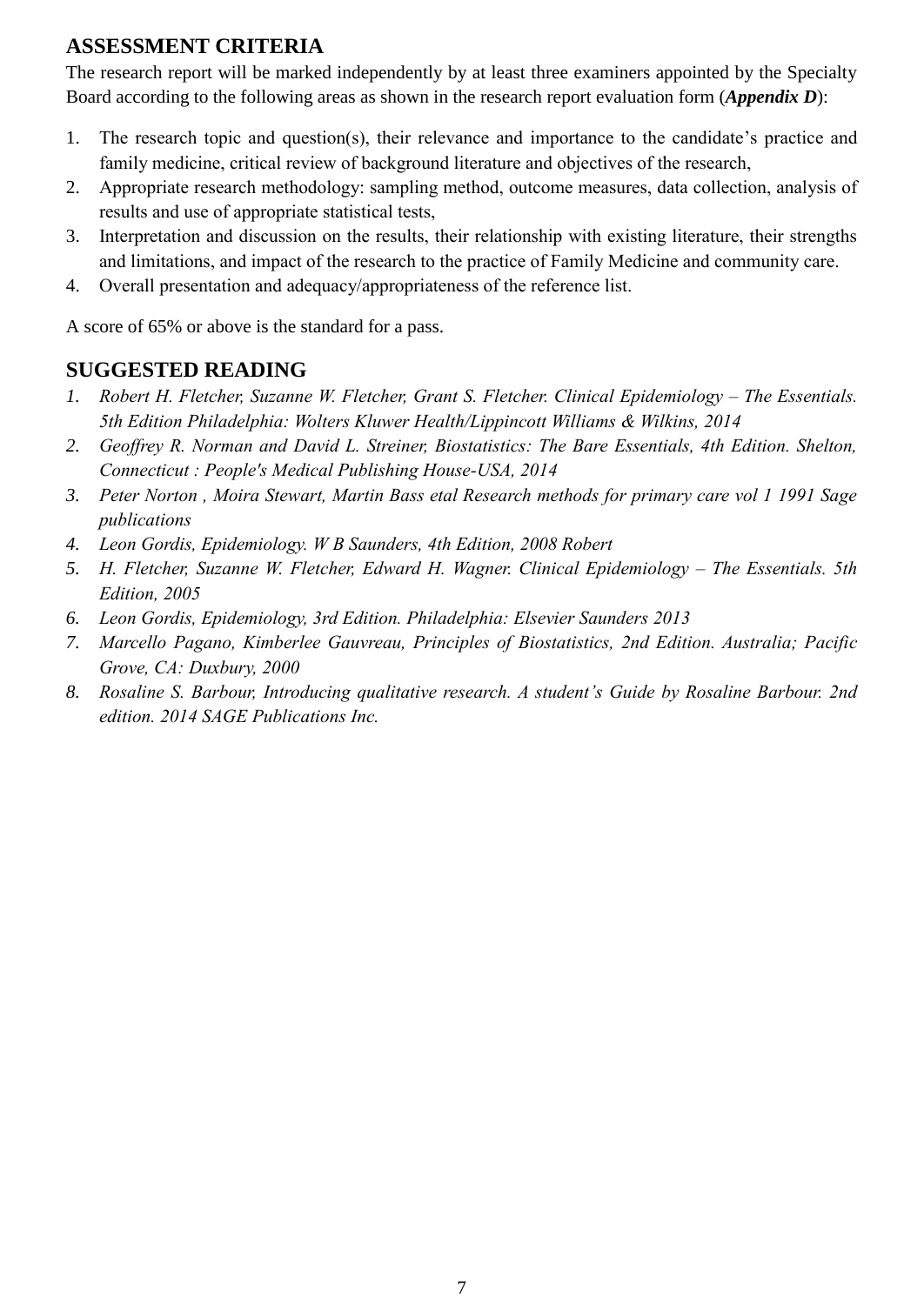# **PRACTICE ASSESSMENT**

## **Re-attempt Candidates should take all the previous fail Part(s) of Session II:**

|                           | Random check | (based on the candidate's Session I) |
|---------------------------|--------------|--------------------------------------|
| Session II                | Part C II    | Dangerous Drug Management            |
| (Assessment by Examiners) | Part D       | <b>Medical Records</b>               |
|                           | Part E       | Investigations                       |

The following document(s) should be submitted **on or before 11 July 2022:**

- **FOUR COPIES** of the required Attachments:
	- o Attachments 1 to 11 if re-attempt Random Check;
	- o Attachment 12 if re-attempt Part D (Medical Records);
	- o Attachment 13 if re-attempt Part E (Investigations)
- **ONE PMP (Practice Management Package) Report IF**:
	- o re-attempt Random check or Part C II (Dangerous Drugs Management) **AND** the practice location has been changed.

# **Random Check:**

Examiners will assess section(s) selected from the candidate's PMP report and related Attachment(s).

# **Part CII (Dangerous Drug Management):**

Both the candidate's knowledge and the clinic site of dangerous drug management will be assessed. The assessment criteria are based on the Dangerous Drug Regulations, Hong Kong Legislation (please refer to Appendix L of Practice Management Package).

## **Part D (Medical Records)**:

- Candidate needs to provide a list of 300 patients **(Attachment 12),** whom have consulted the candidate, within the specified period**: from 29 May to 9 July 2022**
- The list should be in a standard format (please refer to the sample). It should not include patient's full names or ID numbers.
- Health screening and medical assessment should be **excluded**.
- The medical records listed in Attachment 12 should be available for examination at Session II upon request.
- About the medical records: hand-written medical records / print-out from the electronic system; which should at least include
	- o basic information,
	- o anticipatory care in the latest 12 months,
	- o the consultation done by the candidate (**as stated in the Attachment 12**), and
	- o the previous 5 consultations (by the candidate or other doctors) as applicable
- Marking will be based on the candidate's clinic records:
	- o D1 (Legibility): all records must be legible;
	- o D2 (Basic information): 35%
	- o D3 (Anticipatory / preventive care in recent 12 months): 15%
	- o D4: (Consultation notes): 50%
- Marks would be deducted pro rata for non-compliance on relevant requirements.

## **Part E (Investigations)**:

- Candidate needs to provide, in standard format, clinical summaries of ten different patients and a summary table **(Attachment 13)**, whom had investigations initiated, followed up (doctor-patient consultation, telephone or electronic communications) and documented by the candidate.
- The Attachment 13 should not include patient's full names or ID numbers.
- The **follow-up** must have been occurred in the specified period: **from 29 May to 9 July 2022**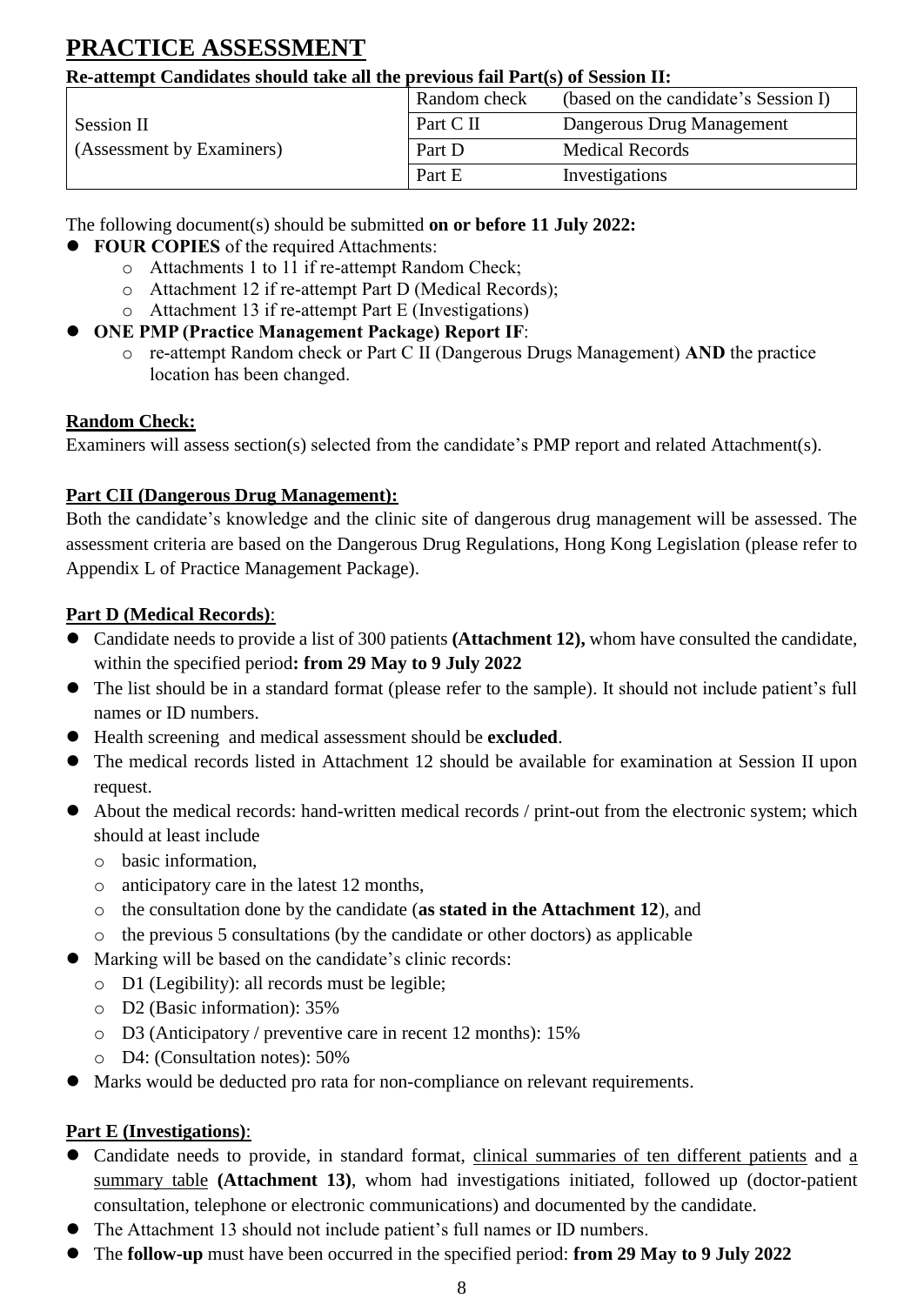- The ten cases can be part of the 300 cases of medical records of Part D/ Attachment 12.
- The ten cases should consist of a **variety of clinical situations**, as shown by:
	- o providing, in each of the ten cases, an appropriate ICPC code (second edition, ICPC-2) on the provisional diagnosis / condition that lead to the investigation, in the Attachment 13;
	- o no more than two cases belong to the same ICPC-2 "Chapter" (the alphabet);
	- o no more than one case of 'T90' (type II diabetes mellitus) is included
	- o no more than one case of 'K86' (uncomplicated hypertension) is included
	- o cases solely for health screening, or monitor medication side effects in asymptomatic patients are **excluded**
- Marking will be based on the candidate's clinic records:
	- o E1 (Documentation on indication of the investigation): appropriate documentation must be present;
	- o E2 (Justification of the investigation): 50%
	- o E3 (Results documentation): the investigation report copies must be present; and the results must be documented in the medical records;
	- o E4 (Follow up): 50%
- Mark adjustment may be considered for appropriate 'Comment' in the case summary of Attachment 13
- Marks would be deducted pro rata for non-compliance on relevant requirements.

# **ASSESSMENT PROCESS & CRITERIA**

- 1. Specialty Board will send two Examiners to the candidate's practice in any day during the designated examination period. Trainee examiners / delegates from the Specialty Board may be present.
- 2. Candidate will be notified of the examiners' visit **two working days** in advance. Once notified, the date will not be changed.
- 3. Examiners will identify themselves and assure confidentiality for contacting Candidate' patient information (*Appendix E*).
- 4. The candidate and the practice staff should be present during the assessment. Candidates are expected to answer examiners questions in person. Examiners may cross check with the practice staff. The assessment may take up to three hours.
- 5. The Examiners will mark independently according to the Practice Assessment rating form (*Appendix F)*.
- 6. In case of significant marking discrepancy, a third examiner will be sent to assess the same material seen by the previous two examiners.
- 7. Overall pass in Practice Assessment requires:
	- o pass in PMP report and,
	- o passing grades in Random check, Part C II and,
	- o passing marks (65% or above) in Part D and Part E.

Unsuccessful candidates need to take all the failed part(s) as one set whenever they re-attempt PA.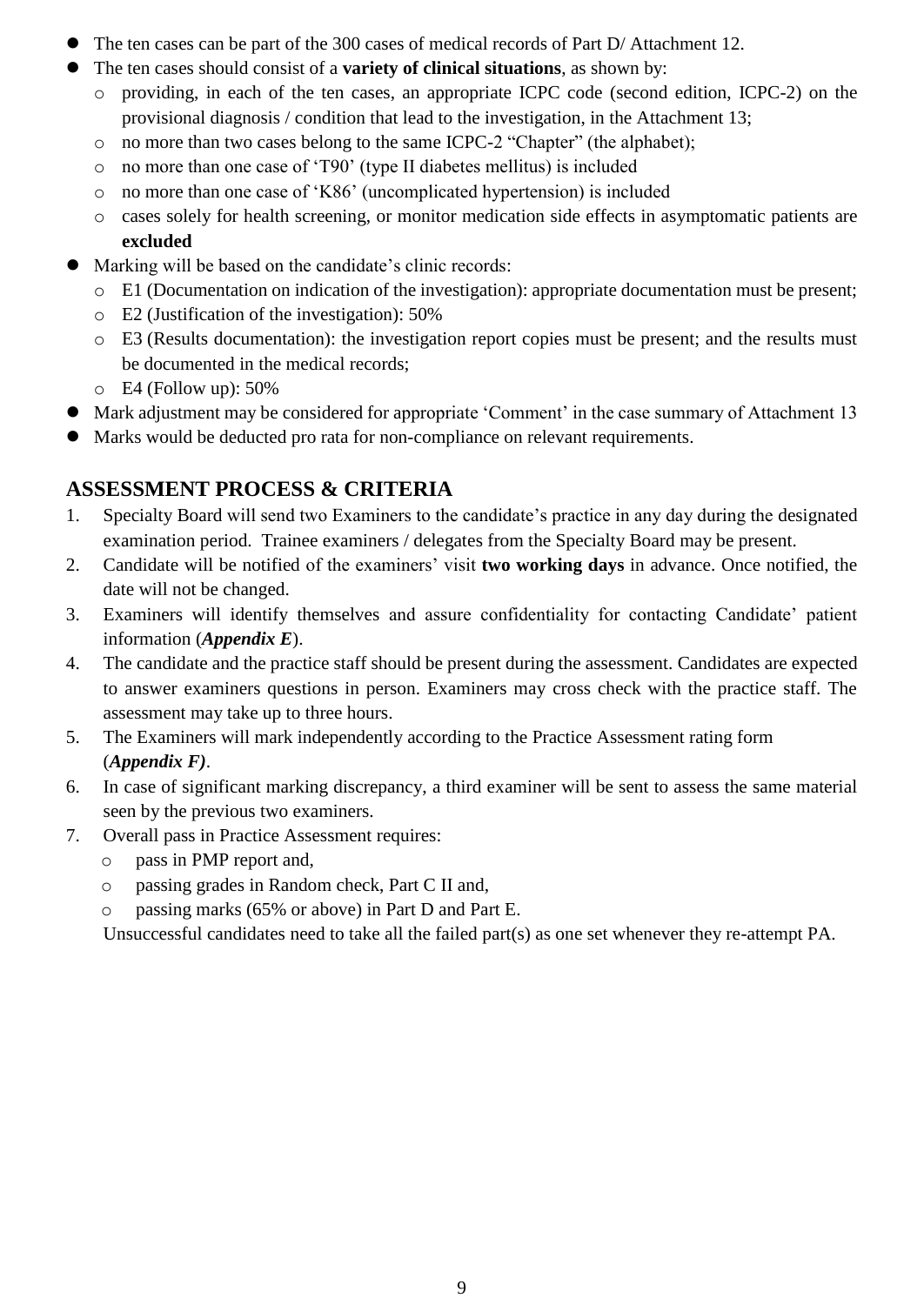#### **List of Attachments in Practice Assessment:**

| Name card - back and front (if applicable) plus information on: Type of practice |
|----------------------------------------------------------------------------------|
| (group/solo/public/private), average no. of patients seen per week, average      |
| consultation time and average waiting time                                       |
| General clinic design illustrated with diagram                                   |
| Prolong waiting protocol                                                         |
| Emergency case handling protocol                                                 |
| List of education leaflets commonly used by the candidate                        |
| Other diagnostic equipment and treatment facilities (not listed in the PMP)      |
| Emergency equipment and drugs                                                    |
| Disinfection and sterilization protocol                                          |
| Routine and urgent appointment protocol                                          |
| Data access protocol                                                             |
|                                                                                  |

**Attachment 11** Needle stick injury protocol

#### **Attachment 12** (standard format)**:**

| Serial        | Medical                                                | Patient  | sex | age | diagnosis | date of the  | date of first       |
|---------------|--------------------------------------------------------|----------|-----|-----|-----------|--------------|---------------------|
| no.           | record no.                                             | initials |     |     |           | consultation | attended the clinic |
|               |                                                        |          |     |     |           |              |                     |
| $\mathcal{D}$ |                                                        |          |     |     |           |              |                     |
| 3             |                                                        |          |     |     |           |              |                     |
|               |                                                        |          |     |     |           |              |                     |
| $\cdots$      |                                                        |          |     |     |           |              |                     |
| 300           |                                                        |          |     |     |           |              |                     |
|               | Case also in Part E (investigations) are marked with * |          |     |     |           |              |                     |

#### **Attachment 13, individual case summary** (standard format)**:**

| Case no: $(1 to 10)$                                                                                                                  | Patient initials: | Medical record no.: |                                                                                            | Sex: | Age: |
|---------------------------------------------------------------------------------------------------------------------------------------|-------------------|---------------------|--------------------------------------------------------------------------------------------|------|------|
| Provisional diagnosis / chief condition requiring investigations:<br>(date of the consultation: <i>DD</i> / <i>MM</i> / <i>YYYY</i> ) |                   |                     | ICPC-2 code:<br>(only the most relevant one, also put<br>down the description of the code) |      |      |
| Investigation performed:                                                                                                              |                   |                     |                                                                                            |      |      |
| Results:                                                                                                                              |                   |                     |                                                                                            |      |      |
| Follow up: (date: <i>DD/MM/YYYY)</i> less than 300 words                                                                              |                   |                     |                                                                                            |      |      |
| Comments: <i>optional</i> ; less than 300 words                                                                                       |                   |                     |                                                                                            |      |      |

## **Attachment 13, summary table** (standard format)**:**

| Case     | Provisional diagnosis / chief condition | ICPC-2 | Investigation performed: |
|----------|-----------------------------------------|--------|--------------------------|
|          | requiring investigations                | code   |                          |
|          |                                         |        |                          |
|          |                                         |        |                          |
| $\cdots$ |                                         |        |                          |
| 10       |                                         |        |                          |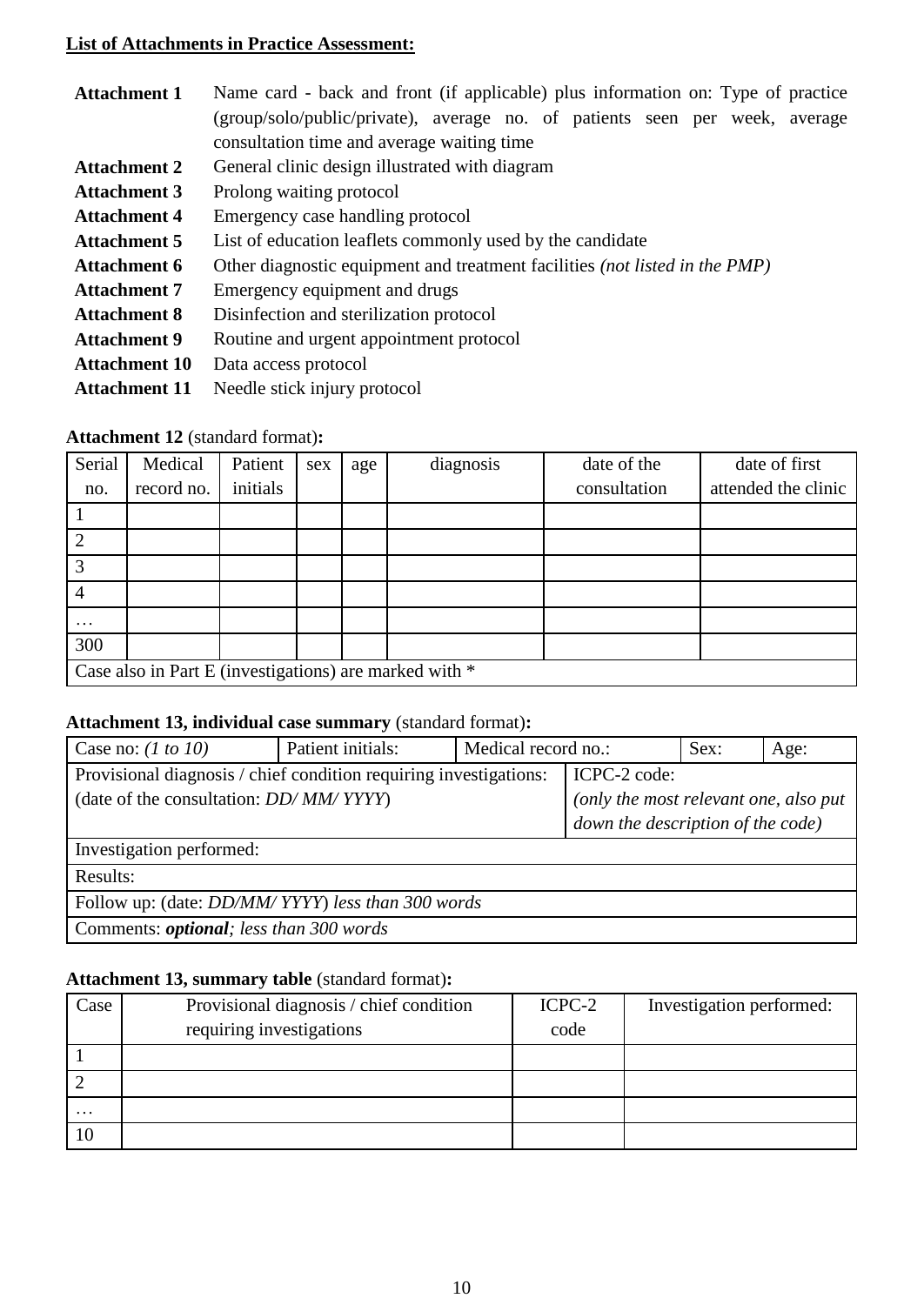# **CONSULTATION SKILLS ASSESSMENT**

The consultation skills assessment is based on the modified Leicester Assessment Package (LAP) which was developed by Professor Robin C Fraser to assess the consultation competence in General Practice through video recorded consultations.

# **ASSESSMENT PROCESS**

The examination period for preparing the video is 24 hours  $(0.00 - 23.59)$ . The date needs to be shown on consultation notes for computer records, or approved by trainer for hand-writing records. Candidate will be notified of the examination period within the preceding week. **Candidate will receive confirmation call at 4:00 pm one day before examination day. Once notified, the date of assessment will not be changed.** Examination signboards (*Appendix G*) and examination related documents will be sent to Candidate by email or to be collected from the College after 4:00p.m. Examination period will be written on the signboards. Each signboard would have a unique code for individual candidate in each assessment.

Candidate can prepare the consultation videos in separated sessions. Total 12 cases in 2 sessions is required for examiner to assess. Each session has 2-hour net time and must include at least six cases. Net consultation time, **including completion of consultation note,** will be counted. *(Appendix H)* Video recording should be **continuous** within one session. Candidate should record the sessions **in chronological order as written in the signboards**. Candidate will be subject to **disqualification** if failure to do so.

The consultation process should proceed as written in steps to follow (*Appendix I*). Candidate should indicate and record clearly the signboard provided by the Specialty Board at the beginning of each session. Candidate should seek written consent (*Appendix J*) from their patients before each consultation and present a summary of the patient's significant past information before starting the interview. Significant past information should include the past health, relevant recent investigation findings, significant social history, date and the reason for the last consultation and whether current consultation is a planned followup or not. Then candidate can proceed to consultation process including history taking, physical examination and management. After finishing the consultation, Candidate is required to give the problem list and hypothesis of the case, the physical examination findings and the explanation on why the management plan being chosen.

The candidate should encrypt the videos (refer to "VeraCrypt" User Guide provided) by the encryption code given before submission. Candidate should submit the encrypted video files, consultation log and relevant documents (*Appendix K*) on or before 5:30 p.m. on the second working day oftheir assigned examination period. The College Secretariat will check the quality of the videos by using the Board's computers upon submission. Candidate should ensure the sound and visual quality of video is good enough for assessment. If the video quality is not suitable for assessment by examiners, **the candidate may be disqualified.**

**Total 6 cases will be selected for assessment. Candidate can indicate at least 2, up to 4 "best performed case" among 12 cases. At least 2 out of 4 cases would be selected for assessment. The "best performed case" must be cases with diagnostic challenges or psychosomatic complaints.** At least three examiners appointed by the Specialty Board will mark the cases. Each case will be marked individually. An overall score will be made independently by the examiners. Specialty Board will arrange re-assessment to the selected cases for making the final decision in case there is marking discrepancy.

A tabulated summary for arrangement of CSA process (*Appendix L*) is made for your easy reference.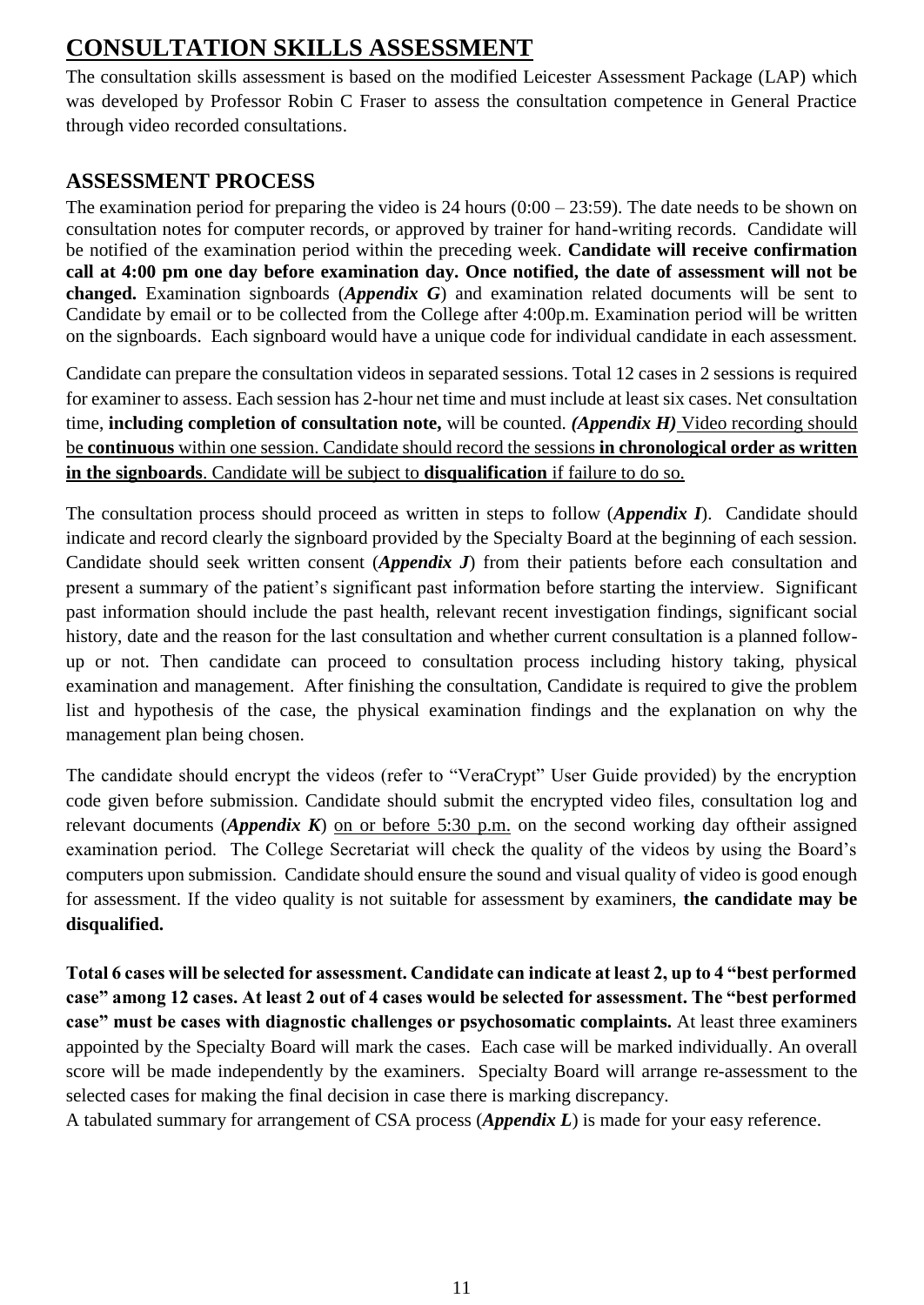# **ASSESSMENT CRITERIA**

The consultation skills assessment criteria (*Appendix M*) from LAP are adopted. The passing standard of this assessment is 65% when candidate consistently demonstrates capability in almost all components to a high standard and a satisfactory standard in all, with **duration of most consultation appropriate. (***Appendix N***)**

Remarks:

- 1. Physical Examination will NOT be marked. However, if the candidate is not able to perform physical examination sensitively, the examiner could deduct the marks in the part of Behaviour/Relationship with patient.
- 2. To ensure the sound and visual quality is good for assessment, candidate is **required** to submit a demo video **on or before 9 June 2022** with the same camera and setting both in recording the demo and real exam, as reference for the Specialty Board.
- 3. Candidates will be subject to disqualification if failure to follow the instructions listed in the Consultation Skill Assessment segment of the Exam Guideline.
- 4. All examination materials may be selected for quality assurance or teaching propose related to the subsequent Exit Exam without further notification to the candidate.

## **SUGGESTED READING**

- 1. Fraser RC. Clinical Method: A General Practice Approach (3<sup>rd</sup> Ed). Butterworth-Heinemann, 1999
- 2. Fraser RC. Assessment of Consultation Competence in General Practice, The Leicester Assessment Package (LAP)

### **APPENDICES**

- *Appendix G*: Sign Board sample
- *Appendix H*: Rules for recording consultations
- *Appendix I*: Steps to follow during video recording consultations in CSA
- *Appendix J*: Consent Form
- *Appendix K:* Documents to be submitted and Consultation log sample format
- *Appendix L:* Tabulated Summary of CSA process
- *Appendix M:* Consultation Skills Assessment Criteria
- *Appendix N:* Standards for Allocation of Marks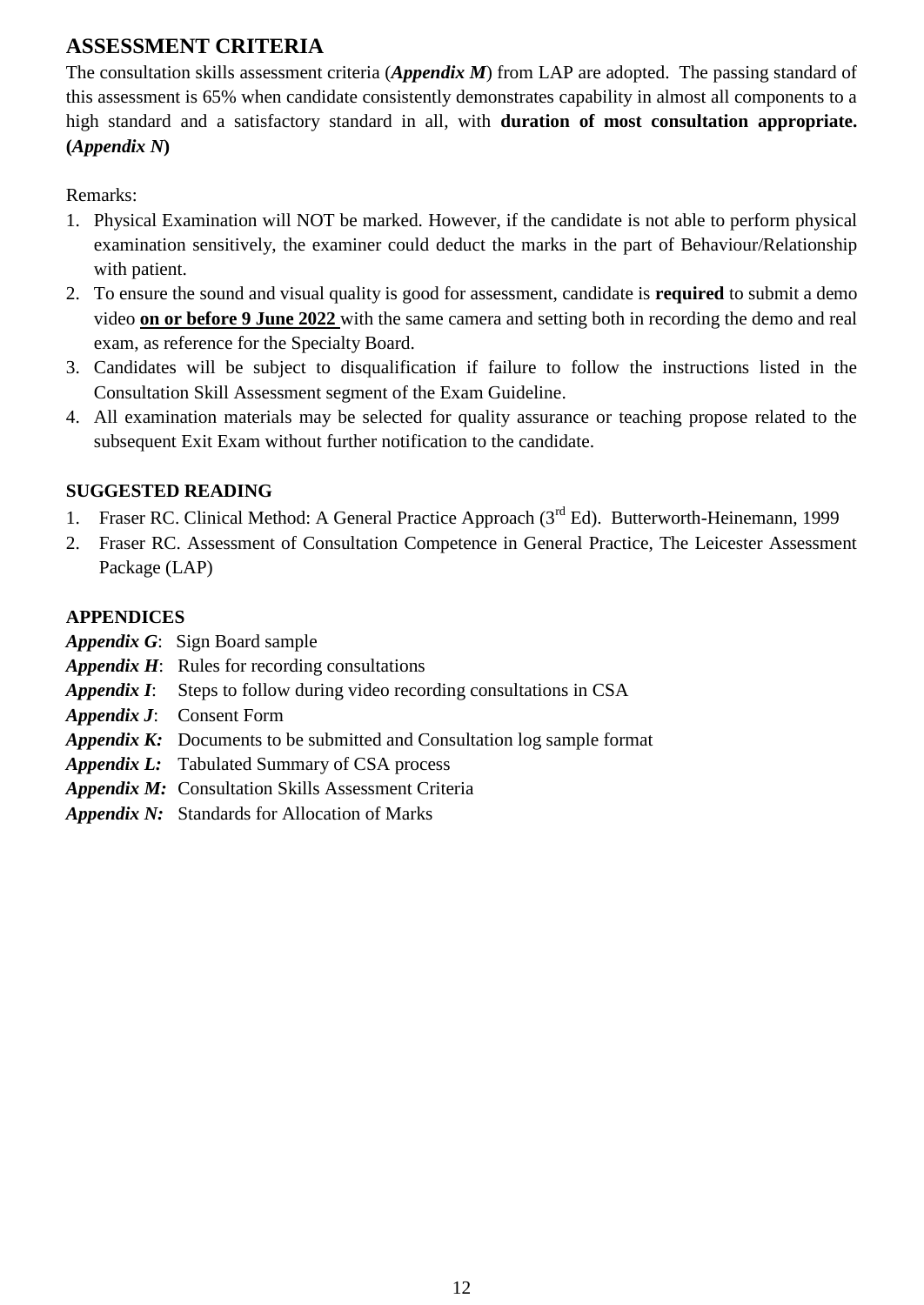# **APPLICATION FOR EXEMPTION DURING THE EXAMINATION PERIOD**

Candidates have to:

- Submit relevant documents and examination materials (e.g. application form, Clinical Audit report, Research report, documents for Practice Assessment) on time;
- Present in the Practice Assessment (Examiners' visit) on the date as informed;
- Record the required video for Consultation Skills Assessment in the period as informed.

Non-compliance will be regarded as not taking / attempting the respective segment(s) and subject to disqualification.

Exemption for examination will not be granted unless in very special circumstances. Candidates should apply by writing to Specialty Board **when submitting the Exit examination application,** with appropriate documentary proof. Each case will be considered at the discretion of the Board. Any approved exemption is not a precedent for the future applications.

# **TROPICAL CYCLONE OR RAINSTORM WARNING**

Examination will be cancelled if, within four hours before the appointed time of the examination, Tropical Cyclone Warning Signal No.8 or above is hoisted or remains in force or Rainstorm Black Warning is issued or remains in force. The examination will be re-arranged as soon as possible.

If Tropical Cyclone Warning Signal No.8 or above is hoisted or Rainstorm Black Warning is issued while an examination is in progress, the examination will be continued if circumstances allowed until the examination finished, or the examiner(s) appointed by the Specialty Board will decide whether to adjourn or continue with the examination.

# **PRE-EXIT EXAM WORKSHOP FOR CANDIDATES**

There are two Candidate Workshops each year. The focus and content of these two Workshops are different. Requirements and updates of each segment of the coming Exit Examination will be announced. **All candidates are strongly recommended to attend both Workshops before applying to sit the Exit Examination.**

## **CRITERIA FOR A PASS IN THE EXIT EXAMINATION**

Pass in each of the Exit Examination Segments is valid for five years.

Unsuccessful candidates can retake the failed Segment(s) in subsequent supplementary or full Exit Examination.

Candidate must have valid passes in all the three Segments (Clinical Audit or Research, Practice Assessment, and Consultation Skill Assessment) in order to pass the Exit Examination.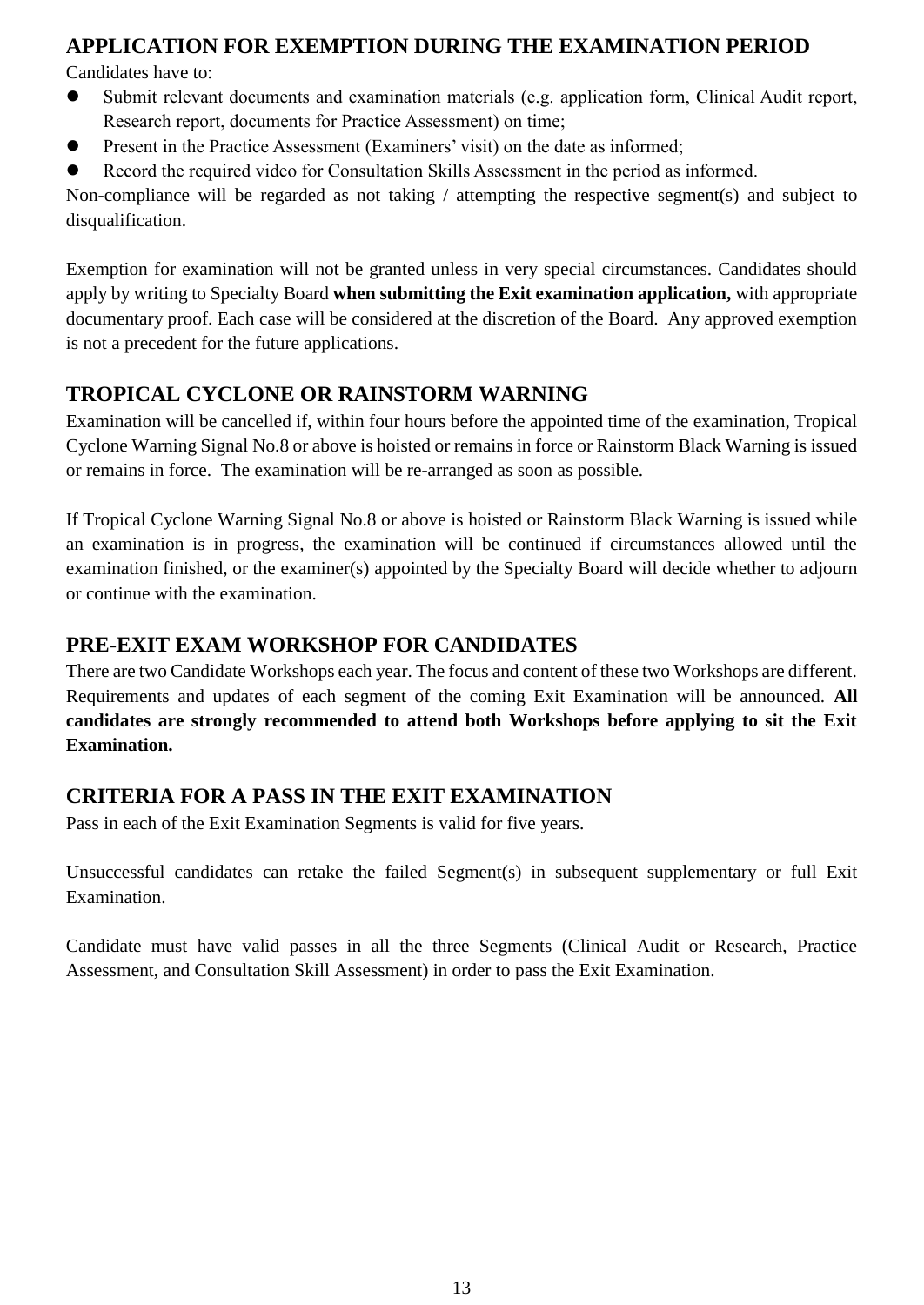# **CONDUCT IN THE EXAMINATION**

Specialty Board would investigate suspected dishonest or unprofessional acts during the Exit Examination. The candidates and relevant parties may be invited during this process. The investigation results may be referred to relevant authorities, academic and professional organizations for follow up.

Examples considered as unacceptable acts include: plagiarism; fabricate data in the Clinical Audit / Research / Practice Assessment; unnecessary pre-recording screening on patients in Consultation Skill Assessment.

At discretion of the Specialty Board, the concerned candidate may be disqualified in the respective / all the Segment(s); or may not be allowed to re-attempt the Exit Examination for a specified period.

# **REVIEW OF EXAMINATION RESULTS**

The Specialty Board has made great effort to ensure the validity and reliability of markings. All examiners are requested to declare conflict of interest. At least two examiners would mark each candidate independently in each segment. The markings will be crosschecked by the Board for clerical or mathematical error.

- 1. The review is a check for errors in the assessment process, such as the calculation or collation of marks or grades.
- 2. Review will not be considered solely on the grounds that the candidate wishes to challenge the academic judgment of the examiners or where the candidate did not understand or was unaware of the Exit Examination regulations.
- 3. Written request for review should be made to the Chairperson of Specialty Board **within the 14 calendar days** of the examination results being published. An administration fee of HK\$1,000 for each segment (cheque made payable to the "*HKCFP Education Ltd.*"), should be sent together to Room 803-4, 8/F, HKAM Jockey Club Building, 99 Wong Chuk Hang Road, Wong Chuk Hang, Hong Kong. Fees paid are neither refundable nor transferable. Incomplete information or failed payment will not be processed.
- 4. The Chairperson and delegate(s) will investigate the alleged error. The respective Segment coordinators, examiners and administrative staff will be called in.
- 5. The result of review can be:
	- (a) against the candidate; or
	- (b) an error in the Examination process had occurred; accordingly the candidate will be given:
		- (i) mark/ grade adjustments;
		- (ii) an opportunity to sit a subsequent scheduled examination;
		- (iii) no change in the markings if the error is judged not affecting the candidate's performance / results.
- 6. The candidate will be informed on the result of the review.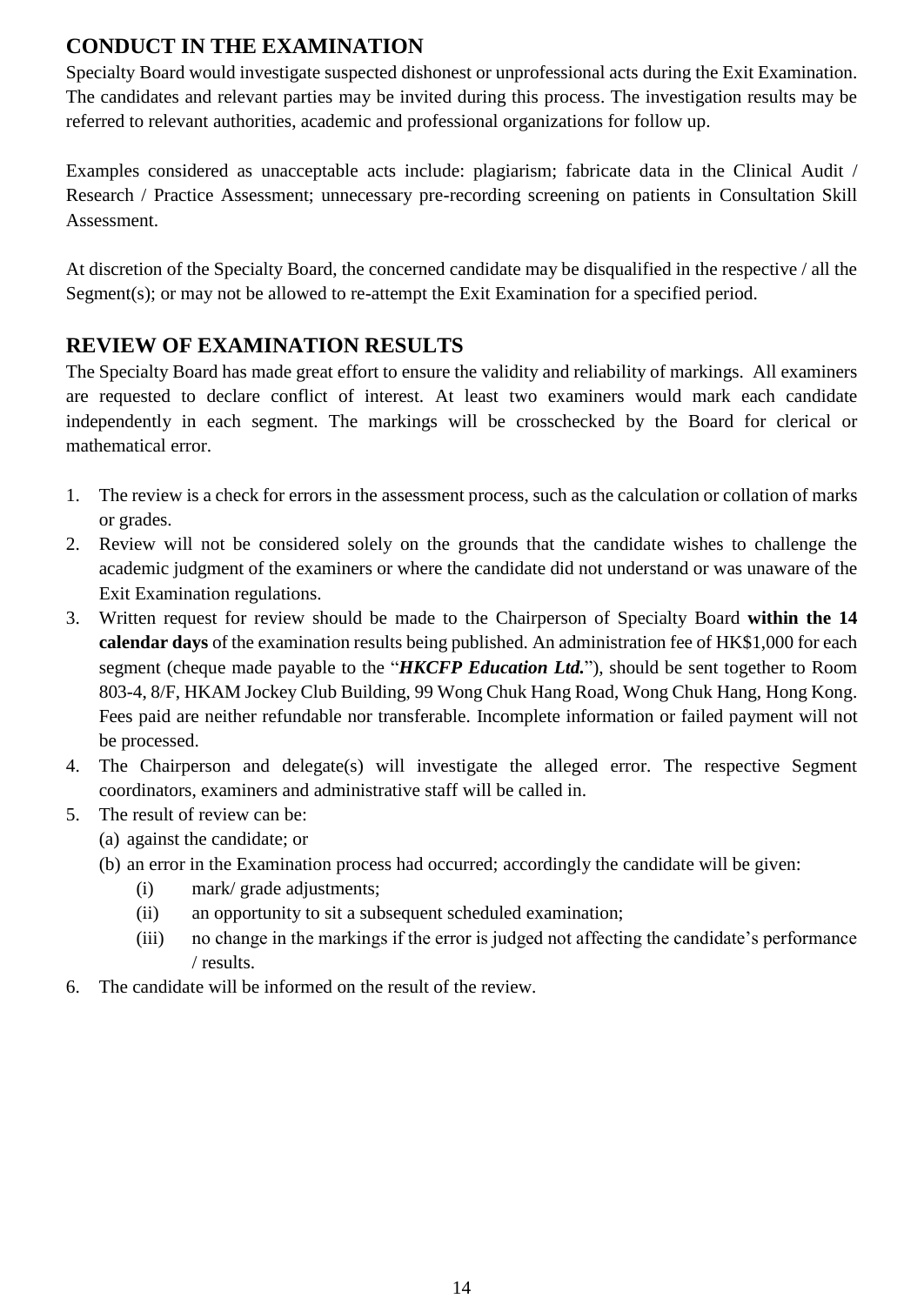# **POST EXAMINATION EVALUATION**

Exit Examination is an educational process. Chairperson of the Specialty Board will invite candidates to attend Post Examination Evaluation Workshop, usually held within the two months after the Examination. The evaluation is conducted on an individual basis. Priority is given to unsuccessful candidates.

At the session, the Chairperson, Segment coordinators, or delegates of Segment coordinators will feedback the candidate on the areas of weakness with suggestions for making improvement. *The session is not a channel for examination result appeal.* Comments and expectations from the candidate are always welcomed and taken seriously; in improving the conduct of subsequent Exit Examinations. Most candidates attended the session found it helpful.

**All examination materials submitted by candidates are properties of the Specialty Board. Part of the examination materials will be kept for the purposes of quality assurance, marking standardization, illustration of examination regulation, and detection of plagiarism. Examination materials not serving such purposes will be destroyed after completion of the examination.**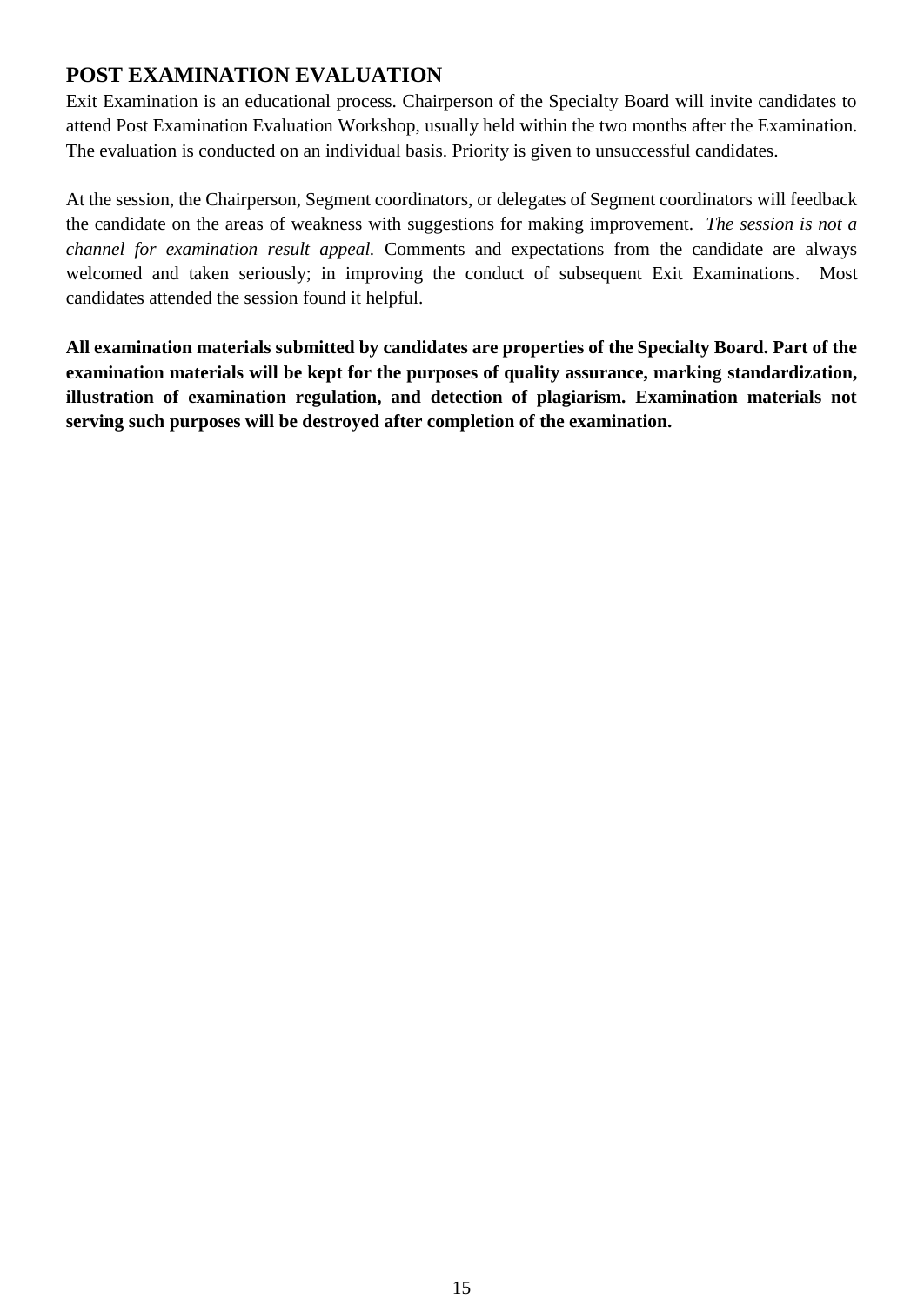## **Hong Kong College of Family Physicians 2022 Supplementary Exit Examination of Vocational Training in Family Medicine Preparation at-a-glance**

| Preparation<br>Attend the Post Examination Evaluation Workshop<br>Discuss with clinical supervisor(s) on areas of improvement |                                                                                                                                                   |                                                                                                                                                                                                                                                                                              |  |  |
|-------------------------------------------------------------------------------------------------------------------------------|---------------------------------------------------------------------------------------------------------------------------------------------------|----------------------------------------------------------------------------------------------------------------------------------------------------------------------------------------------------------------------------------------------------------------------------------------------|--|--|
| Research /Clinical Audit:<br>• Revise / amend the study/ report                                                               | <b>Consultation Skills Assessment:</b><br>Drills with the setting of consultation<br>$\bullet$<br>recording<br>Submit demo video file as required | Practice Assessment:<br>According to the re-attempt Part(s)<br>Attachment 12 / 13: for Part D/E; collect<br>the cases in the specified period<br>Attachment 1 to 11: for Random Check<br>PMP report --- if you re-attempt<br>Random Check or Part C II and<br>changed your practice location |  |  |
|                                                                                                                               |                                                                                                                                                   |                                                                                                                                                                                                                                                                                              |  |  |

| Submit Exam application (Deadline: 27 May 2022)                                                                                |                 |
|--------------------------------------------------------------------------------------------------------------------------------|-----------------|
| <b>Application Form:</b><br>• State your practice details for PA and CSA<br>• All unsuccessful PA Part(s) must be re-attempted | Examination fee |





- Random Check: Attachment 1 to 11 (four copies)
- Part D: Attachments 12 (four copies)
- Part E: Attachment 13 (four copies)
- PMP report (one copy) --- if you re-attempt Random Check or Part CII **and** changed your practice location

Submit Clinical Audit OR Research report (Deadline: 5 August 2022) Clinical Audit 4 copies and a word file of the report with Certification by clinical supervisor Research 4 copies and a word file of the report with Certification by clinical supervisor & Document of ethics approval

# Examination



Post exam evaluation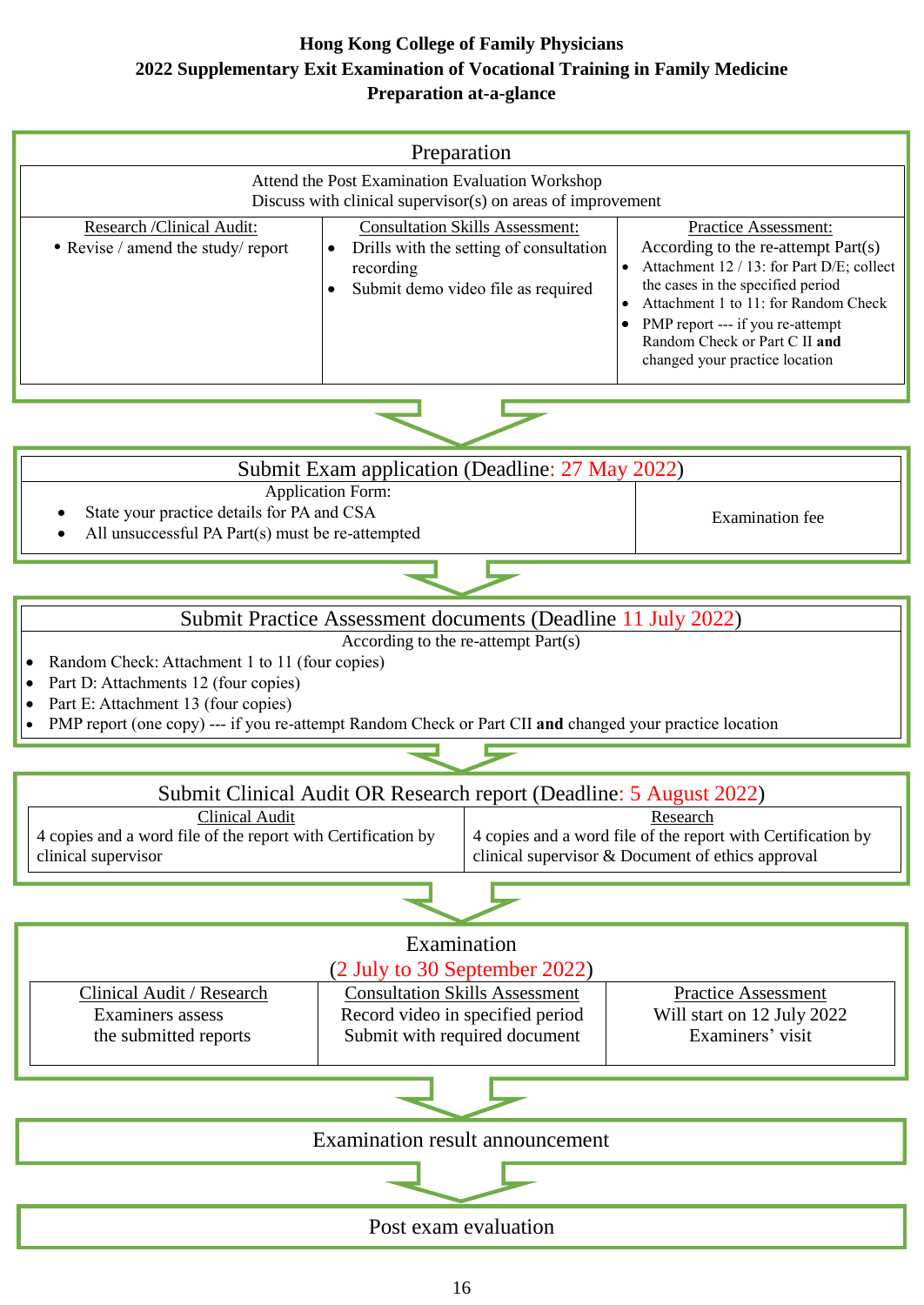#### **Appendix A**

# **HONG KONG COLLEGE OF FAMILY PHYSICIANS EXIT EXAMINATION OF VOCATIONAL TRAINING IN FAMILY MEDICINE**

# **Clinical Audit Report**

# **Certification by Clinical Supervisor**

I hereby certify that this clinical audit is the original work of Dr. \_\_\_\_\_\_\_\_\_\_\_\_\_\_\_\_\_\_\_\_\_\_\_\_\_\_\_\_\_\_ and the audit topic have not been done in the practice in the preceding 5 years, and I have read the original data of this audit.

Date: \_\_\_\_\_\_\_\_\_\_\_\_\_\_\_\_\_\_\_\_ Signature: \_\_\_\_\_\_\_\_\_\_\_\_\_\_\_\_\_\_\_\_

Name in Block Letters: \_\_\_\_\_\_\_\_\_\_\_\_\_\_\_\_\_\_\_\_\_\_\_\_\_\_\_\_\_\_\_\_\_\_\_\_\_\_\_\_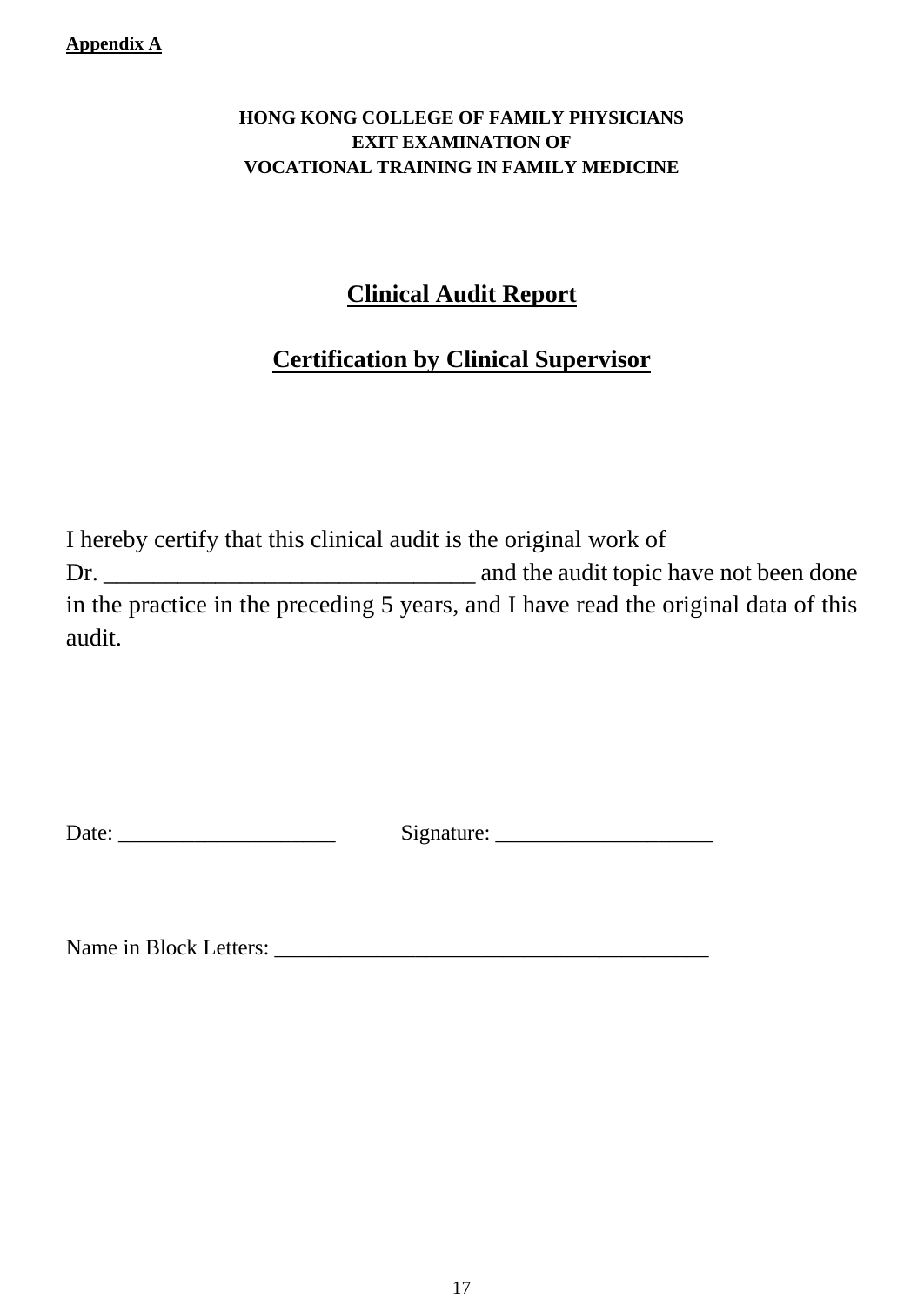# **Exit Examination 2022 Clinical Audit Report Evaluation Form**

#### **Notes on Marking:**

**Sections 2 to 5 consist of a number of components each. Please give your score from 0 to 10 for each component. These component scores serve to provide a reference range for allocating a mark to the global "section score",**  which does not need to be the arithmetical average of the component scores, but should be within the range of **the component scores.**

#### **Section 1a. Is this a clinical audit?**

- $\Box$  Yes please continue evaluation
- $\Box$  No audit report rejected, thank you.

#### **Section 1b. Has the audit cycle been completed?**

- $\Box$  Yes please continue evaluation
- $\Box$  No audit report rejected, thank you.

#### **Section 1c. At least one of the criteria is outcome-based?**

- $\Box$  Yes please continue evaluation
- $\Box$  No audit report rejected, thank you.

#### **Section 2**. **Evaluation of the background of the audit project**

| 2.1 Are the audit questions and aim <i>clearly stated and appropriate</i> ?                                |                          |
|------------------------------------------------------------------------------------------------------------|--------------------------|
|                                                                                                            | $0-1-2-3-4-5-6-7-8-9-10$ |
| 2.2 Is there an <i>adequate</i> explanation on the objectives of the auditing activity?                    |                          |
|                                                                                                            | $0-1-2-3-4-5-6-7-8-9-10$ |
| 2.3 Is there a good justification for the choice of the audit topic in the candidate's practice?           |                          |
|                                                                                                            | $0-1-2-3-4-5-6-7-8-9-10$ |
| 2.4 Is the audit topic <i>important to the candidate's practice and general practice/family medicine</i> ? |                          |
|                                                                                                            | $0-1-2-3-4-5-6-7-8-9-10$ |
| 2.5 Is there an <i>adequate review</i> of the relevant background literature?                              |                          |
|                                                                                                            | $0-1-2-3-4-5-6-7-8-9-10$ |
| Section 2: Global Score = $(\_\_\_\_\_$                                                                    |                          |
|                                                                                                            |                          |
| Comments:                                                                                                  |                          |
|                                                                                                            |                          |
|                                                                                                            |                          |

\_\_\_\_\_\_\_\_\_\_\_\_\_\_\_\_\_\_\_\_\_\_\_\_\_\_\_\_\_\_\_\_\_\_\_\_\_\_\_\_\_\_\_\_\_\_\_\_\_\_\_\_\_\_\_\_\_\_\_\_\_\_\_\_\_\_\_\_\_\_\_\_\_\_\_\_\_\_\_\_\_\_\_\_\_\_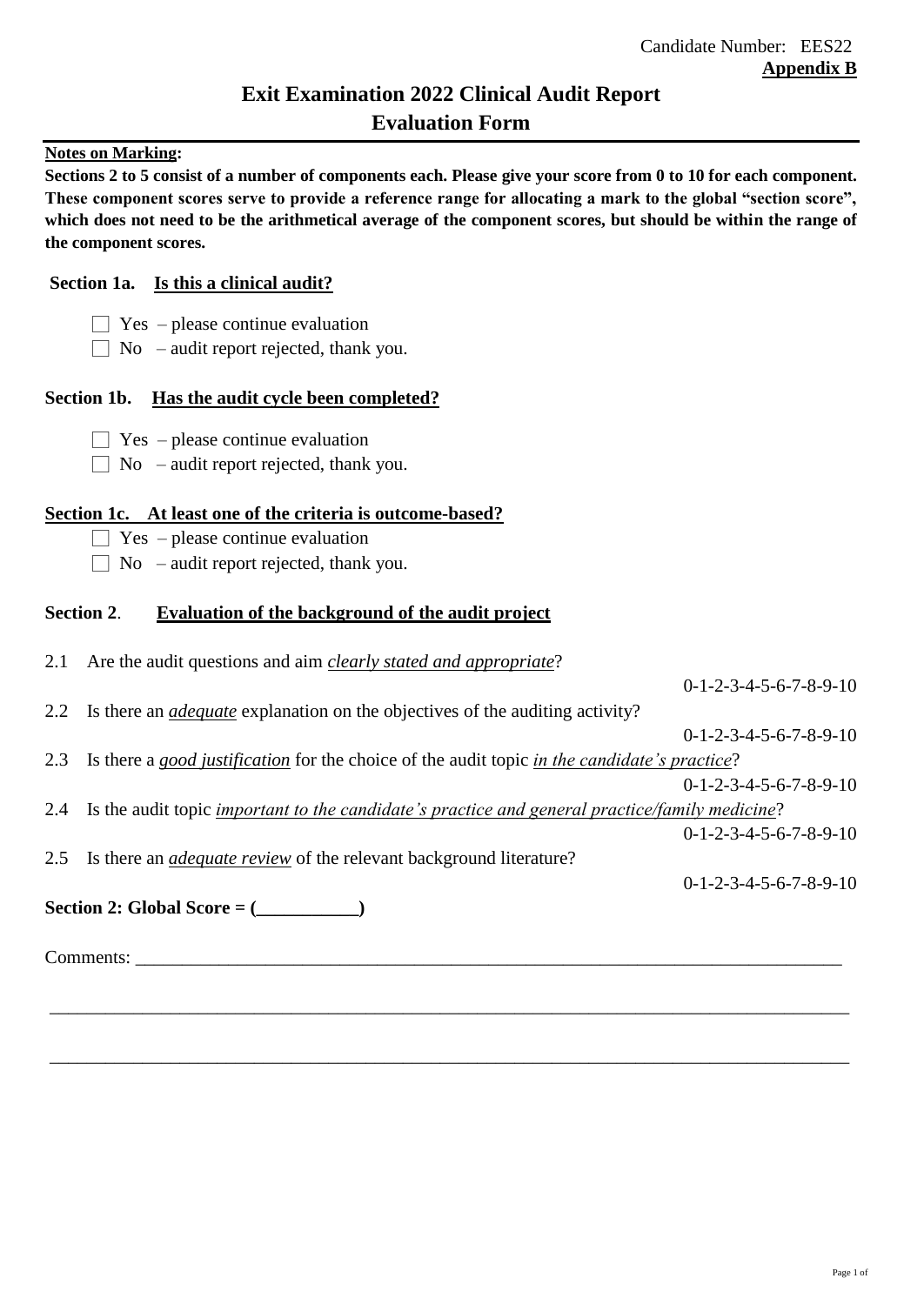# **Section 3**. **Evaluation of the methodology of the audit project**

# **3 a. Criteria and Standard Setting**

| 3a.1 Have <i>explicit criteria</i> been identified?                                           |                          |
|-----------------------------------------------------------------------------------------------|--------------------------|
|                                                                                               | $0-1-2-3-4-5-6-7-8-9-10$ |
| 3a.2 Are the criteria <i>relevant and adequate</i> ?                                          |                          |
|                                                                                               | $0-1-2-3-4-5-6-7-8-9-10$ |
| 3a.3 Are the criteria based on <i>research evidence</i> and/or <i>professional consensus?</i> |                          |
|                                                                                               | $0-1-2-3-4-5-6-7-8-9-10$ |
| 3a.4 Have explicit and appropriate standards been set for each criterion?                     |                          |
|                                                                                               | $0-1-2-3-4-5-6-7-8-9-10$ |
| Section 3a: Global Score = $(\_\_$                                                            |                          |
| Comments:                                                                                     |                          |
|                                                                                               |                          |
|                                                                                               |                          |
|                                                                                               |                          |

\_\_\_\_\_\_\_\_\_\_\_\_\_\_\_\_\_\_\_\_\_\_\_\_\_\_\_\_\_\_\_\_\_\_\_\_\_\_\_\_\_\_\_\_\_\_\_\_\_\_\_\_\_\_\_\_\_\_\_\_\_\_\_\_\_\_\_\_\_\_\_\_\_\_\_\_\_\_\_\_\_\_\_\_\_\_

## **3 b Data collection and analysis**

| 3b.1 Are the data collection methods <i>clearly described</i> ?                |                          |
|--------------------------------------------------------------------------------|--------------------------|
|                                                                                | $0-1-2-3-4-5-6-7-8-9-10$ |
| 3b.2 Are the data collection methods <i>appropriate</i> ?                      |                          |
|                                                                                | $0-1-2-3-4-5-6-7-8-9-10$ |
| 3b.3 Has the <i>sampling frame</i> been adequately described?                  |                          |
|                                                                                | $0-1-2-3-4-5-6-7-8-9-10$ |
| 3b.4 Is the <i>study populations/number of events /response rate</i> adequate? |                          |
|                                                                                | $0-1-2-3-4-5-6-7-8-9-10$ |
| 3b.5 Are the <i>methods of analysis</i> appropriate?                           |                          |
|                                                                                | $0-1-2-3-4-5-6-7-8-9-10$ |
| 3b.6 Are the data <i>compared directly</i> with the identified criteria?       | $0-1-2-3-4-5-6-7-8-9-10$ |
| Section 3b: Global Score = $(\_\_\_\_\_$                                       |                          |
|                                                                                |                          |
| Comments:                                                                      |                          |

\_\_\_\_\_\_\_\_\_\_\_\_\_\_\_\_\_\_\_\_\_\_\_\_\_\_\_\_\_\_\_\_\_\_\_\_\_\_\_\_\_\_\_\_\_\_\_\_\_\_\_\_\_\_\_\_\_\_\_\_\_\_\_\_\_\_\_\_\_\_\_\_\_\_\_\_\_\_\_\_\_\_\_\_\_\_

\_\_\_\_\_\_\_\_\_\_\_\_\_\_\_\_\_\_\_\_\_\_\_\_\_\_\_\_\_\_\_\_\_\_\_\_\_\_\_\_\_\_\_\_\_\_\_\_\_\_\_\_\_\_\_\_\_\_\_\_\_\_\_\_\_\_\_\_\_\_\_\_\_\_\_\_\_\_\_\_\_\_\_\_\_\_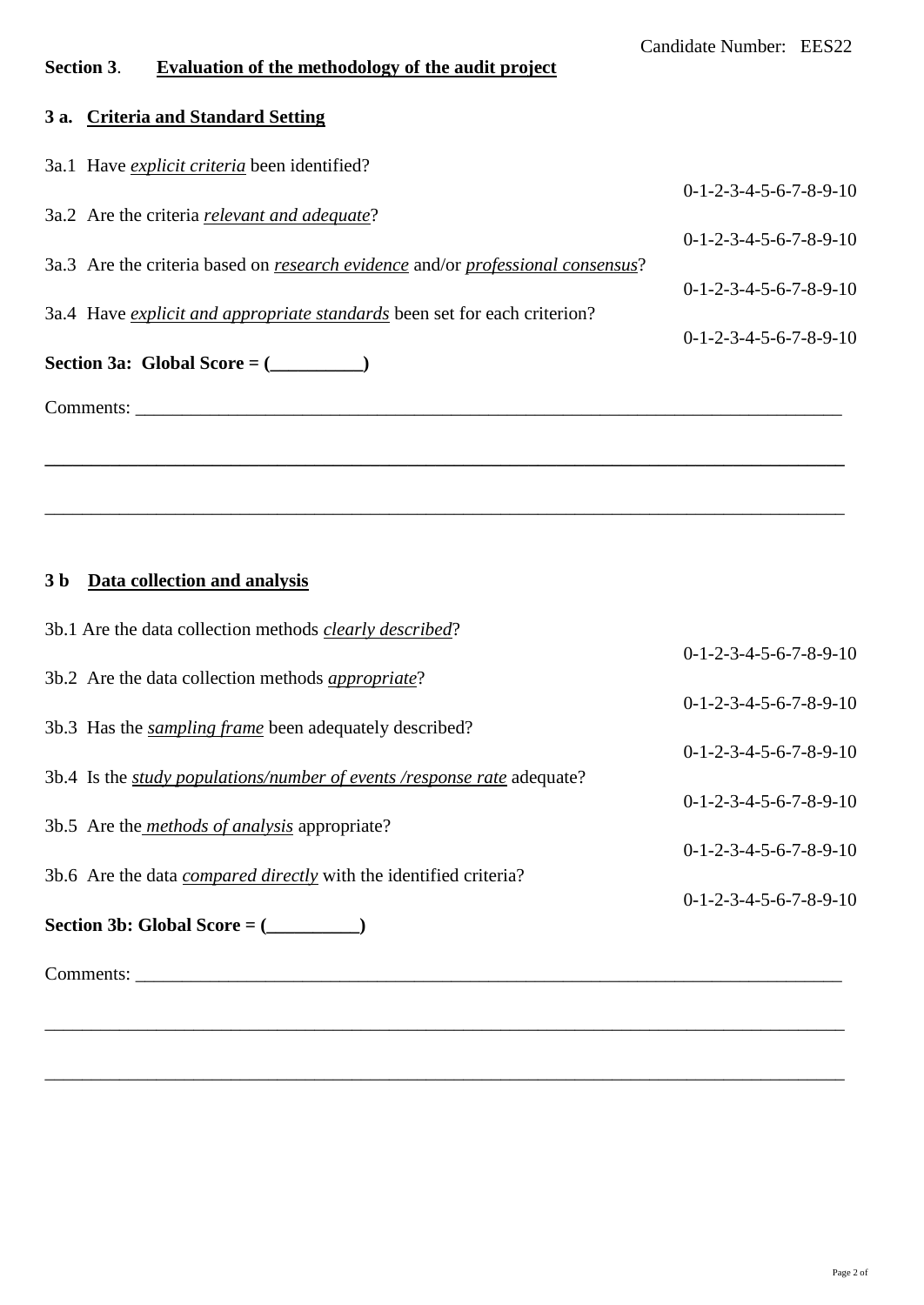# **Section 4 Evaluation of the impact of the audit**

|     | 4.1 Were the deficiencies in care/service in the first cycle identified and explained?                            |                          |
|-----|-------------------------------------------------------------------------------------------------------------------|--------------------------|
|     |                                                                                                                   | $0-1-2-3-4-5-6-7-8-9-10$ |
|     | 4.2 Is there a <i>clear description</i> of how changes were agreed and implemented?                               |                          |
|     |                                                                                                                   | $0-1-2-3-4-5-6-7-8-9-10$ |
| 4.3 | Were convincing reasons provided for <i>changes</i> in care and/or services made?                                 |                          |
|     |                                                                                                                   | $0-1-2-3-4-5-6-7-8-9-10$ |
|     | 4.4 Did the changes lead to <i>definite improvements</i> in the standards of care? If changes were not introduced |                          |
|     | or did not lead to improvement, is a <i>convincing explanation</i> provided?                                      |                          |
|     |                                                                                                                   | $0-1-2-3-4-5-6-7-8-9-10$ |
|     | 4.5 Did the audit have a significant impact on patient care?                                                      |                          |
|     |                                                                                                                   | $0-1-2-3-4-5-6-7-8-9-10$ |
|     | Section 4: Global Score = $(\_\_ \_ \)$                                                                           |                          |
|     |                                                                                                                   |                          |
|     | Comments:                                                                                                         |                          |
|     |                                                                                                                   |                          |
|     |                                                                                                                   |                          |
|     |                                                                                                                   |                          |

\_\_\_\_\_\_\_\_\_\_\_\_\_\_\_\_\_\_\_\_\_\_\_\_\_\_\_\_\_\_\_\_\_\_\_\_\_\_\_\_\_\_\_\_\_\_\_\_\_\_\_\_\_\_\_\_\_\_\_\_\_\_\_\_\_\_\_\_\_\_\_\_\_\_\_\_\_\_\_\_\_\_\_\_\_\_

# **Section 5 Evaluation of the presentation of the audit**

|     | 5.1 Are the results <i>appropriately presented</i> ?                                 |                          |
|-----|--------------------------------------------------------------------------------------|--------------------------|
|     |                                                                                      | $0-1-2-3-4-5-6-7-8-9-10$ |
|     | 5.2 Is the writing easy to understand?                                               |                          |
|     |                                                                                      | $0-1-2-3-4-5-6-7-8-9-10$ |
|     | 5.3 Is there an <i>adequate list of references</i> ?                                 |                          |
|     |                                                                                      | $0-1-2-3-4-5-6-7-8-9-10$ |
| 5.4 | Does the report contain a <i>succinct summary</i> of the key issues and conclusions? |                          |
|     |                                                                                      | $0-1-2-3-4-5-6-7-8-9-10$ |
|     | Section 5: Global Score = $(\_\_ \_ \_ )$                                            |                          |
|     |                                                                                      |                          |
|     | Comments:                                                                            |                          |
|     |                                                                                      |                          |
|     |                                                                                      |                          |
|     |                                                                                      |                          |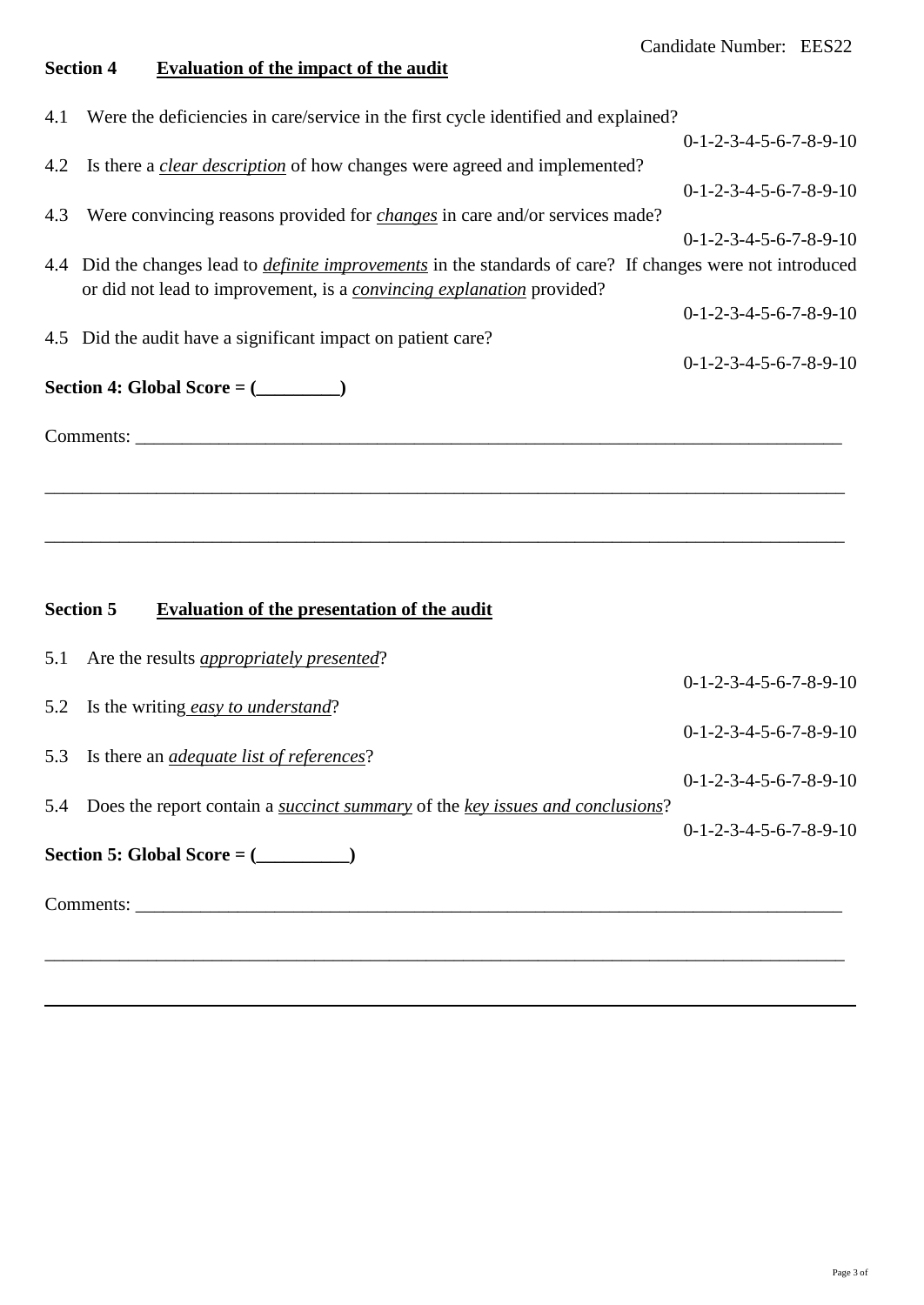# **Summary Mark Sheet**

| <b>Section</b>                    | <b>Maximum</b> | <b>Global Score</b> | <b>Factor</b>      | <b>Actual Marks</b> |
|-----------------------------------|----------------|---------------------|--------------------|---------------------|
|                                   | <b>Mark</b>    |                     |                    |                     |
| Background                        | 20             |                     | x <sub>2</sub>     |                     |
| 3 a. Standard Setting             | 20             |                     | $\rm x2$           |                     |
| 3 b. Data Collection and Analysis | 20             |                     | x <sub>2</sub>     |                     |
| Impact of audit<br>4.             | 30             |                     | $\boldsymbol{x}$ 3 |                     |
| Presentation                      | 10             |                     | x 1                |                     |
| <b>TOTAL</b>                      | 100            |                     |                    | $\frac{0}{0}$       |

# **Overall Comments:**

**\*\*\*\*\*End\*\*\*\***

**Examiner's Full Name:** \_\_\_\_\_\_\_\_\_\_\_\_\_\_\_\_\_\_\_\_\_\_\_\_

**Signature:** \_\_\_\_\_\_\_\_\_\_\_\_\_\_\_\_\_\_\_\_\_\_\_\_\_\_\_\_\_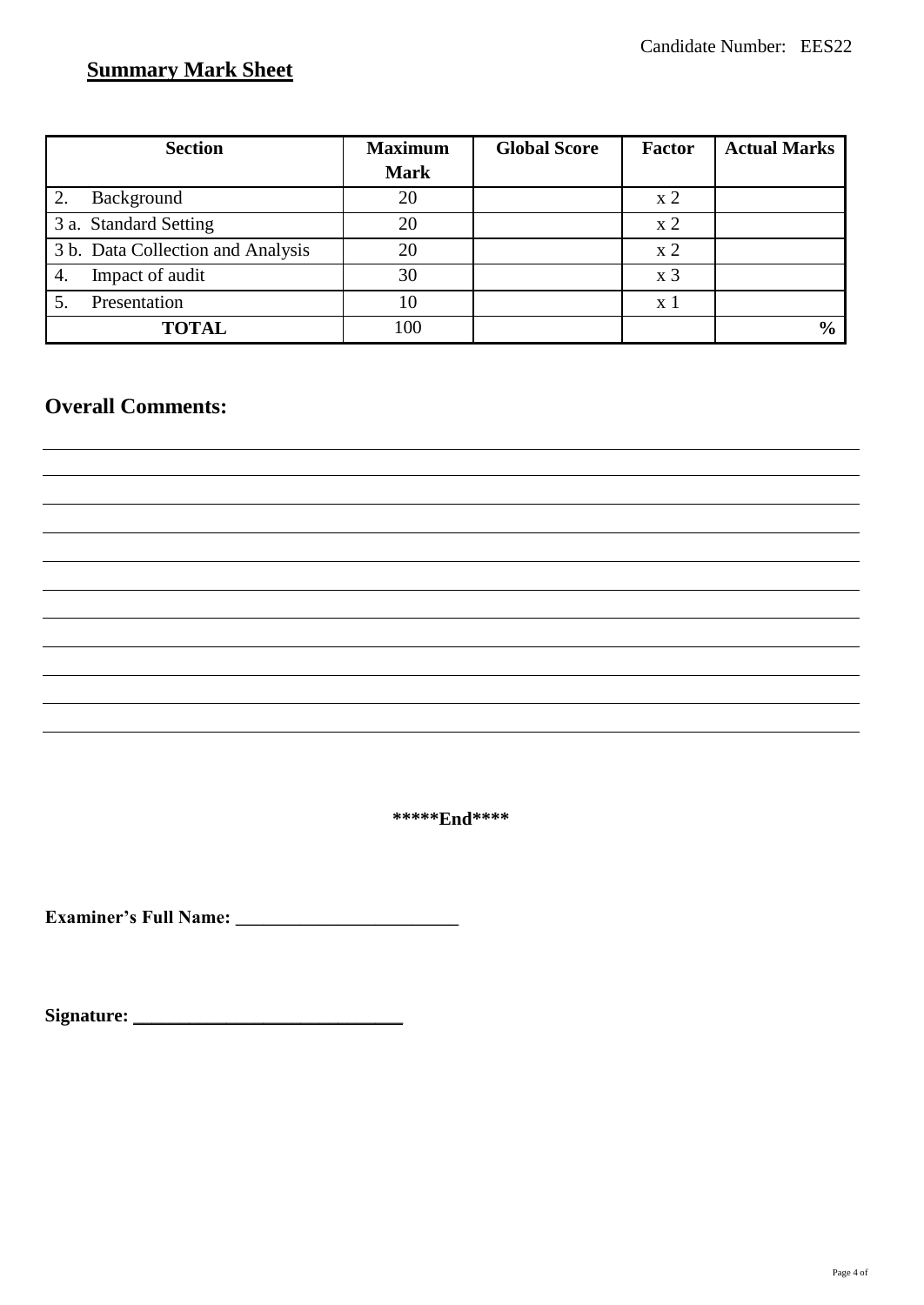## **HONG KONG COLLEGE OF FAMILY PHYSICIANS EXIT EXAMINATION OF VOCATIONAL TRAINING IN FAMILY MEDICINE**

# **Research Report**

# **Certification by Clinical Supervisor/ Mentor**

I hereby certify that this research project is the original work of Dr.\_\_\_\_\_\_\_\_\_\_\_\_\_\_\_\_\_\_\_\_\_ and, I have read the original data of this Research Report.

Signature: \_\_\_\_\_\_\_\_\_\_\_\_\_\_\_\_\_\_\_

Name in Block Letters: \_\_\_\_\_\_\_\_\_\_\_\_\_\_\_\_\_\_\_\_\_\_\_\_\_\_\_\_\_\_\_\_\_\_\_\_\_\_\_

Date: \_\_\_\_\_\_\_\_\_\_\_\_\_\_\_\_\_\_\_\_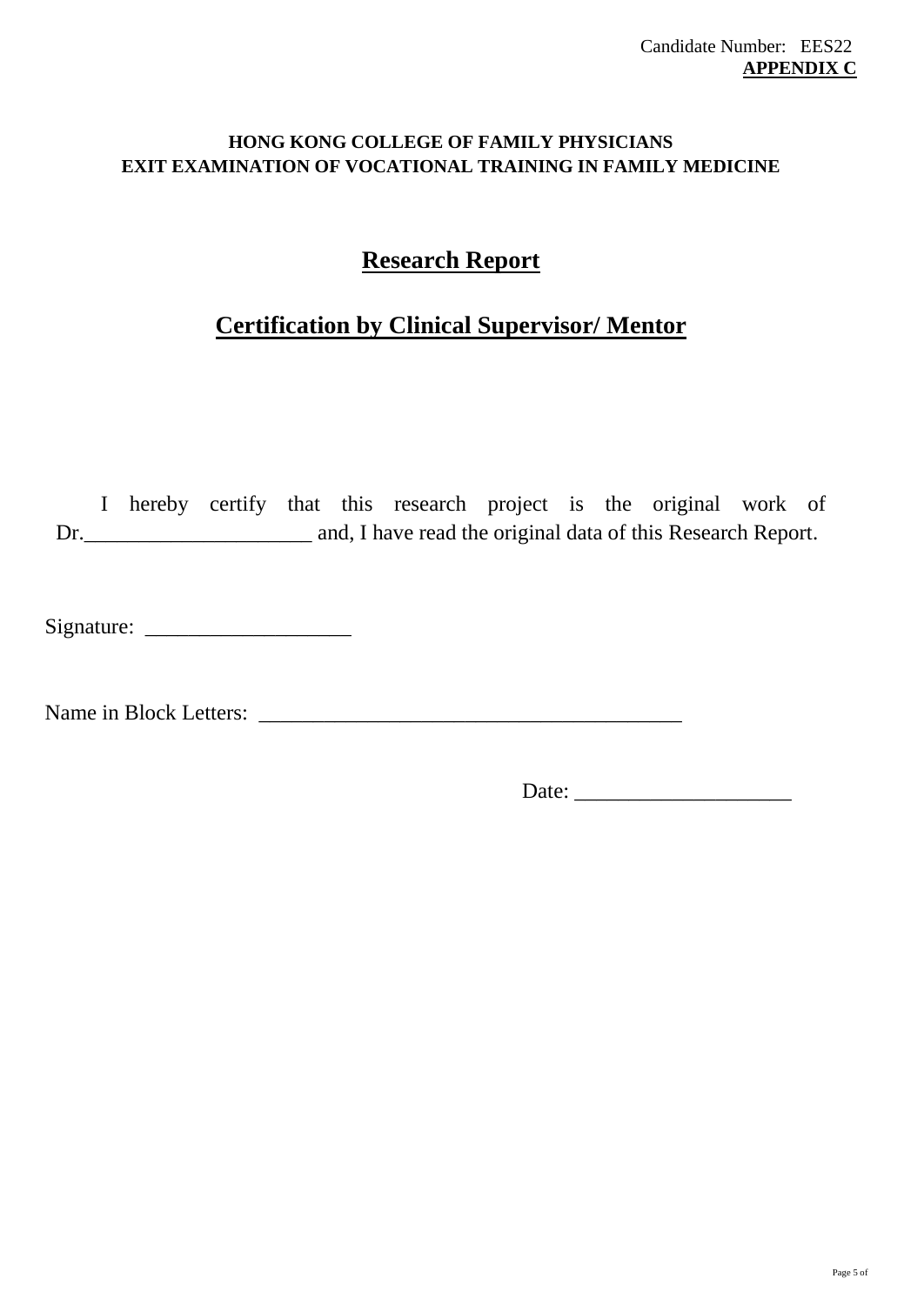# **The Hong Kong College of Family Physicians Exit Examination of Vocational Training in Family Medicine**

## **Standards for allocation of marks**

The following descriptions of performance are to be used as yardsticks of levels of achievement.

|               | Criteria                                                                                                                                                                                  |
|---------------|-------------------------------------------------------------------------------------------------------------------------------------------------------------------------------------------|
| 85 % or above | Consistently demonstrates outstanding performance in all components. (Outstanding)                                                                                                        |
| $75 - 84%$    | Consistently demonstrates mastery of most components and capability in all. (Very Good)                                                                                                   |
| $65 - 74%$    | Consistently demonstrates capability in most components to a professional standard.<br>(Average to Good)                                                                                  |
| $55 - 64%$    | Demonstrates capability in some components to a satisfactory standard but with omissions<br>and/ or defects in other components that have impact on patient care / the study carried out. |
| $45 - 54%$    | Demonstrates inadequacies in several components with major omissions or defects.                                                                                                          |
| 44 % or below | Demonstrates serious defects; clearly unacceptable standard overall.                                                                                                                      |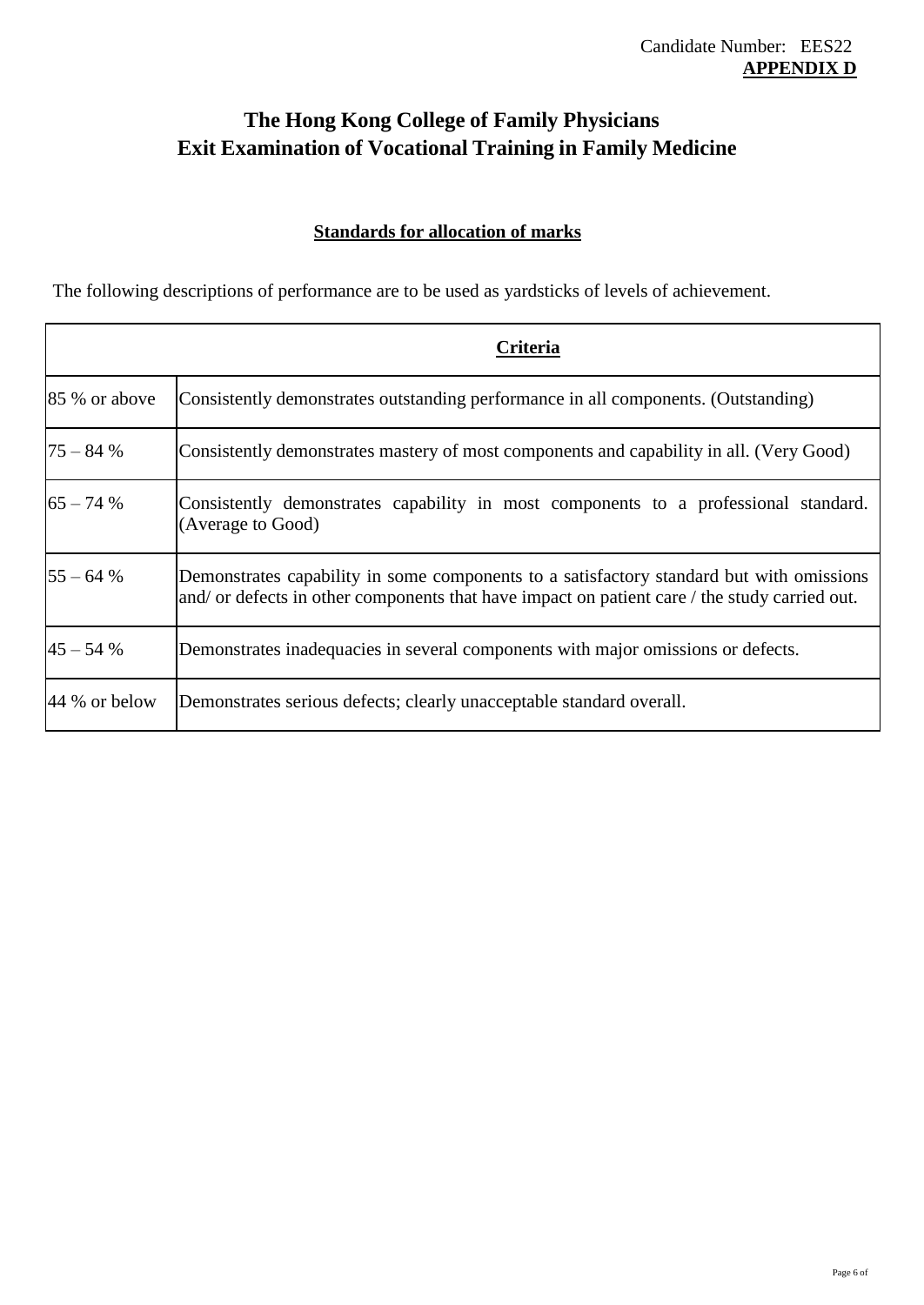#### *Please type in the yellow fields.*

#### **Section 1 Background**

#### **Assessment Consideration**

- Has the research report adequately addressed the relevance of the present study to Family Medicine /Primary Care?
- Are the aim(s), objective(s), research question **and/ or** hypotheses clearly stated?
- Is there a clear rationale provided to support the research study through an adequate, up-to-date review of the relevant international and local literature? E.g. what was already known in this research area, and what knowledge gap did the study try to fill? The sources of literature review, including international literatures, should been appropriately described.
- Is the literature review referenced appropriately?
- Is the hypothesis (if relevant) appropriate to address the research question (s)?

#### **Section 1: Global Score**  $(0-10) = \begin{bmatrix} 1 & 1 \\ 1 & 1 \end{bmatrix}$ **Comments:**  $\sqrt{ }$

#### **Section 2 Methodology**

#### **Assessment Consideration**

- *\*\*Is the study design appropriate for answering the research question/ testing the research hypothesis?*
- What is the rationale for choosing the study design? Is it suitable for the research question(s)?
- \*\* Are the research methods described clearly and appropriate, including instruments and tools used for collecting data?
- *\*\*Are the outcome and other relevant variables measured clearly defined?*
- *\*\*Are the sampling frame and methods and sample size appropriate to answer the research question?*
- Are the methods of analysis including statistical tests (e.g. t-test, chi-square) or qualitative data analysis described in an appropriate manner? (marks will be deducted if not available) If applicable, is the measuring instrument (e.g. survey) validated?
- Are calculations of sample size shown in the research report? If the sample size is not large enough, has this been addressed in the Discussion section as a limitation?

*\*\* The statement may not be applicable for marking Qualitative Research Paper.*



 $\blacksquare$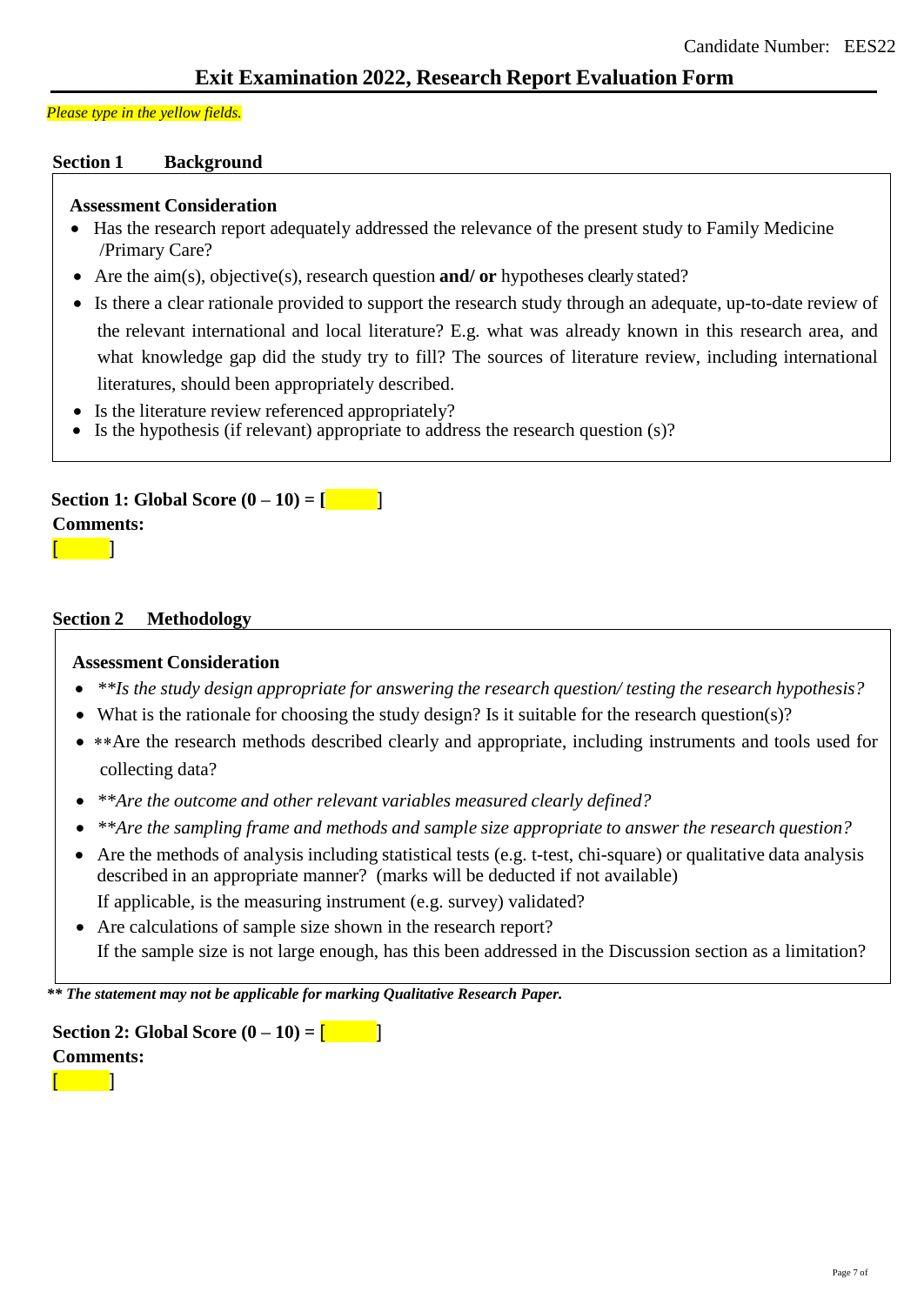#### **Section 3 Result**

#### **Assessment Consideration**

- *\*\*Are relevant results addressing the research question, objectives and hypotheses presented?*
- Are the results organized in an easy to read and understandable manner?
- Are the important findings in tables and/or graphs precisely highlighted in the text?
- Are the results presented appropriately using tables, graphs or quotations (in qualitative studies)? E.g. Not simply cut and paste SPSS analysis output

*\*\* The statement may not be applicable for marking Qualitative Research Paper.*

**Section** 3: **Global Score**  $(0 - 10) = [$ **Comments:**  $\blacksquare$ 

#### **Section 4 Discussion & Conclusion**

#### **Assessment Consideration**

- Are the results justified  $&$  explained appropriately?
- *\*\*Do the results substantiate or refute the specific objectives/ research questions?*
- How are the results compared to findings from other studies and are reasons for the differences discussed?
- Are the possible reasons of the findings explained and discussed?
- Has the candidate discussed the potential application and implication of the results to influence practice/policy?
- Is any potential future research area being recommended?
- Are the limitations  $+\prime$  strength and potential biases of the study described?
- Does the report contain a succinct summary of the key issues in the conclusion?

*\*\* The statement may not be applicable for marking Qualitative Research Paper.*

#### **Section 4: Global Score**  $(0 - 10) =$   $\begin{bmatrix} 1 & 1 \\ 1 & 1 \end{bmatrix}$ **Comments:**  $\blacksquare$

#### **Section 5 Presentation**

#### **Assessment Consideration**

- Is the report written in reasonable good and clear English?
- Is information displayed appropriately and accurately using tables, figures and graphs?
- Are the references presented in an acceptable format used by international refereed journals (e.g. Vancouver style, APA, etc)?
- Is the report properly presented and structured with different sections via appropriate labeling?
- Is acknowledgement to relevant parties involved in the study made appropriately?

# **Section 5: Global Score**  $(0 - 10) = 1$

**Comments:**

 $\begin{bmatrix} 1 & 1 \\ 1 & 1 \end{bmatrix}$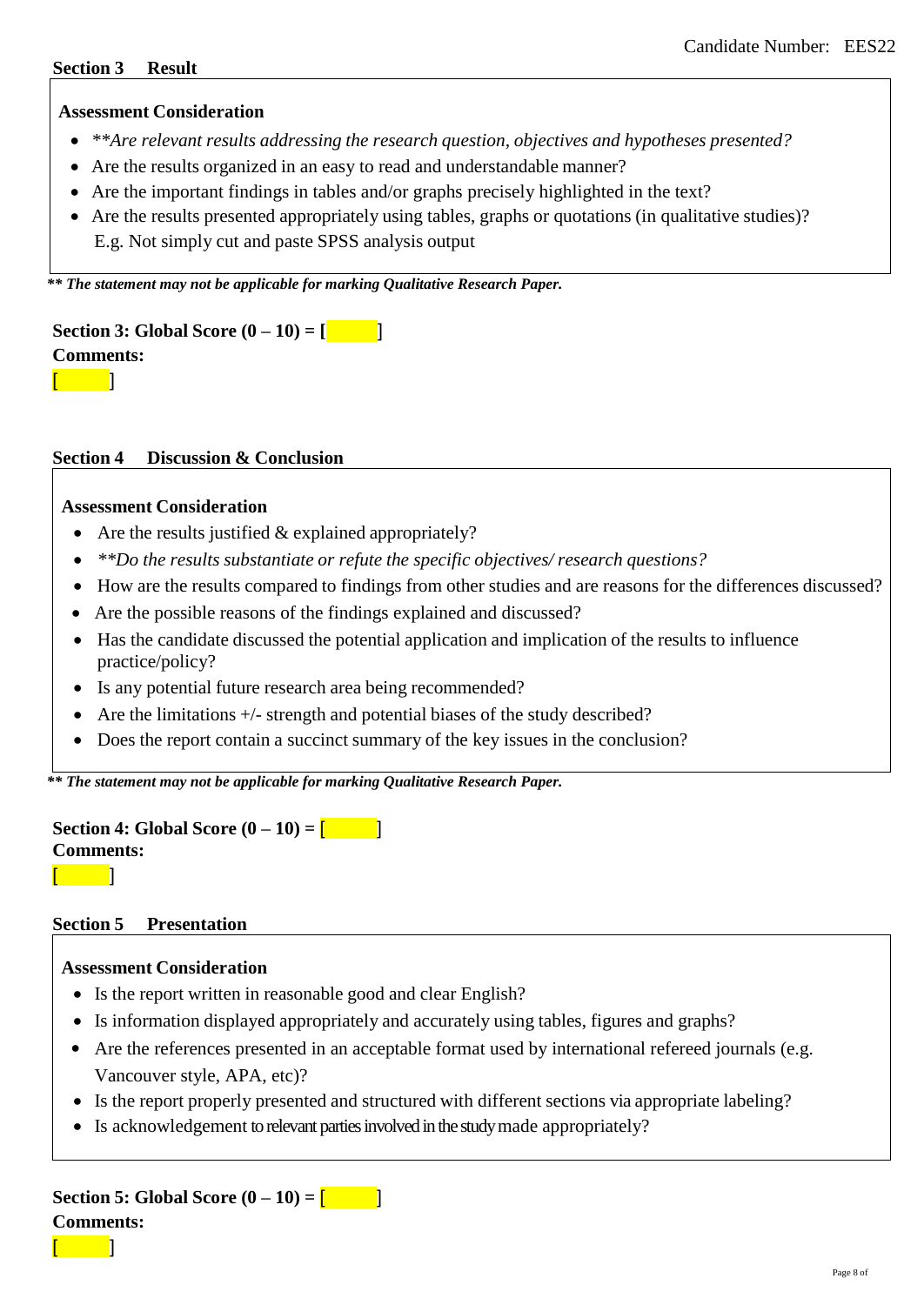#### **Summary Mark Sheet**

| <b>Section</b>          | <b>Maximum</b><br><b>Mark</b> | <b>Global Score</b> | Factor         | <b>Actual Marks</b> |
|-------------------------|-------------------------------|---------------------|----------------|---------------------|
| Background              | 20                            |                     | x <sub>2</sub> |                     |
| Methodology             | 30                            |                     | x <sub>3</sub> |                     |
| Result                  | 20                            |                     | $\rm x2$       |                     |
| Discussion & conclusion | 20                            |                     | x <sub>2</sub> |                     |
| Presentation            | 10                            |                     | x 1            |                     |
| <b>TOTAL</b>            | 100                           |                     | ---            | $\frac{0}{0}$       |

#### **For FAIL candidate ONLY:**

**Can this research paper be revised and submit in coming supplementary Exit Exam? (please click the box as appropriate)**

**Yes – Thank you.**

 **No – Recommend to do another topic or attempt Clinical Audit Segment in coming Exit Exam.**

**Overall Comments:**

**(For FAIL candidate, please list the major reason(s) of fail and/or fatal mistake(s) in this research report. It is MANDATORY.**

 $[$ 

**Examiner's Full Name:**  $\begin{bmatrix} 1 & 1 \\ 1 & 1 \end{bmatrix}$ 

**Would you give consent to the trainee examiner to review your comments on this rating form in an anonymous manner?**



**-- THE END --**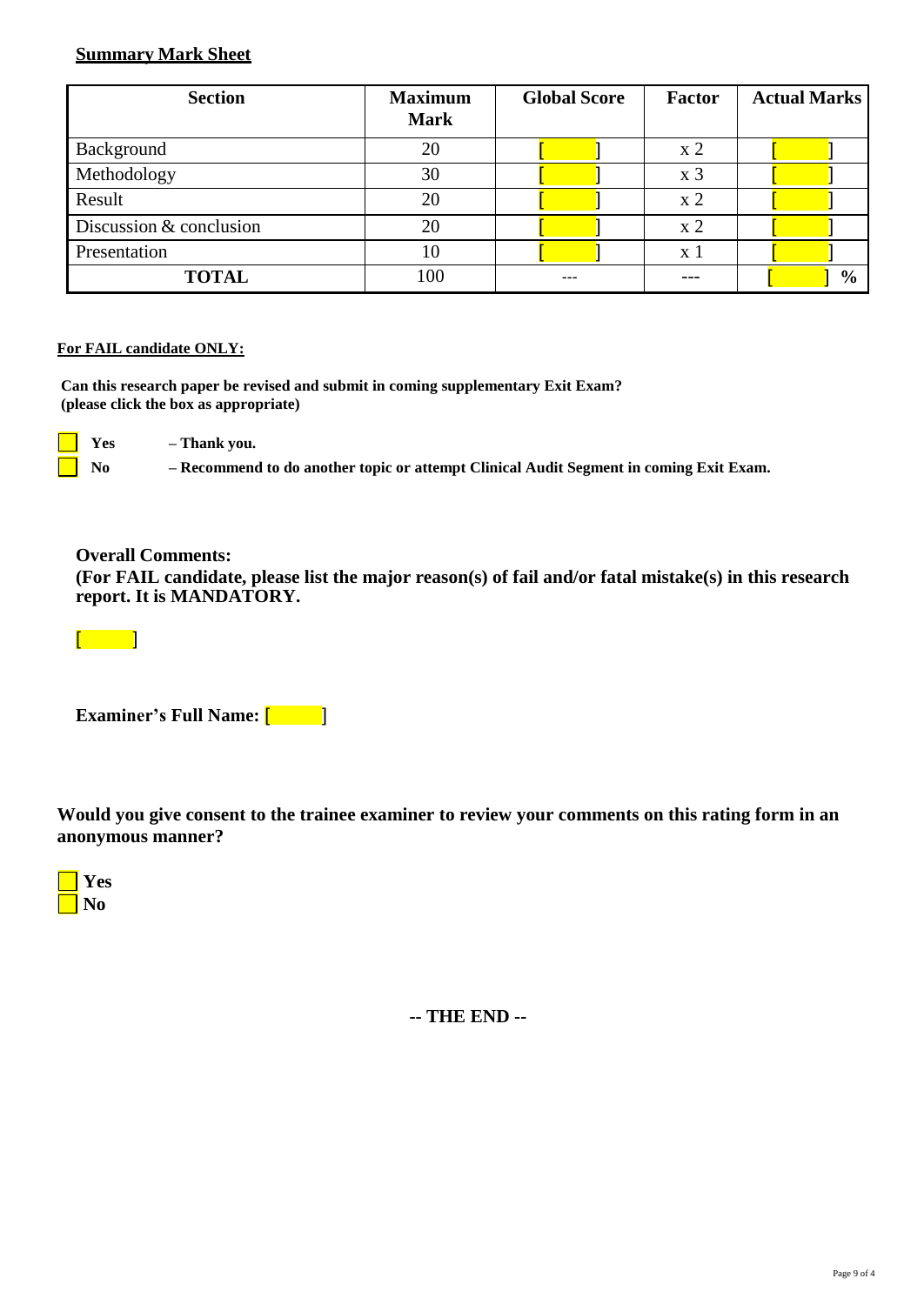

#### **IDENTIFICATION AND ASSURANCE OF CONFIDENTIALITY FOR THE PRACTICE ASSESSMENT**

### Dear **(Name of Candidate)**,

This is to certify that **(Name of Examiner)** is the Examiner of your Practice Assessment Segment of the Supplementary Exit Examination (**Year**) on **(Date of Examination)**.

Yours sincerely,

\_\_**\_(Segment Coordinator's Signature)**\_\_\_ Coordinator, Practice Assessment Segment Specialty Board, HKCFP

\*\*\*\*\*\*\*\*\*\*\*\*\*\*\*\*\*\*\*\*\*\*\*\*\*\*\*\*\*\*\*\*\*\*\*\*\*\*\*\*\*\*\*\*\*\*\*\*\*\*\*\*\*\*\*\*\*\*\*\*\*\*\*\*\*\*\*\*\*\*\*\*\*\*\*\*\*\*\*\*\*\*\*\*\*\*\*

### **ASSURANCE OF CONFIDENTIALITY BY EXAMINER**

I confirm that I shall keep all information that I have observed during the practice assessment strictly confidential. The information will be used for the examination purpose only.

\_ **(Examiner's Signature)\_ \_\_\_\_** 

\_ **(Name of Examiner)\_\_\_\_\_\_\_\_\_** 

\_ **(Date of Examination)\_\_\_\_\_\_\_\_**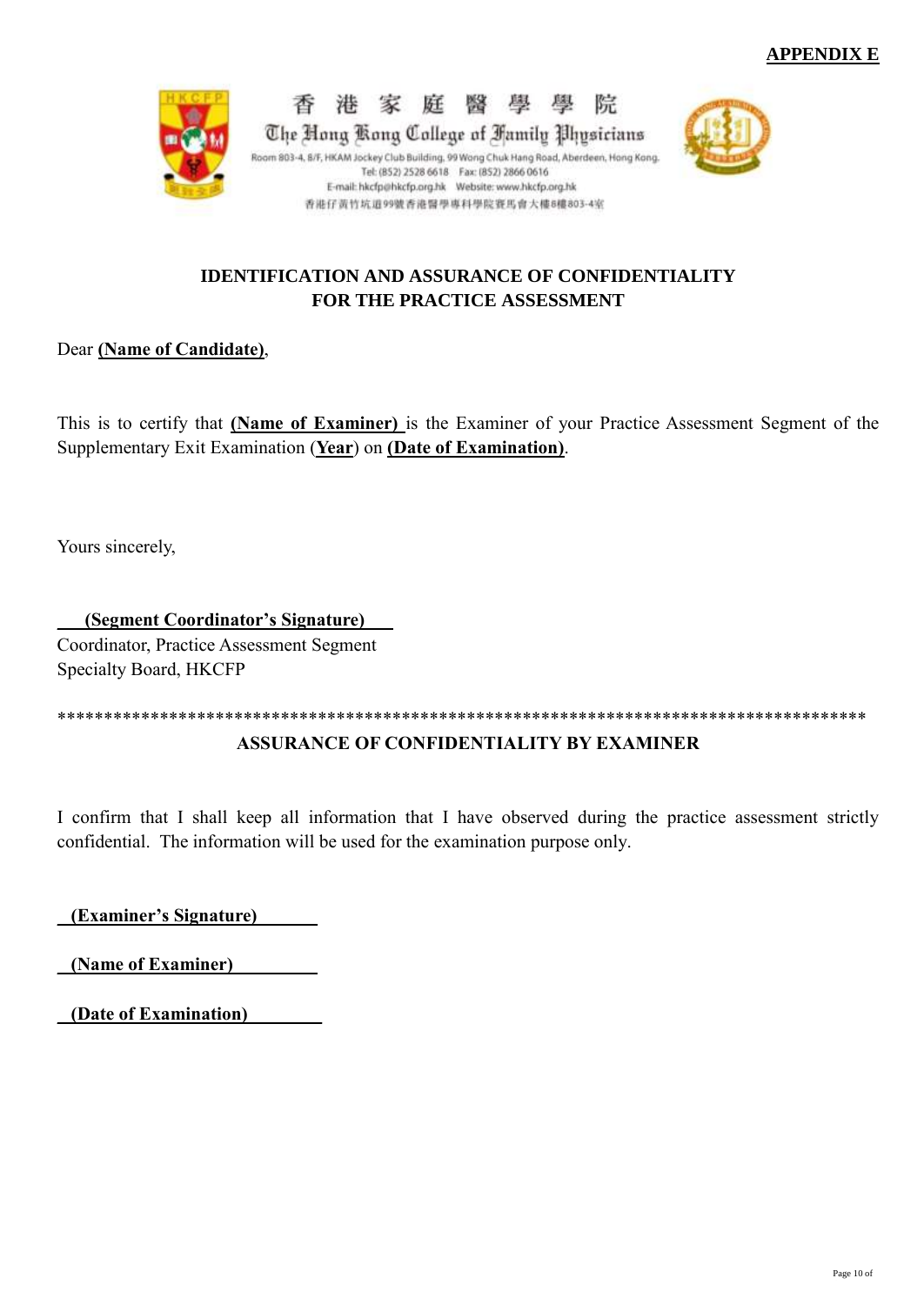# **Hong Kong College of Family Physicians Exit Examination of Vocational Training in Family Medicine 2022 Practice Assessment Segment Rating Form**

| <b>Candidate Name:</b>   |           |
|--------------------------|-----------|
| <b>Practice Address:</b> |           |
| Candidate number: EES    | Examiner: |

The Practice Assessment segment consists of following Parts:

| Part                         | Description                                                                                                                                         | Rating                                                              |  |  |  |  |
|------------------------------|-----------------------------------------------------------------------------------------------------------------------------------------------------|---------------------------------------------------------------------|--|--|--|--|
| Random Check<br>(PMP review) | Selected from the candidate's PMP report:<br>Part A (Practice Organization)<br>Part B (Practice Management)<br>Part C (Pharmacy and Drug labelling) | Grade $(A, C, E, N)$ as directed                                    |  |  |  |  |
| Part C II                    | Dangerous Drug Management                                                                                                                           | 'Pass' or 'Fail' on 'knowledge'<br>and 'practice' respectively      |  |  |  |  |
| Part D                       | <b>Medical Records</b>                                                                                                                              | Numerical marks as directed                                         |  |  |  |  |
| Part E                       | Investigations                                                                                                                                      | A total score of 65% or above is<br>required for a pass in the part |  |  |  |  |

Examiners can consider fail the whole Part if the area marked with \* is not up to the requirement for a pass.

**Feedback to candidate is crucial.** Please give legible comment on the candidate's performance in the spaces provided. This is mandatory for 'fail' Part(s).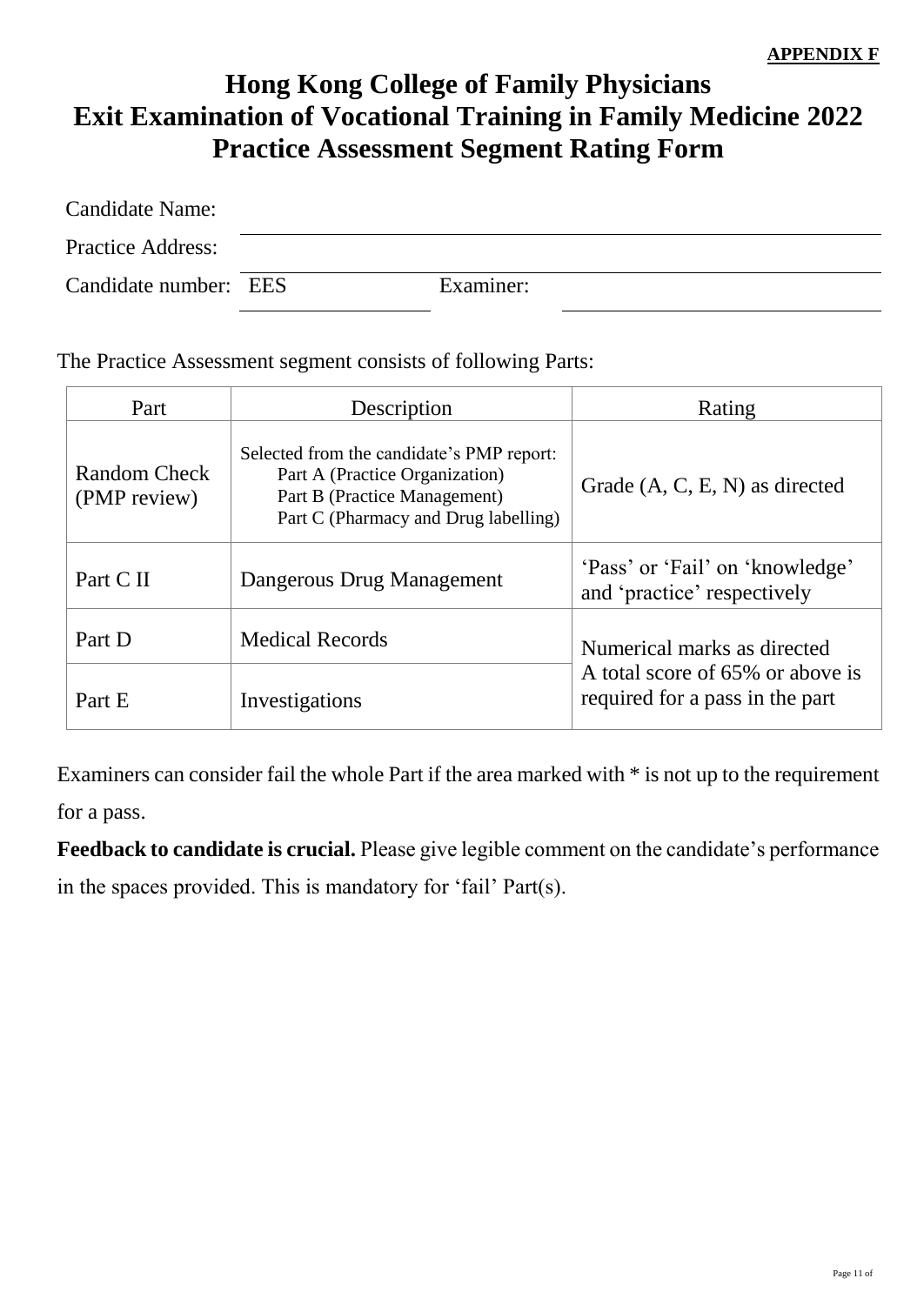# **SESSION II**

# **Part C II (Dangerous Drugs management)**

# **Checklist on Dangerous Drugs (DD) management**

| Please mark the box: | Description                                                         |
|----------------------|---------------------------------------------------------------------|
|                      | present or appropriately addressed                                  |
| X                    | not present or not appropriately addressed                          |
| <b>NA</b>            | not applicable to the practice                                      |
|                      | X in any one of the * items will lead to straight fail in Part C II |

# 1. Authorized person

#### (Knowledge)

Who could be the DD authorized person(s) in a medical clinic?

(Practice)

DD authorized person $(s)$  in this clinic:

 $\Box$  Contingency plan in case the usual DD authorized person not available in the clinic

# 2. DD receptacle

(Knowledge)

What is the basic legal requirement to store  $DD$ ?

(Practice)

 $\Box$  Locked, can only be opened by the authorized person(s) / appropriate delegates

## 3. DD storage, check for expiry

(Practice)

- $\Box$  DD stored in the receptacle
- $\Box$  Stock checked for expiry

## 4. Expired DD

(Knowledge)

What is the procedure to dispose expired DD in your clinic?

(Practice: If no expired DD kept in the clinic, mark N/A)

Check the expired DD kept in the clinic for:

- $\Box$  stored in the receptacle
- □ recorded
- $\Box$  disposal

**Continue on the next page**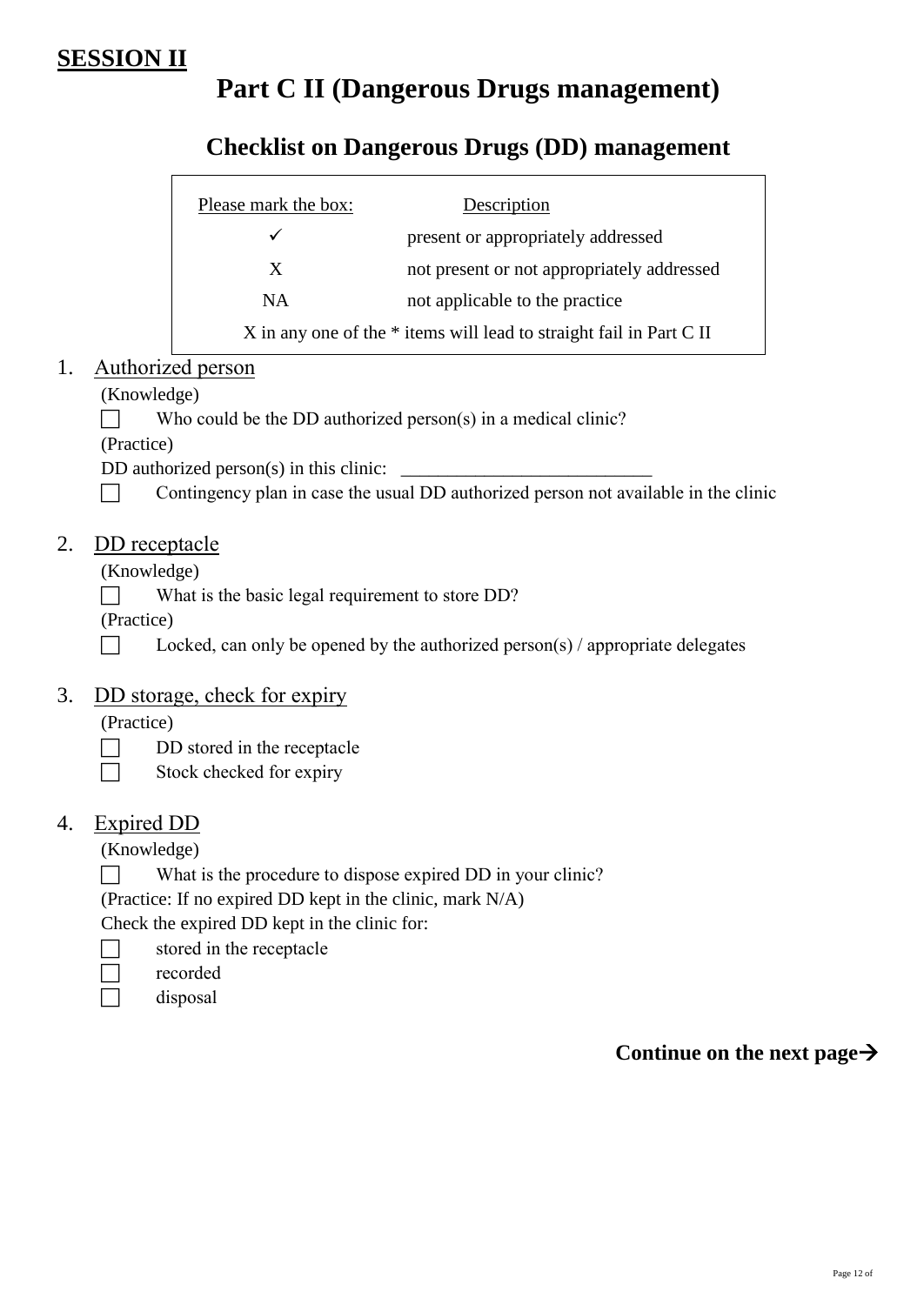# 5. DD Register

(Knowledge)

What is the required standard format of the DD registry?

(Practice)

- $\Box$  format of the clinic's DD Register complies with the Dangerous Drugs Ordinance.
- all transactions of DD were recorded

# (Knowledge)

 $\Box$  If two or more types of DD are prescribed in the clinic, how these should be recorded in the register?

## (Practice)

- Use separate Dangerous Drugs Register, or a different page of the same Register for each dangerous drug.
- $\Box$  Name of the dangerous drug preparation and (where applicable) the strength or concentration of the preparation was written at the head of each page of the Register.
- Every receipt or supply of a dangerous drug was recorded in ink, or otherwise so as to be indelible, on the day of the transaction or, if this is not practicable, on the following day.

## (Knowledge)

 $\Box$  How to correct / amend a wrong entry in the DD register?

(Practice)

 $\Box$  No cancellation or alteration of any record. Corrections were made by means of a marginal note or footnote and must be dated.

(Knowledge)

 $\Box$  How long the used DD register should be kept?

(Practice)

 $\Box$  All used registers were kept in the clinic for 2 years from the date on which the last entry was made.

# **End of the checklist; please proceed to PA rating form (Part CII) next page**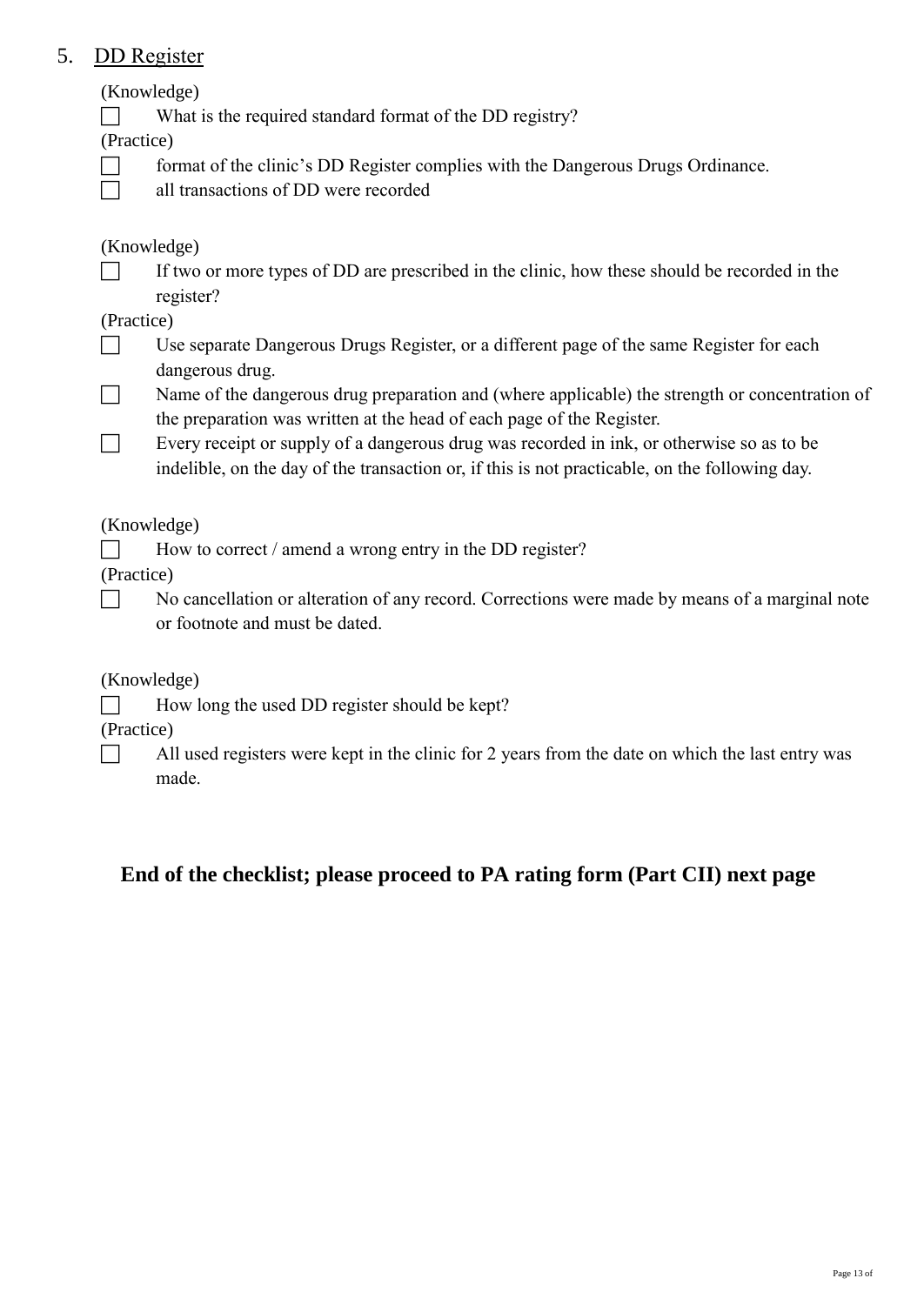# **Part C II (Dangerous Drugs management)**

|                                                                                               |                                                                                                                                   |     |      | Knowledge | Practice |  |  |  |
|-----------------------------------------------------------------------------------------------|-----------------------------------------------------------------------------------------------------------------------------------|-----|------|-----------|----------|--|--|--|
| 1.                                                                                            | <b>Authorized person*</b>                                                                                                         |     |      |           |          |  |  |  |
| 2.                                                                                            | DD receptacle*                                                                                                                    |     |      |           |          |  |  |  |
| 3.                                                                                            | DD: storage, check for expiry*                                                                                                    | N/A |      |           |          |  |  |  |
| 4.                                                                                            | Expired DD: storage, record, disposal*<br>(if DD in the clinic not expired $\rightarrow$<br>ask 'Knowledge'; 'Practice' mark N/A) |     |      |           |          |  |  |  |
| 5.                                                                                            | DD register*                                                                                                                      |     |      |           |          |  |  |  |
| <b>Overall result</b><br>(must pass in both knowledge and practice to have overall pass here) |                                                                                                                                   |     |      |           |          |  |  |  |
|                                                                                               | <b>Pass</b>                                                                                                                       |     | Fail |           |          |  |  |  |

# Feedback on Part CII (Dangerous Drugs Management)

\_\_\_\_\_\_\_\_\_\_\_\_\_\_\_\_\_\_\_\_\_\_\_\_\_\_\_\_\_\_\_\_\_\_\_\_\_\_\_\_\_\_\_\_\_\_\_\_\_\_\_\_\_\_\_\_\_\_\_\_\_\_\_\_\_\_\_\_\_\_\_\_\_\_\_\_\_\_\_\_\_\_\_\_\_\_\_\_

\_\_\_\_\_\_\_\_\_\_\_\_\_\_\_\_\_\_\_\_\_\_\_\_\_\_\_\_\_\_\_\_\_\_\_\_\_\_\_\_\_\_\_\_\_\_\_\_\_\_\_\_\_\_\_\_\_\_\_\_\_\_\_\_\_\_\_\_\_\_\_\_\_\_\_\_\_\_\_\_\_\_\_\_\_\_\_\_

\_\_\_\_\_\_\_\_\_\_\_\_\_\_\_\_\_\_\_\_\_\_\_\_\_\_\_\_\_\_\_\_\_\_\_\_\_\_\_\_\_\_\_\_\_\_\_\_\_\_\_\_\_\_\_\_\_\_\_\_\_\_\_\_\_\_\_\_\_\_\_\_\_\_\_\_\_\_\_\_\_\_\_\_\_\_\_\_

\_\_\_\_\_\_\_\_\_\_\_\_\_\_\_\_\_\_\_\_\_\_\_\_\_\_\_\_\_\_\_\_\_\_\_\_\_\_\_\_\_\_\_\_\_\_\_\_\_\_\_\_\_\_\_\_\_\_\_\_\_\_\_\_\_\_\_\_\_\_\_\_\_\_\_\_\_\_\_\_\_\_\_\_\_\_\_\_

\_\_\_\_\_\_\_\_\_\_\_\_\_\_\_\_\_\_\_\_\_\_\_\_\_\_\_\_\_\_\_\_\_\_\_\_\_\_\_\_\_\_\_\_\_\_\_\_\_\_\_\_\_\_\_\_\_\_\_\_\_\_\_\_\_\_\_\_\_\_\_\_\_\_\_\_\_\_\_\_\_\_\_\_\_\_\_\_

\_\_\_\_\_\_\_\_\_\_\_\_\_\_\_\_\_\_\_\_\_\_\_\_\_\_\_\_\_\_\_\_\_\_\_\_\_\_\_\_\_\_\_\_\_\_\_\_\_\_\_\_\_\_\_\_\_\_\_\_\_\_\_\_\_\_\_\_\_\_\_\_\_\_\_\_\_\_\_\_\_\_\_\_\_\_\_\_

\_\_\_\_\_\_\_\_\_\_\_\_\_\_\_\_\_\_\_\_\_\_\_\_\_\_\_\_\_\_\_\_\_\_\_\_\_\_\_\_\_\_\_\_\_\_\_\_\_\_\_\_\_\_\_\_\_\_\_\_\_\_\_\_\_\_\_\_\_\_\_\_\_\_\_\_\_\_\_\_\_\_\_\_\_\_\_\_

\_\_\_\_\_\_\_\_\_\_\_\_\_\_\_\_\_\_\_\_\_\_\_\_\_\_\_\_\_\_\_\_\_\_\_\_\_\_\_\_\_\_\_\_\_\_\_\_\_\_\_\_\_\_\_\_\_\_\_\_\_\_\_\_\_\_\_\_\_\_\_\_\_\_\_\_\_\_\_\_\_\_\_\_\_\_\_\_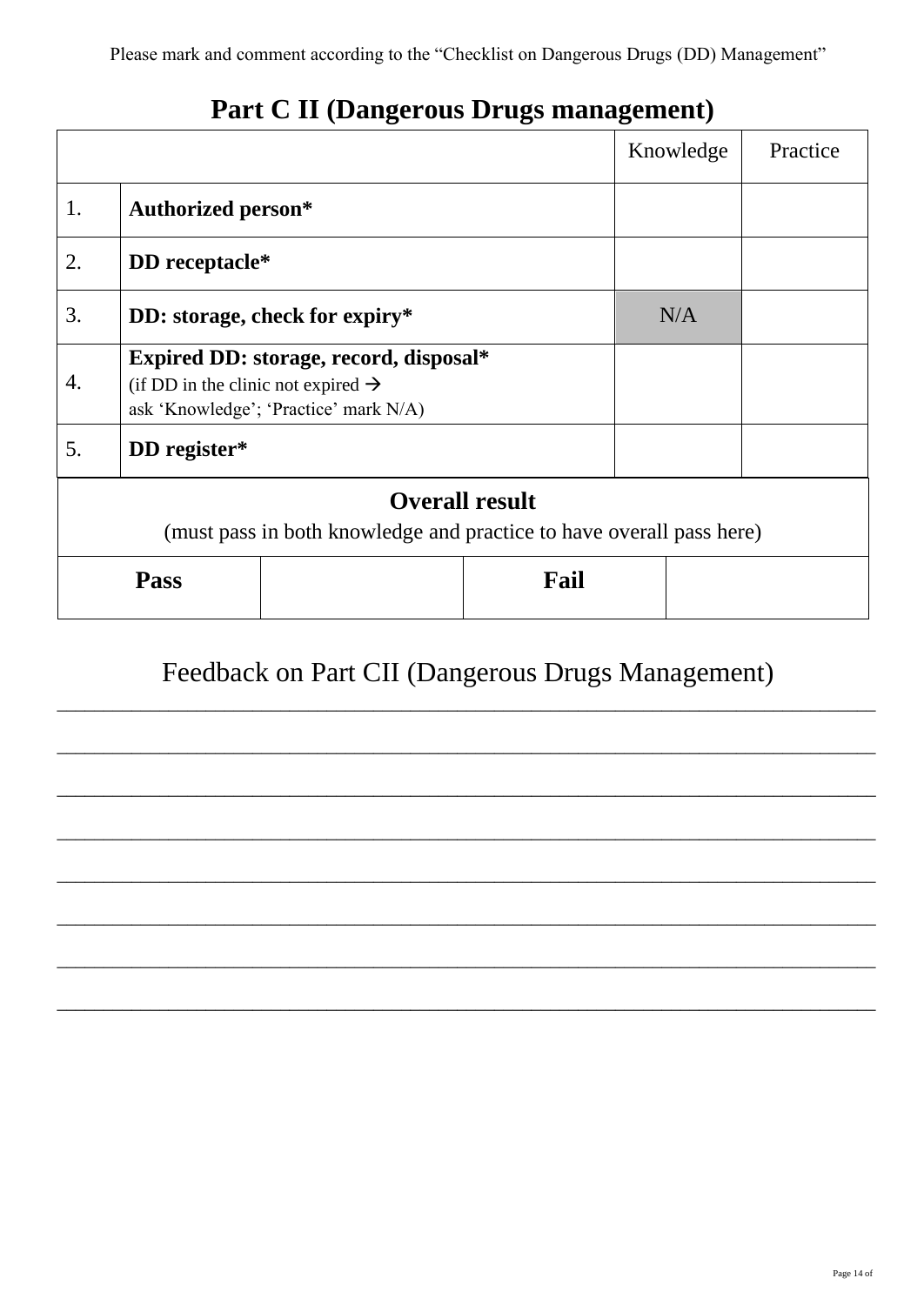# Quick reference for examiners / candidates

#### *DD Authorized persons could be:*

- Registered doctors, dentists and veterinary surgeons
- Registered pharmacists or approved persons employed at prescribed hospitals specified in the Second Schedule to the Dangerous Drugs Ordinance
- Persons in charge of certain laboratories

#### *Required format of the DD register:*

#### FIRST SCHEDULE FORM OF REGISTER

| Date of receipt/ | Name and address of person* or<br>firm from whom received/to whom | Patient's identity<br>card number# | Amount   |          | Invoice No. | Balance |
|------------------|-------------------------------------------------------------------|------------------------------------|----------|----------|-------------|---------|
| supply           | supplied                                                          |                                    | received | supplied |             |         |
|                  |                                                                   |                                    |          |          |             |         |

- \* Cross reference of the person to whom supplied may be made in which case only the reference number of the person's treatment record needs to be given.
- # For a patient who is not resident in Hong Kong, the reference number of any proof of identity, other than an identity card, specified in section 17B(1) of the Immigration Ordinance (Cap. 115) shall be inserted.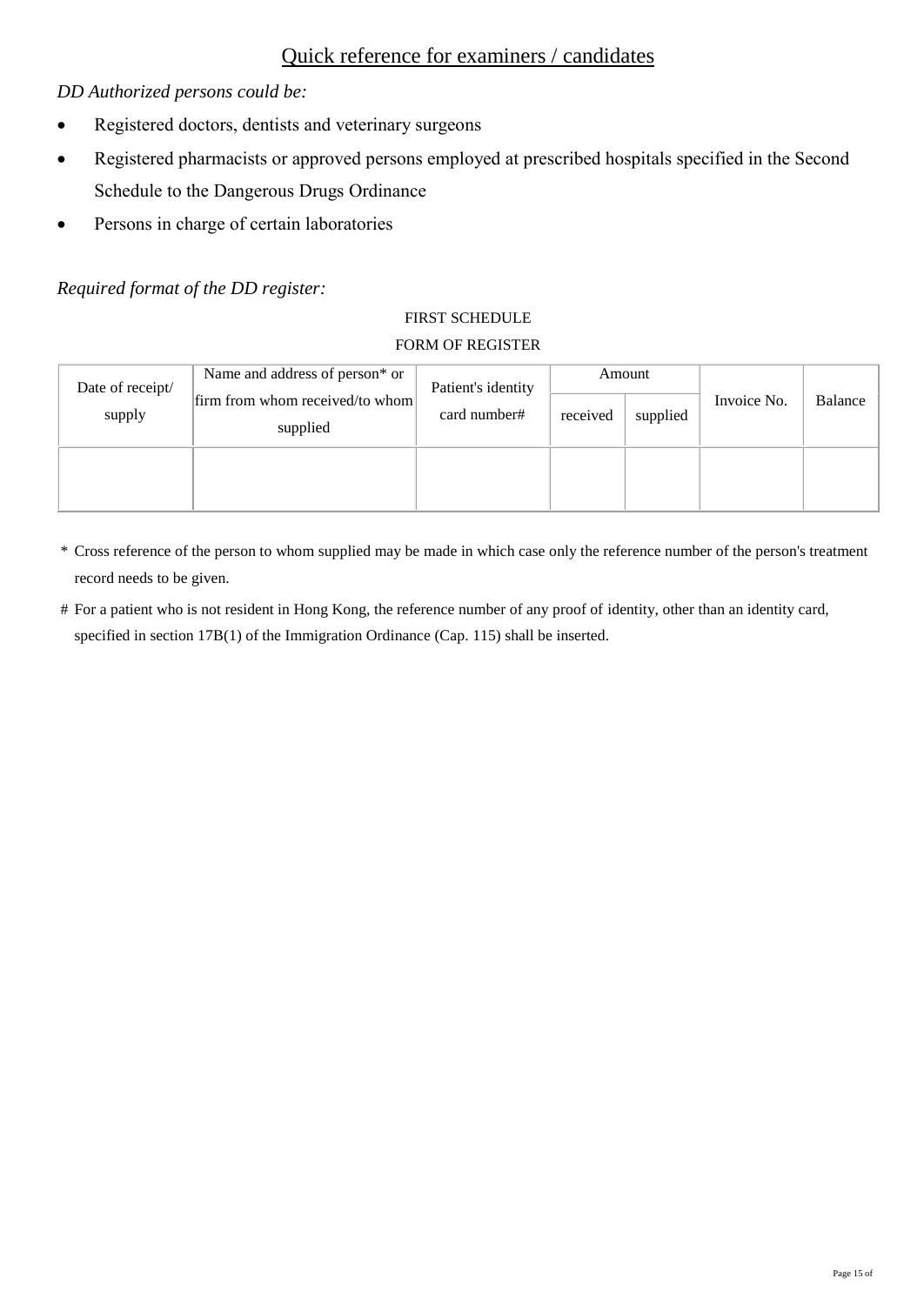# **Part D (Medical Records)**

| Enter the serial number of the records (i.e. $1 - 300$ )<br>chosen from the Attachment 12 $\rightarrow$                  | 1                                                                                                                                          | 2                                    | 3     | 4               | 5   | 6 | 7   | 8 | 9 | <b>10</b> |
|--------------------------------------------------------------------------------------------------------------------------|--------------------------------------------------------------------------------------------------------------------------------------------|--------------------------------------|-------|-----------------|-----|---|-----|---|---|-----------|
| <b>D1</b> (Legibility) $*$ tick if legible                                                                               |                                                                                                                                            |                                      |       |                 |     |   |     |   |   |           |
| <b>D2</b> (Basic Information)                                                                                            |                                                                                                                                            |                                      |       |                 |     |   |     |   |   |           |
| Allergy / Adverse drug reactions                                                                                         |                                                                                                                                            |                                      |       |                 |     |   |     |   |   |           |
| Current medication list                                                                                                  |                                                                                                                                            |                                      |       |                 |     |   |     |   |   |           |
| Problem list (Current / Past health)                                                                                     |                                                                                                                                            |                                      |       |                 |     |   |     |   |   |           |
| Family history (with Genogram in appropriate case)                                                                       |                                                                                                                                            |                                      |       |                 |     |   |     |   |   |           |
| Social history, occupation                                                                                               |                                                                                                                                            |                                      |       |                 |     |   |     |   |   |           |
| <b>D3</b> (Anticipatory / preventive care in recent 12 months)                                                           |                                                                                                                                            |                                      |       |                 |     |   |     |   |   |           |
| Height, weight, BMI/ growth chart; blood pressure                                                                        |                                                                                                                                            |                                      |       |                 |     |   |     |   |   |           |
| Immunization                                                                                                             |                                                                                                                                            |                                      |       |                 |     |   |     |   |   |           |
| Tobacco & alcohol use; physical activity                                                                                 |                                                                                                                                            |                                      |       |                 |     |   |     |   |   |           |
| Other age & gender appropriate advice                                                                                    |                                                                                                                                            |                                      |       |                 |     |   |     |   |   |           |
| Relevant action and review                                                                                               |                                                                                                                                            |                                      |       |                 |     |   |     |   |   |           |
| <b>D4</b> (Consultation notes)                                                                                           |                                                                                                                                            |                                      |       |                 |     |   |     |   |   |           |
| Date of the consultation                                                                                                 |                                                                                                                                            |                                      |       |                 |     |   |     |   |   |           |
| Main reason(s) of consultation                                                                                           |                                                                                                                                            |                                      |       |                 |     |   |     |   |   |           |
| Clinical findings                                                                                                        |                                                                                                                                            |                                      |       |                 |     |   |     |   |   |           |
| Diagnosis/ Working diagnosis                                                                                             |                                                                                                                                            |                                      |       |                 |     |   |     |   |   |           |
| Management                                                                                                               |                                                                                                                                            |                                      |       |                 |     |   |     |   |   |           |
| D <sub>2</sub> score<br>$\overline{4}$<br>4.5<br>5.5<br>5<br>(circle one)                                                | 6                                                                                                                                          | 6.5                                  |       | $\mathcal{I}$   | 7.5 | 8 | 8.5 |   | 9 | 9.5       |
| D <sub>3</sub> score<br>$\overline{4}$<br>4.5<br>5<br>5.5<br>(circle one)                                                | 6                                                                                                                                          | 6.5                                  |       | $\mathcal{I}$   | 7.5 | 8 | 8.5 |   | 9 | 9.5       |
| D <sub>4</sub> score<br>$\overline{4}$<br>4.5<br>$5\overline{)}$<br>5.5<br>(circle one)                                  | 6                                                                                                                                          | 6.5                                  |       | $7\overline{ }$ | 7.5 | 8 | 8.5 |   | 9 | 9.5       |
| D2<br>D <sub>3</sub><br><b>Basic</b> information<br>Anticipatory care<br>$)$ X 3.5<br>$)$ X 1.5<br>pro-rata deducted<br> |                                                                                                                                            | D <sub>4</sub><br>Consultation notes | ) X 5 |                 |     |   |     |   |   |           |
|                                                                                                                          | Pro-rata deduction for Case no<br>Pro-rata mark<br>deduction due to $D1$ ?<br>Part D score:<br>Yes<br>$\mathbb{N}^{\circ}$<br>Part D score |                                      |       |                 |     |   |     |   |   |           |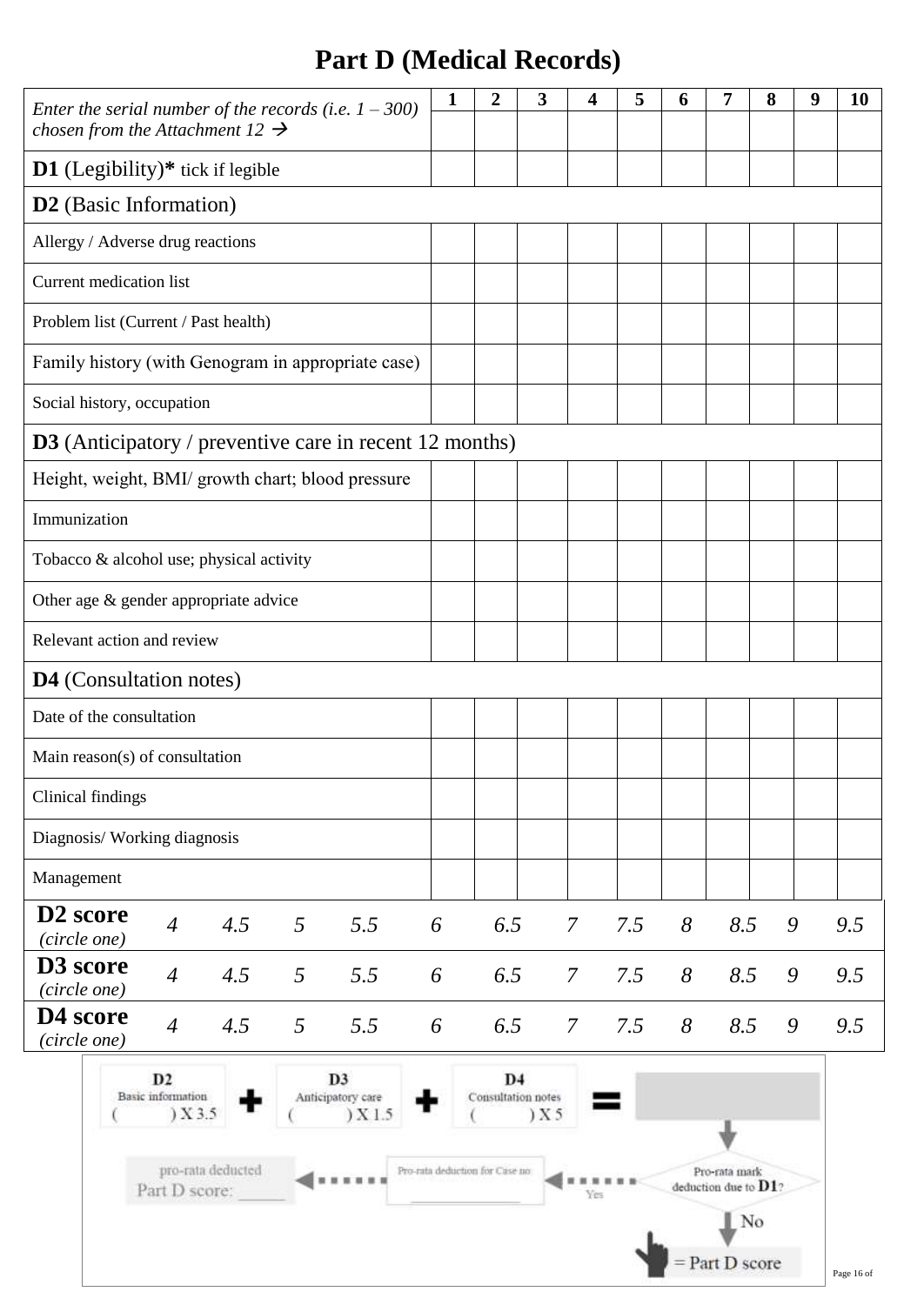# **Part E (Investigations)**

| Case number                                            | $\mathbf{1}$ | $\overline{2}$ | 3           | $\overline{4}$ | 5   | 6                 | 7 | 8   | 9 | 10  |
|--------------------------------------------------------|--------------|----------------|-------------|----------------|-----|-------------------|---|-----|---|-----|
| E1<br>Investigation indication<br>documentation        |              |                |             |                |     |                   |   |     |   |     |
| E2<br>Justification                                    |              |                |             |                |     |                   |   |     |   |     |
| E3.<br><b>Results documentation</b>                    |              |                |             |                |     |                   |   |     |   |     |
| E4.<br>Follow up                                       |              |                |             |                |     |                   |   |     |   |     |
|                                                        |              |                |             |                |     |                   |   |     |   |     |
| E <sub>2</sub> score<br>$\overline{4}$<br>(circle one) |              |                | 4.5 5 5.5 6 |                |     | 6.5 7 7.5 8       |   | 8.5 | 9 | 9.5 |
| E4 score<br>$\overline{4}$<br>(circle one)             |              | 4.5 $5 \t 5.5$ |             | 6              | 6.5 | $7\degree$<br>7.5 | 8 | 8.5 | 9 | 9.5 |

Please note:

- E1 (Investigation indication documentation): IF NOT shown in the record  $\rightarrow$ 
	- o cross the box; no need to mark the concerned case, apply pro-rata deduction to 'total score in Part E'
- E3 (Results documentation): IF report copy NOT available OR result NOT recorded in the 'follow up' medical notes  $\rightarrow$ 
	- o cross the box; no need to mark E4 of the concerned case; apply pro-rata deduction to 'E4 score'
- Assessment should be based on the medical records; but can consider score adjustment if the candidate offers appropriate additional information in the 'Comment' section, Attachment 13.

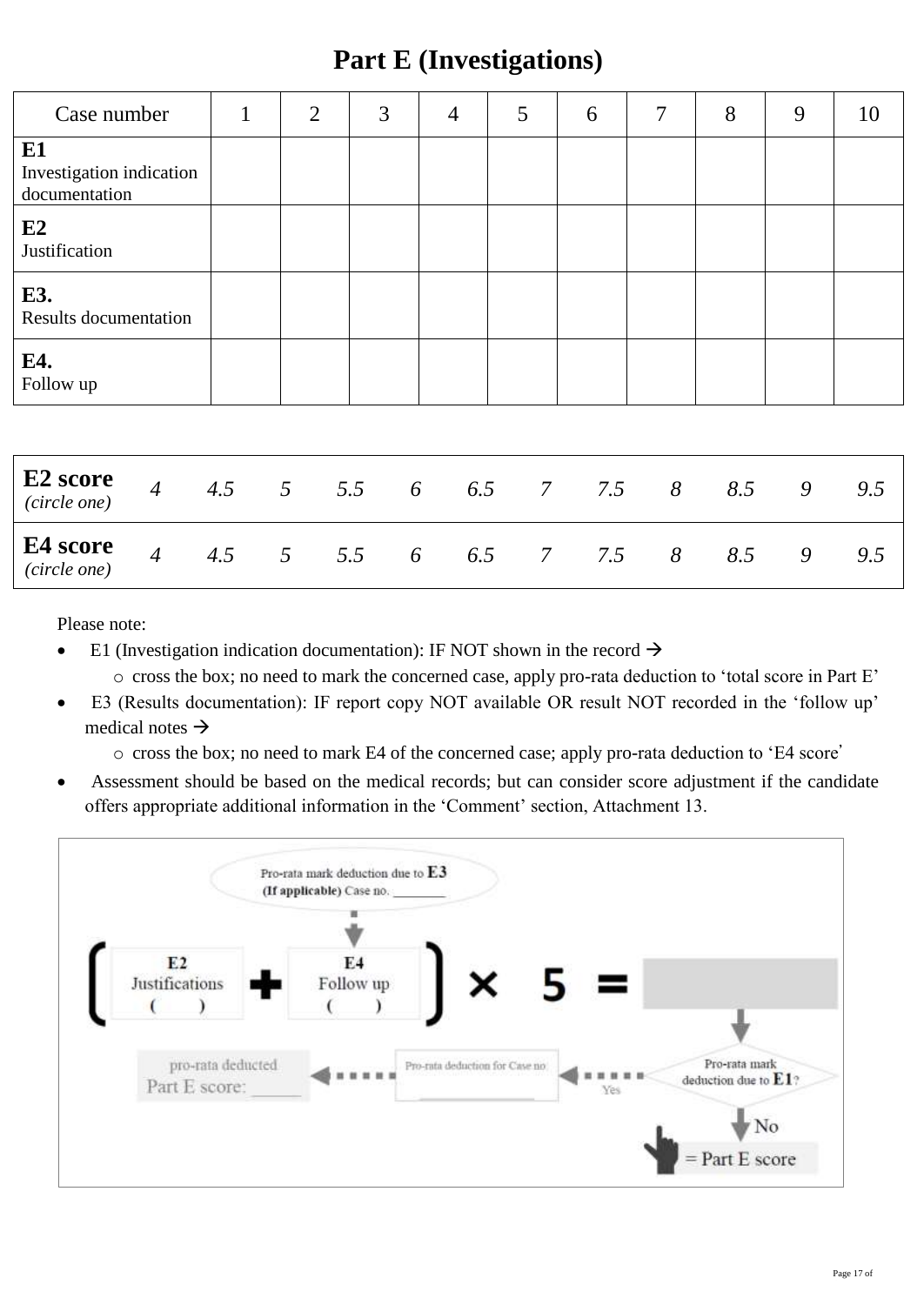# **Score Summary:**

**\_\_\_\_\_\_\_\_\_\_\_\_\_\_\_\_\_\_\_\_\_\_\_\_\_\_\_\_\_\_\_\_\_\_\_\_\_\_\_\_\_\_\_\_\_\_\_\_\_\_\_\_\_\_\_\_\_\_\_\_\_\_\_\_\_\_\_\_\_\_\_\_\_\_\_\_\_\_\_\_\_\_\_\_\_\_\_\_**

**\_\_\_\_\_\_\_\_\_\_\_\_\_\_\_\_\_\_\_\_\_\_\_\_\_\_\_\_\_\_\_\_\_\_\_\_\_\_\_\_\_\_\_\_\_\_\_\_\_\_\_\_\_\_\_\_\_\_\_\_\_\_\_\_\_\_\_\_\_\_\_\_\_\_\_\_\_\_\_\_\_\_\_\_\_\_\_\_**

**\_\_\_\_\_\_\_\_\_\_\_\_\_\_\_\_\_\_\_\_\_\_\_\_\_\_\_\_\_\_\_\_\_\_\_\_\_\_\_\_\_\_\_\_\_\_\_\_\_\_\_\_\_\_\_\_\_\_\_\_\_\_\_\_\_\_\_\_\_\_\_\_\_\_\_\_\_\_\_\_\_\_\_\_\_\_\_\_**

**\_\_\_\_\_\_\_\_\_\_\_\_\_\_\_\_\_\_\_\_\_\_\_\_\_\_\_\_\_\_\_\_\_\_\_\_\_\_\_\_\_\_\_\_\_\_\_\_\_\_\_\_\_\_\_\_\_\_\_\_\_\_\_\_\_\_\_\_\_\_\_\_\_\_\_\_\_\_\_\_\_\_\_\_\_\_\_\_**

| <b>Session II</b>      | Marks $(\% )$ | Pass/Fail |
|------------------------|---------------|-----------|
| <b>Random</b> check    | Not required  |           |
| <b>CII</b>             | Not required  |           |
| <b>(DD Management)</b> |               |           |
| D                      |               |           |
| (Medical records)      |               |           |
| E                      |               |           |
| (Investigations)       |               |           |

Examiner: Signature: Signature:

Date: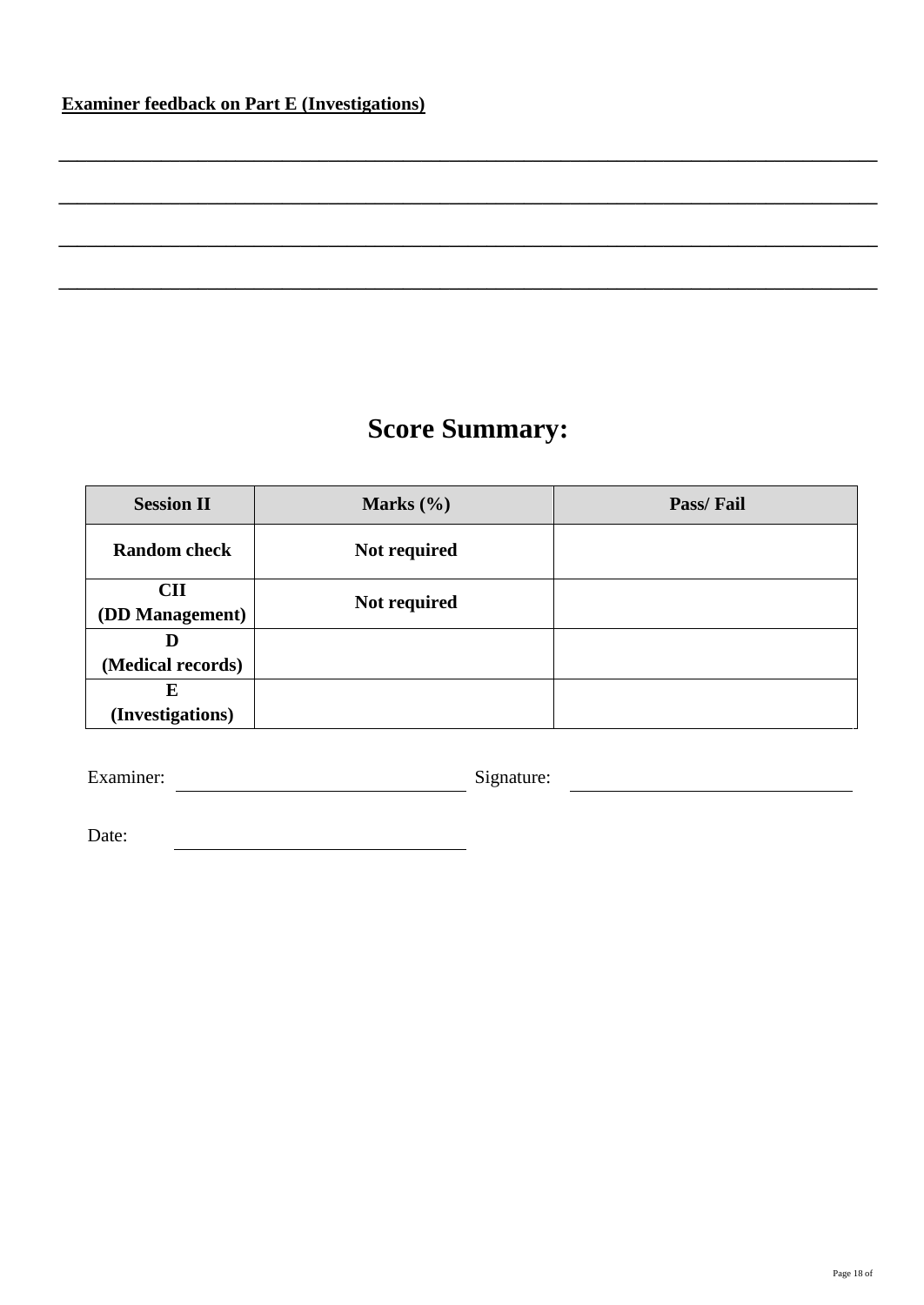**Appendix I- Steps to follow during video-recording consultations in Consultation Skill Assessment**

Sign Board Sample:  $\mathbf{A987654Z}$ 

**Consultation Skill Assessment Segment HKCFP Supplementary Exit Examination 2022**

# **1 st Video recording session**

 $N$ ame  $\qquad$ **:**  $\mathbf{ABC}$ 

**Candidate number : XXXXXXXXX**

**Assigned Examination Date: 5 July 2022**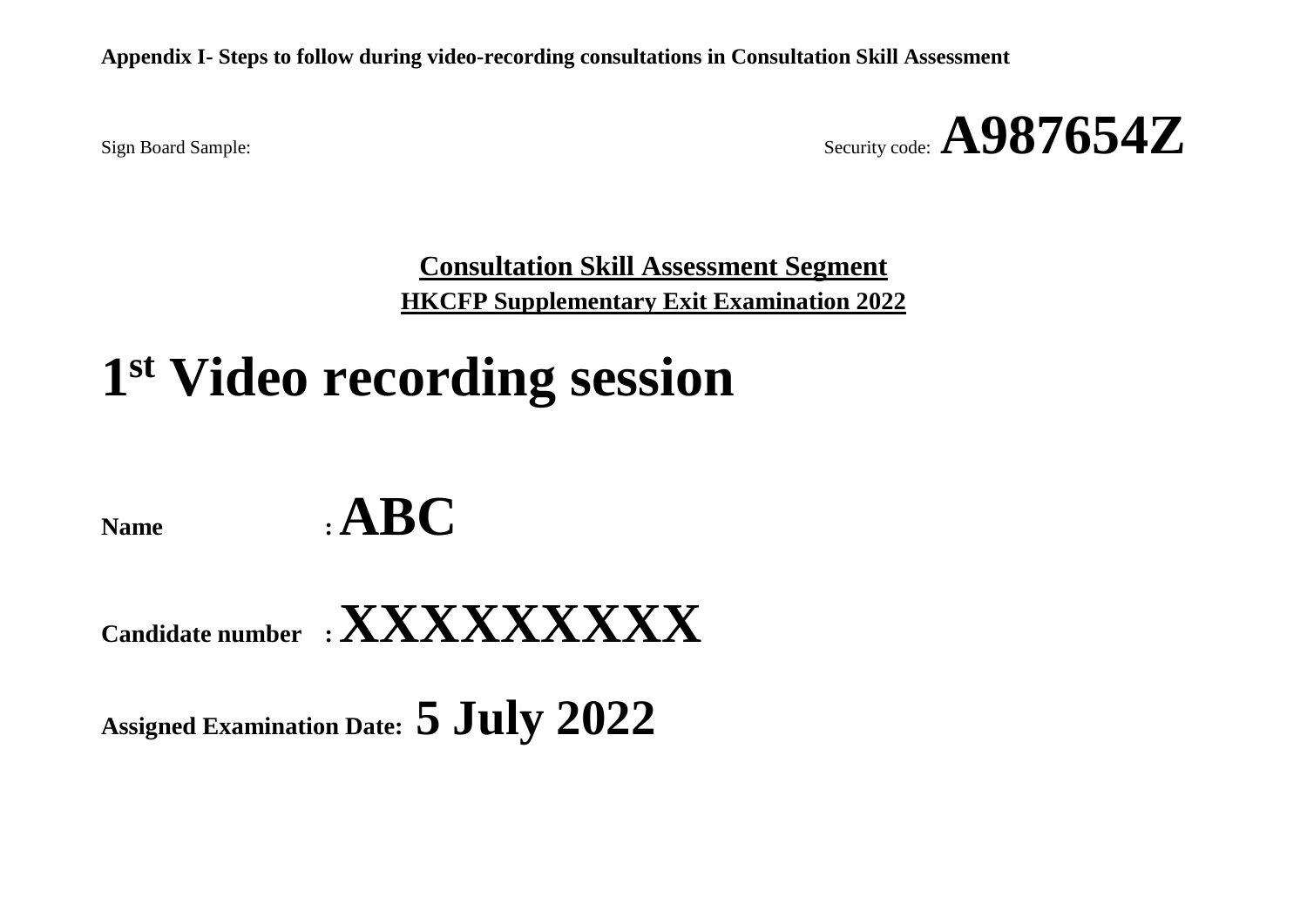## **Appendix I- Steps to follow during video-recording consultations in Consultation Skill Assessment**

- Dates of video recording: The examination period will be instructed by examination board.
- $\triangleright$  The video recording could be arranged in separate sessions *(For example, a 2-hour session should include at least 6 cases)* during the examination period
- Candidate should record the sessions **in chronological order as written in the signboards**. Candidate will be subject to disqualification if failure to do so.
- Net consultation time **including completion of consultation note** will be counted. (Waiting time between patients is excluded).
- $\triangleright$  Candidate should ensure the consultation note is ready upon completion of each consultation. Candidate is suggested to EITHER:
	- 1. Print and display the completed consultation note clearly in front of the camera; OR

2. Make sure the printing time of consultation note correlates with the time indicated in the consultation log summary. [for computer consultation notes] Marks may be deducted if the candidate fails to do so and the examiner is highly suspicious that the medical record was prepared out of the net consultation time. .

- The candidate may be subject to disqualification **if not being able to have required cases** consented for the examination in the assigned period without a sound reason. For each 2-hour session, the 6<sup>th</sup> case should be started within 120 minutes of net time. Otherwise, candidate should consider to record consultations again with better time management within the assigned examination period. If the overtime issue was not addressed before submitting videos for assessment, the time ( in terms of minutes) exceeding overall net time would be subtracted from the last selected exam case. *For example, if the 6th case of session one is started at 125 minutes (5 minutes overtime), 5 minutes would be subtracted from the last selected exam case. That means, if the last selected exam case takes 23 minutes, only the first 18 minutes would be marked by examiners)*
- $\triangleright$  The consent forms for refused cases should be submitted with the examination documents.
- $\triangleright$  If the patient has signed the consent form initially but refuses during consultation, candidate should cover the camera and mute the sound recording or bring the video recorder out of the consultation room without actually stopping the machine. That case will not be counted.
- The candidate is responsible to copy the recorded cases to an encrypted **USB flash drive / Memory card (MicroSD would not be accepted) / external hard**  disk for submission (Encryption software "VeraCrypt" and the user guide will be included in the examination package). The filename should be set as the candidate number and the password should be set as the "security code" on the signboard.
- **The candidate is responsible for the sound and visual quality of the recorded cases. If the quality of the videos affects the assessment process, the Board has the right to reject assessment and disqualify the candidate.** The candidate must use the approved video file formats to record and save their videos. Formats apart from the list will not be marked. **[Approved video file formats include**: MPEG; MPG; MP4; MOD; VOB; AVI; MTS; M2TS (subject to review before the exam)]
- The candidate is required to submit the demo video on or before 9 June 2022, if camera and/or setting have been changed for the exam.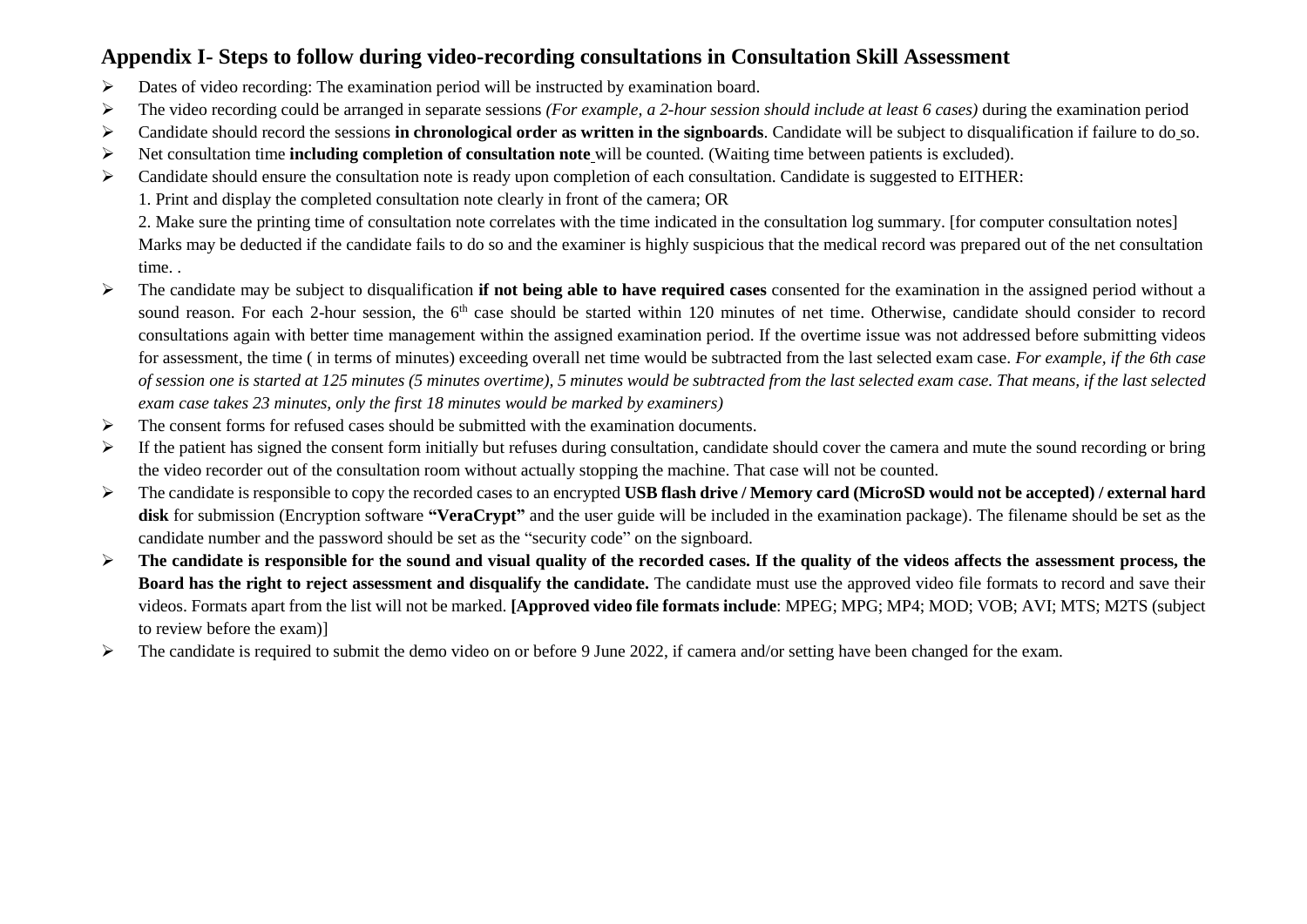# **Appendix I- Steps to follow during video-recording consultations in Consultation Skill Assessment**

## **Steps to follow**

While starting a new video session:

Indicate and record the signboard provided by College (at least 5 seconds) in the video for validation

#### While starting a new case:

- State the case number e.g. "This is case 1"
- Give a summary of the patient's significant past medical history. This should include the date and the reason for the last consultation and to state whether the current consultation is a planned follow-up or not.

# [START THE CONSULTATION]

After finishing the consultation, the candidate needs to answer the following 3 questions in the video:

- 1. List out the problems and / or the hypotheses on the diagnosis of the patient with reasons
- *2.* The physical examinations being carried out with reasons and findings. *(If PE has not been performed, please state" PE has not been done in this case" and provide the reasons as appropriate.)*
- *3.* The reasons for choosing the management plan.

*Candidate is only required to state the question number before addressing each point. To save time, there is no need to read out the whole question listed*

**REMARKS: Candidate is suggested to display the completed consultation note clearly in front of the camera in order to ensure the consultation note is ready upon completion of each consultation**

## [END OF CONSULTATION]

Start another consultation cycle e.g. "This is case 2"

**Remark:** The case number should be continuous across the sessions. **Sessions must be recorded in chronological order as shown in the signboards.**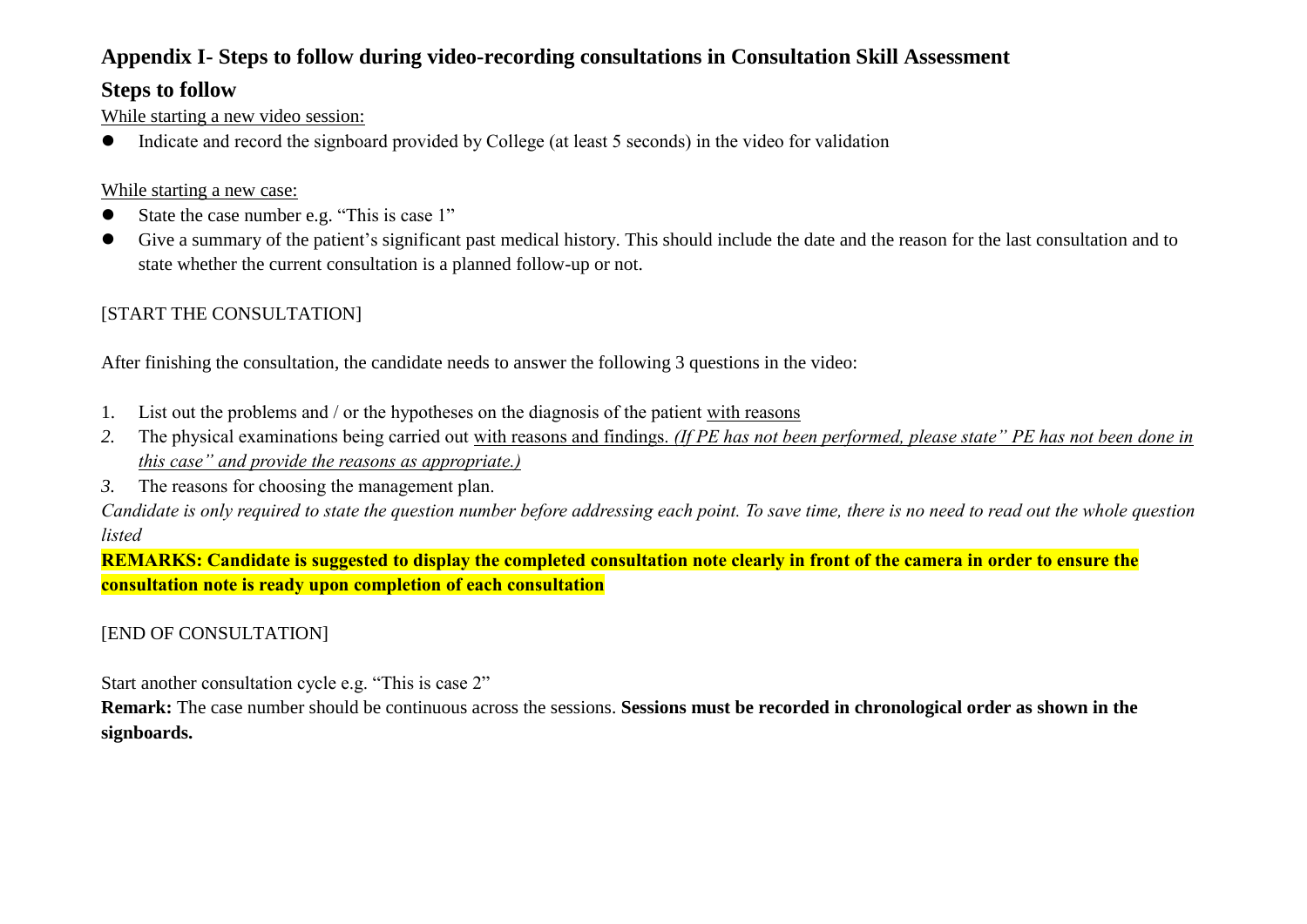# 授權書

本人 \_\_\_\_\_\_\_\_\_\_\_\_\_\_\_\_\_\_\_ 同意 / 不同意自己 / 家人\_\_\_\_\_\_\_\_\_\_\_\_\_\_\_\_\_\_\_在 \_\_\_\_\_\_\_\_\_\_\_\_\_\_\_\_\_\_\_\_醫務所接受診治的過程會被錄影,並明白此舉將只會 被香港家庭醫學學院之考官用作家庭醫生在其專業考試的評核用途和本人所 有的個人資料將會絕對保密,影片將於考試及質素評估過程完成後銷毁。 證人姓名: (正楷) 病人/監護人姓名: (正楷) 簽署: 簽署:

日期:

# **Authorization**

I \_\_\_\_\_\_\_\_\_\_\_\_\_\_\_\_\_\_\_\_\_\_\_\_ agree / disagree to be video recorded during the consultation process of myself / my relative \_\_\_\_\_\_\_\_\_\_\_\_\_\_\_\_\_\_\_\_\_ at the clinic of \_\_\_\_\_\_\_\_\_\_\_\_\_\_\_\_\_\_\_\_\_\_. I understand that this will only be used by examiners appointed by the Hong Kong College of Family Physicians (HKCFP) for assessment of family doctors during their professional examination and all my personal information will be kept strictly confidential. The videos will be destroyed after completion of the process of examination and quality assurance.

| Name of Witness: |                | Name of Patient/ Guardian: |                |  |
|------------------|----------------|----------------------------|----------------|--|
|                  | (Block Letter) |                            | (Block Letter) |  |
| Signature:       |                | Signature:                 |                |  |
|                  |                | Date:                      |                |  |

*Note: Please make enough copies for your assessment.*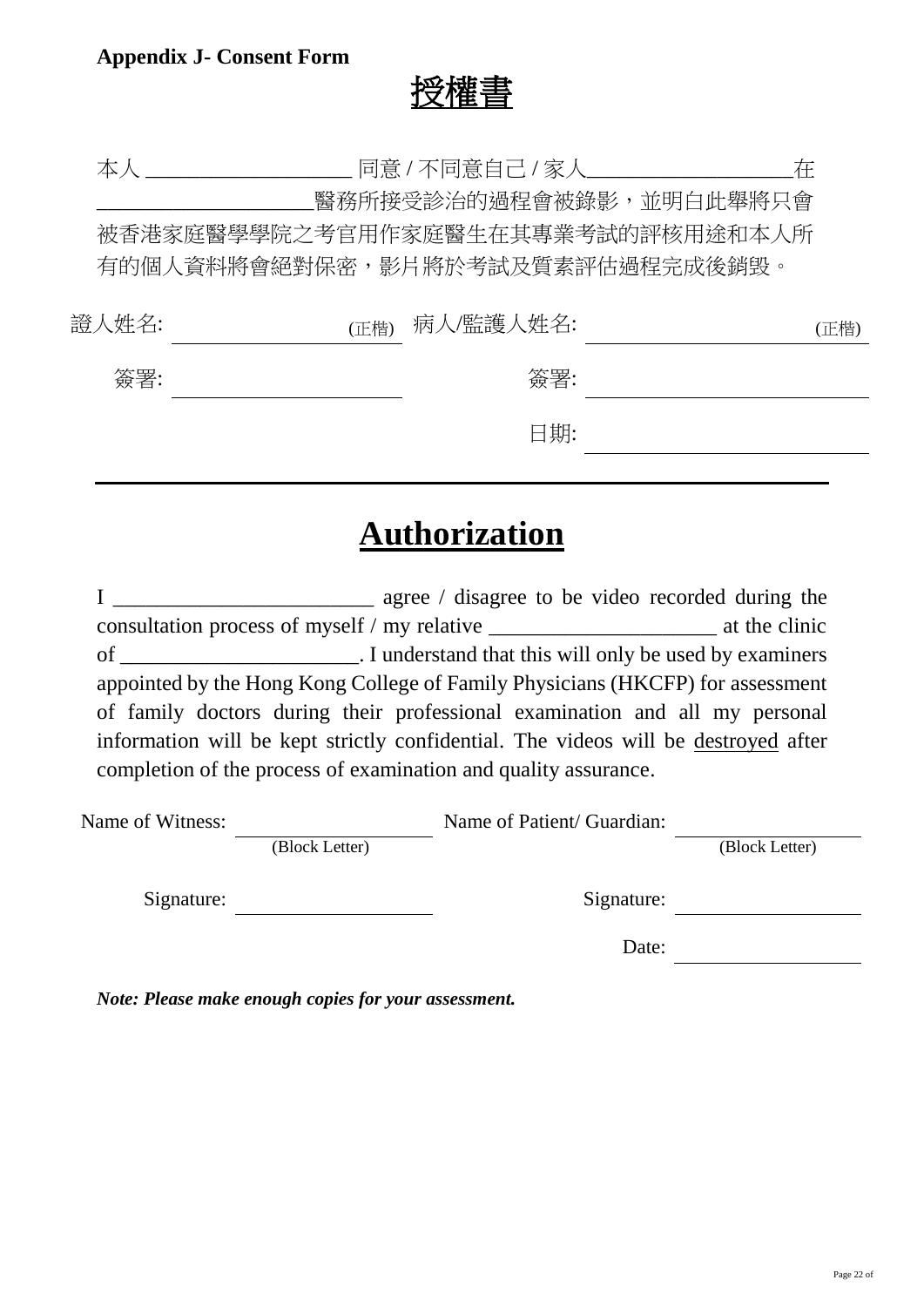## **Appendix K- Documents to be submitted and Consultation Log Sample Format**

#### \* **Relevant documents** to be submitted :

- i. 4 copies of each Consultation note including current and the previous consultation (*Only current consultation note will be marked for record keeping)*
- ii. One copy of Patient's consent
- iii. One copy of Consultation Log
- All the patient's names and ID should be deleted / covered in the Consultation notes
- All consent forms for refused patients have to be submitted
- All the documents of each case should be in one folder (one case one folder)

# **Consultation Log (CSA Segment)**

#### **Case No. Age**  $\begin{bmatrix} \text{Sex (M/F)} \end{bmatrix}$  **Problem list Consultation time Consent for Video** (mins)  $(Y/N)$ **Up to 4 Best Performed cases chosen by candidate (put a ) Video Time frame** Sample  $\begin{array}{|c|c|c|c|c|c|} \hline 64 & M & \hline \end{array}$  Follow up for DM, URTI 12 mins  $\begin{array}{|c|c|c|c|c|} \hline 12 & m & \hline \end{array}$  Y (File001.avi) 00:08:13 to 00:20:47

*Remarks: File name should be clearly stated if consultations are scattered in more than one file.*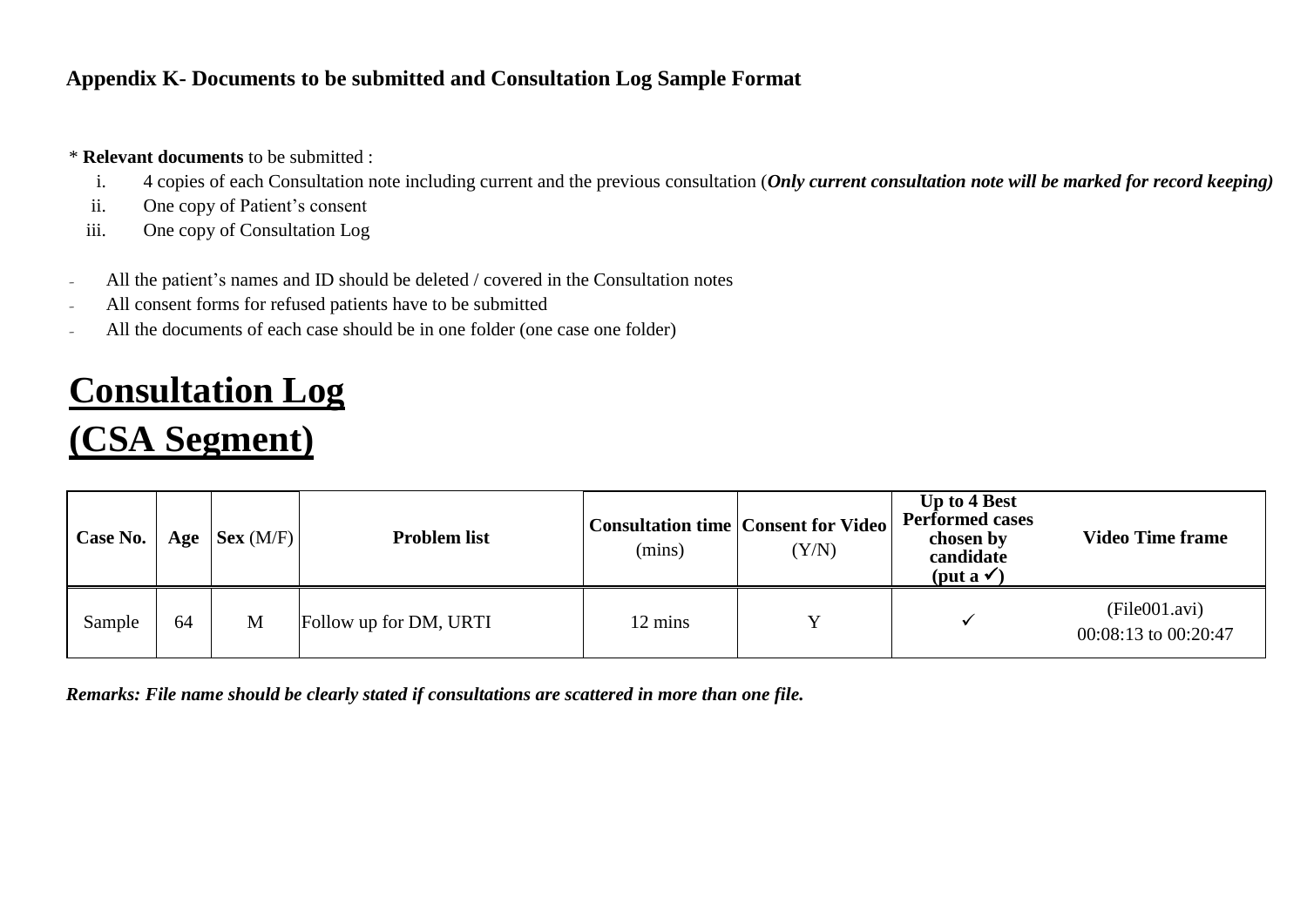# **Example of filled Consultation log**

| Case No.       | Age            | <b>Sex</b><br>(M/F) | <b>Problem list</b>               | <b>Consultation time</b><br>(mins) | <b>Consent for</b><br>Video $(Y/N)$ | <b>Up to 4 Best</b><br>Performed cases<br>chosen by candidate<br>$(\text{put } a \checkmark)$ | <b>Video Time frame</b>                |
|----------------|----------------|---------------------|-----------------------------------|------------------------------------|-------------------------------------|-----------------------------------------------------------------------------------------------|----------------------------------------|
| <b>Sample</b>  | 64             | $\mathbf M$         | <b>Follow up for DM, URTI</b>     | 12 mins                            | Y                                   | $\checkmark$                                                                                  | 00:08:13 to 00:20:47                   |
| -1             | 57             | $\mathbf F$         | Follow up for HT, IHD             | 15 mins                            | Y                                   |                                                                                               | (File001.avi)<br>00:00:00 to 00:15:00  |
|                | 83             | $\mathbf{F}$        |                                   | 11 mins                            | $\mathbf N$                         |                                                                                               |                                        |
| $\overline{2}$ | $\overline{7}$ | $\mathbf{M}$        | Upper respiratory tract infection | 14 mins                            | Y                                   |                                                                                               | $00:30:16-00:44:50$                    |
| 3              | 76             | $\mathbf M$         | Follow up for DM, knee pain       | 24 mins                            | Y                                   |                                                                                               | $00:51:10-01:15:09$                    |
| $\overline{4}$ | 34             | M                   | Back pain                         | 20 mins                            | Y                                   | $\checkmark$                                                                                  | $01:20:00 - 01:40:11$                  |
|                | 9              | F                   |                                   | 9 mins                             | $\mathbf N$                         |                                                                                               |                                        |
| 5              | 32             | $\mathbf F$         | Follow up for DM, Depression      | 25 mins                            | Y                                   | $\checkmark$                                                                                  | $01:53:12-02:18:32$                    |
| 6              | 41             | $\mathbf F$         | Skin rash                         | 16 mins                            | Y                                   |                                                                                               | $02:31:12-02:47:32$                    |
|                |                |                     | <b>Session 1</b>                  | Net time 114 mins                  |                                     |                                                                                               |                                        |
| $\overline{7}$ | 88             | $\mathbf{M}$        | Follow up for Old CVA, IHD, HT    | 19 mins                            | $\mathbf Y$                         |                                                                                               | (File002.avi)<br>$00:00:00 - 00:19:23$ |
| 8              | 57             | $\mathbf{M}$        | Follow up for hypothyroidism      | 10 mins                            | Y                                   |                                                                                               | $00:24:24 - 00:34:55$                  |
| 9              | 59             | $\mathbf F$         | Loin pain                         | 25 mins                            | Y                                   | $\checkmark$                                                                                  | 00:36:23-01:01:22                      |
| 10             | 8              | $\mathbf F$         | Allergic rhinitis                 | 8 mins                             | Y                                   |                                                                                               | 01:03:12-01:11:22                      |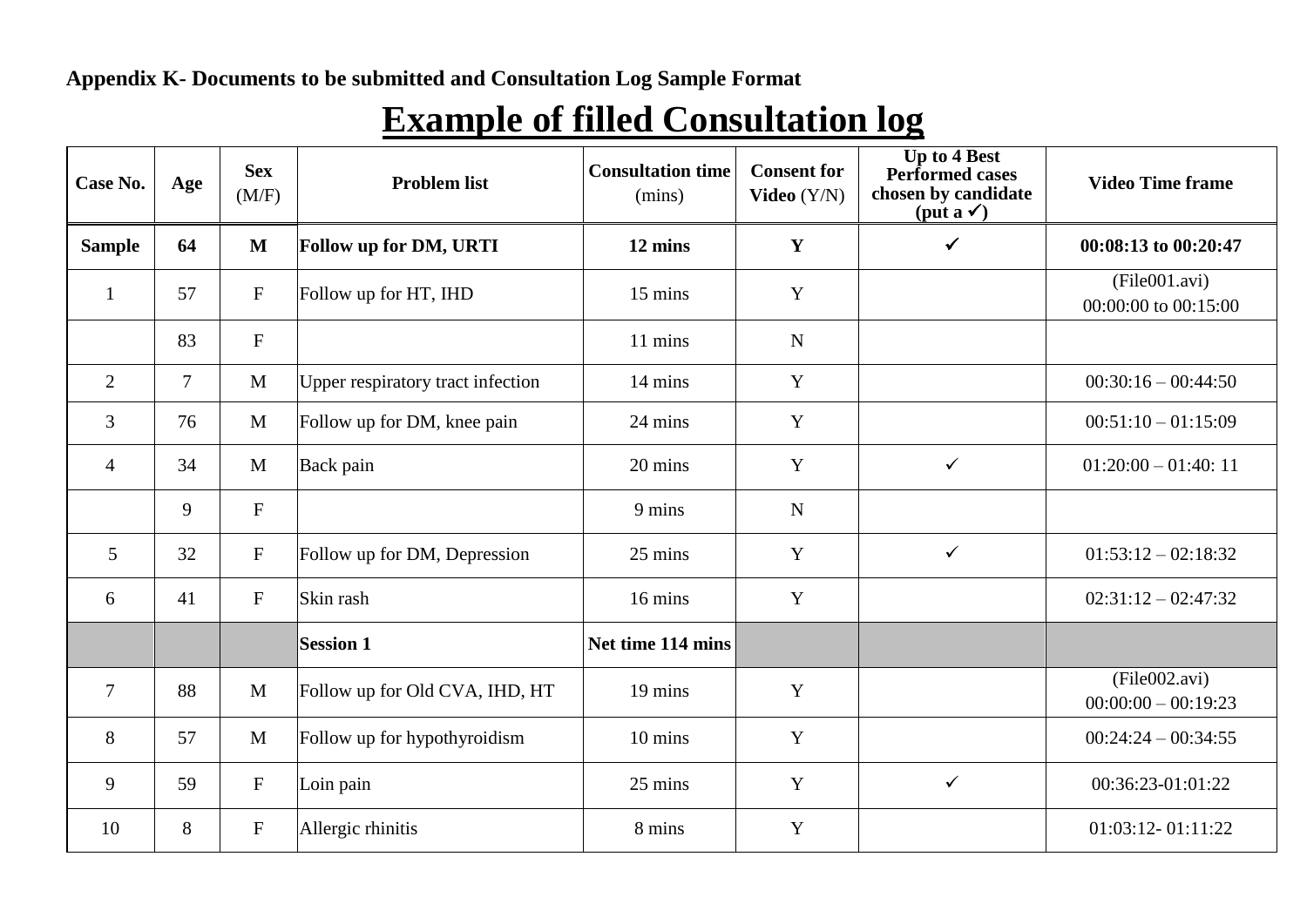| Case No.      | Age | <b>Sex</b><br>(M/F)     | <b>Problem list</b>       | <b>Consultation time</b><br>(mins) | <b>Consent for</b><br><b>Video</b> $(Y/N)$ | <b>Up to 4 Best</b><br><b>Performed cases</b><br>chosen by candidate<br>$(\text{put } a \checkmark)$ | <b>Video Time frame</b> |
|---------------|-----|-------------------------|---------------------------|------------------------------------|--------------------------------------------|------------------------------------------------------------------------------------------------------|-------------------------|
| <sup>11</sup> | 22  | $\mathbf F$             | Follow up for asthma      | 12 mins                            | $\mathbf v$                                | $\checkmark$                                                                                         | $01:14:00 - 01:26:12$   |
| 12            | 55  | M                       | Follow up for HT          | 15 mins                            | v                                          |                                                                                                      | $01:30:11 - 01:45:23$   |
| 13            | 69  | $\overline{\mathrm{F}}$ | Follow up for DM, IHD, HT | 25 mins                            | v                                          |                                                                                                      | $01:50:10-02:15:21$     |
|               |     |                         | <b>Session 2</b>          | Net time 114 mins                  |                                            |                                                                                                      |                         |

# **Appendix K- Documents to be submitted and Consultation Log Sample Format**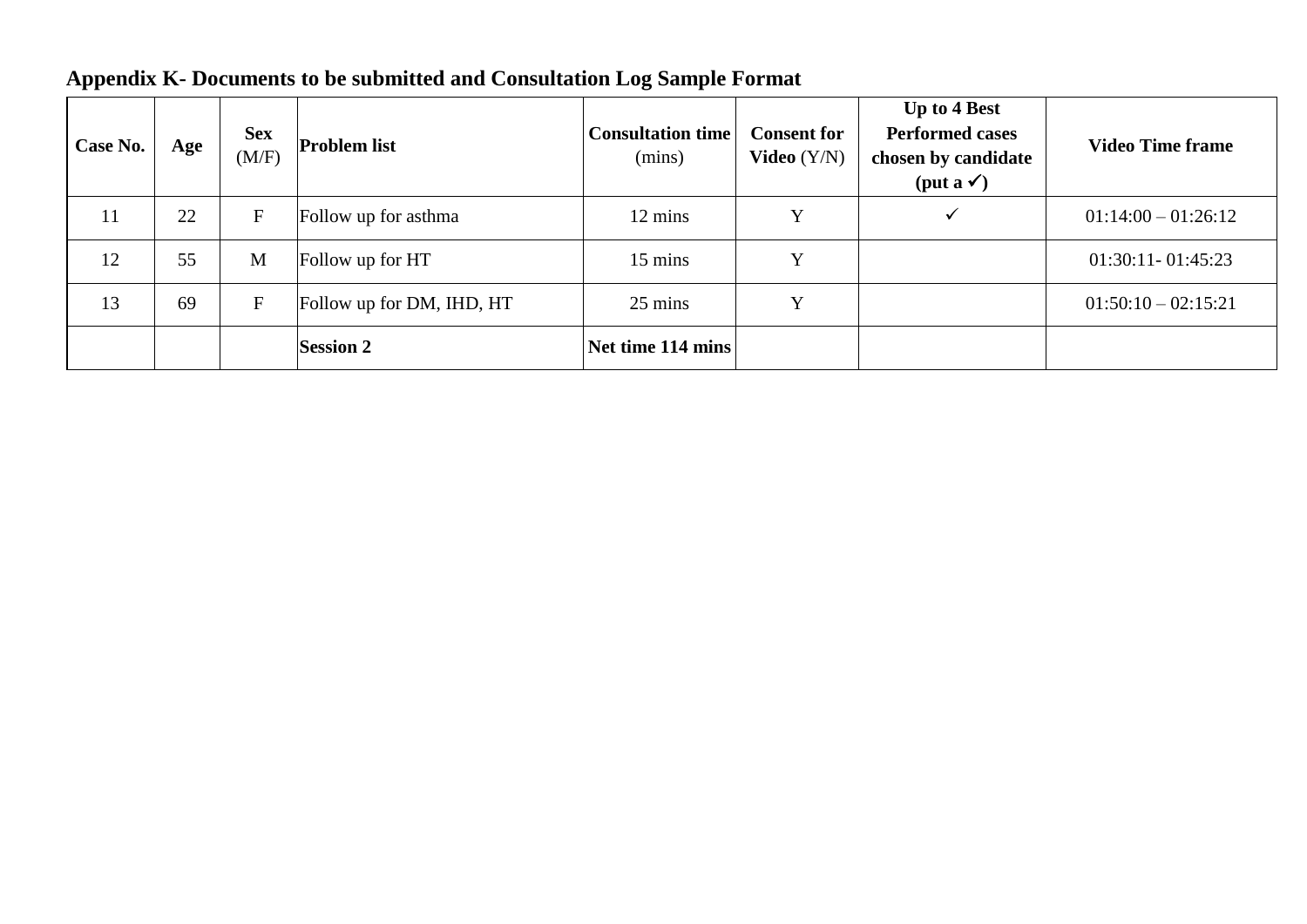# **Appendix L- Tabulated summary of CSA process**

| Format                 | <b>Video-recorded consultations</b>                                                                                                   |
|------------------------|---------------------------------------------------------------------------------------------------------------------------------------|
| <b>Submission of</b>   | Candidate should submit a demo video file for quality check. Same setting and video recorder should be used for real examination.     |
| <b>Demo Video</b>      | For re-attempting candidate, demo video should be submitted only if different setting or video recorder is used from the previous     |
|                        | examination.                                                                                                                          |
| <b>Notification of</b> | Candidate will be notified of the examination within the preceding week. Once notified, the date of assessment will not be            |
| <b>Examination</b>     | changed. Confirmation call, examination signboards and related documents will be sent to candidate by E-mail or collected from        |
|                        | College after 4 pm one working day before the examination period.                                                                     |
| <b>Examination</b>     | Consultation videos could be prepared in separate sessions during the examination period. Sessions should be recorded in order.       |
| <b>Format</b>          |                                                                                                                                       |
| <b>Case Load</b>       | Total 12 cases in 2 sessions are required for examiners to assess. Each session has 2-hour net time and must include at least         |
|                        | six cases.                                                                                                                            |
| <b>Submission of</b>   | Video files, consultation log, consultation notes and consent forms of patients have to be submitted to the college by 5:30 pm on the |
| <b>Videos</b>          | last day of the examination period.                                                                                                   |
| <b>Checking of</b>     | All videos will be checked by college staff upon submission.                                                                          |
| <b>Videos</b>          |                                                                                                                                       |
| <b>Assessment</b>      | Total 6 cases will be selected for assessment. Candidate can indicate at least 2, up to 4 "best performed case" among 12 cases. At    |
| <b>Method</b>          | least 2 out of 4 cases would be selected for assessment.                                                                              |
| <b>Re-assessment</b>   | Specialty Board will arrange re-assessment to the selected cases for making the final decision if there is marking discrepancy.       |
|                        |                                                                                                                                       |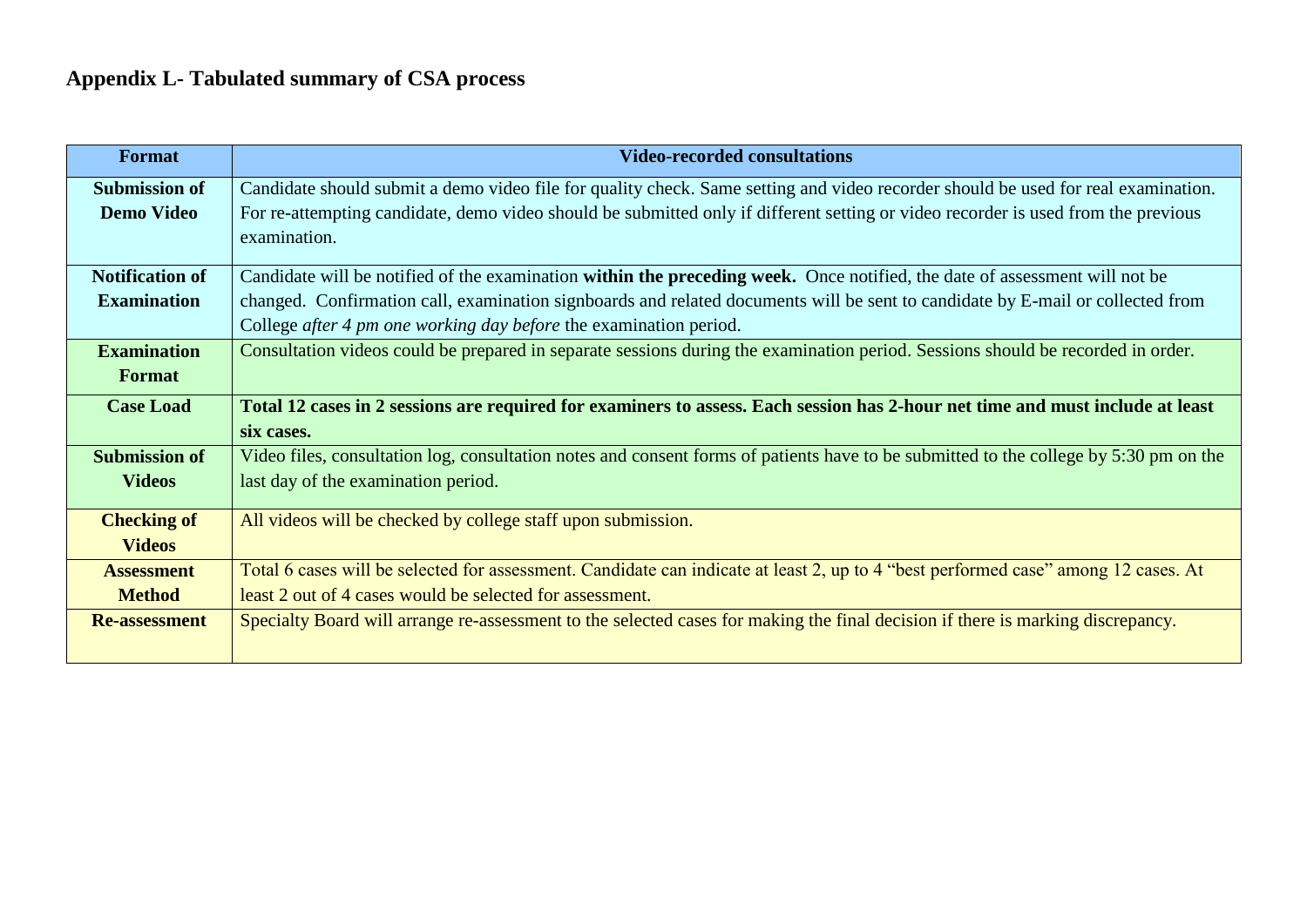#### **INTERVIEWING /HISTORY TAKING (Relative weighting: 20%)**

Introduces self to patients; puts patients at ease; allows patients to elaborate presenting problem fully; listens attentively; seeks clarification of words used by patients as appropriate; phrases questions simply and clearly; uses silence appropriately; recognizes patients' verbal and non-verbal cues; identifies patients' reasons for consultation; elicits relevant and specific information from patients and/or their records to help distinguish between working diagnoses; considers physical, social and psychological factors as appropriate; exhibits well-organized approach to information gathering.

#### **PHYSICAL EXAMINATION (Relative weighting: N.A.)**

Performs examination and elicits physical signs correctly and sensitively; uses the instruments commonly used in family practice in a competent and sensitive manner.

#### **PATIENT MANAGEMENT (Relative weighting: 20%)**

Formulates management plans appropriate to findings and circumstances in collaboration with patients; makes discriminating use of investigations, referral and drug therapy; is prepared to use time appropriately; demonstrates understanding of the importance of reassurance and explanation and uses clear and understandable language; checks patients' level of understanding; arranges appropriate follow-up; attempts to modify help-seeking behavior of patients as appropriate.

#### **PROBLEM SOLVING (Relative weighting: 20%)**

Generates appropriate working diagnoses or identifies problem(s) depending on circumstances; seeks relevant and discriminating physical signs to help confirm or refute working diagnoses; correctly interprets and applies information obtained from patient records,

physical examination and investigations; is capable of applying knowledge of basic, behavioural and clinical sciences to the identification, management and solution of patients' problems; is capable of recognizing limits of personal competence and acting accordingly.

#### **BEHAVIOUR/RELATIONSHIP WITH PATIENTS (Relative weighting: 10%)**

Maintains friendly but professional relationship with patients with due regard to the ethics of medical practice; conveys sensitivity to the needs of patients; demonstrates an awareness that the patient's attitude to the doctor (and vice versa) affects management and achievement of levels of co-operation and compliance.

#### **ANTICIPATORY CARE (Relative weighting: 10%)**

Acts on appropriate opportunities for health promotion and disease prevention; provides sufficient explanation to patients for preventive initiatives taken; sensitively attempts to enlist the co-operation of patients to promote change to healthier life-styles.

#### **RECORD KEEPING (Relative weighting: 10%)**

Makes accurate, legible and appropriate record of every doctor-patient contact and referral. The minimum information recorded should include date of consultation, relevant history and examination findings, any measurement carried out (e.g. BP, peak flow, weight, etc.), the diagnosis/problem (preferably "boxed"), outline of management plan, investigations ordered and follow-up arrangements. If a prescription is issued, the name(s) of drug(s), doses, quantity provided and special precautions intimated to the patient should be recorded.